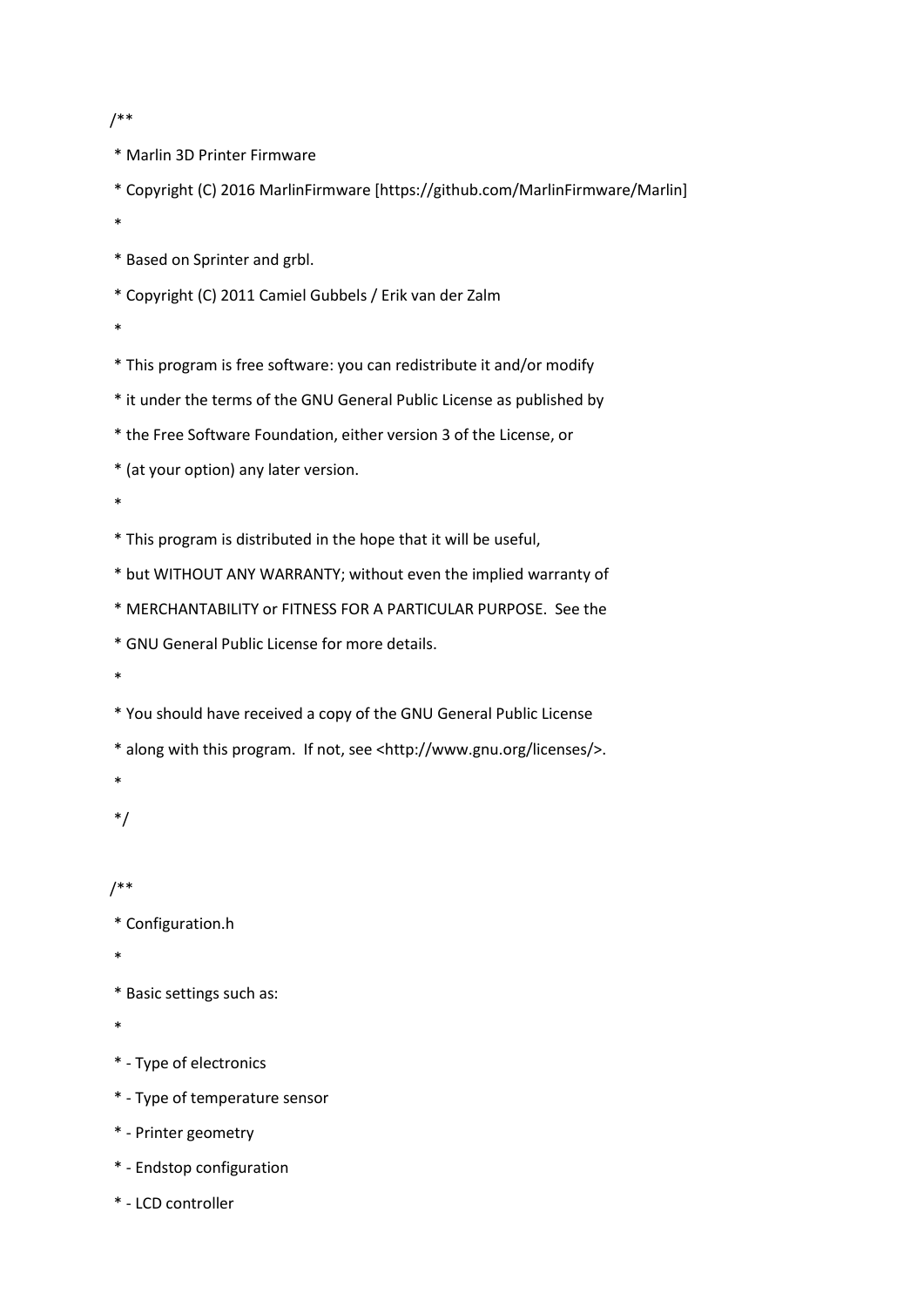\* - Extra features

\*

\* Advanced settings can be found in Configuration\_adv.h

\*

\*/

#ifndef CONFIGURATION\_H

#define CONFIGURATION\_H

#define CONFIGURATION\_H\_VERSION 010109

//=========================================================================== //============================= Getting Started ============================= //===========================================================================

/\*\*

\* Here are some standard links for getting your machine calibrated:

\*

\* http://reprap.org/wiki/Calibration

\* http://youtu.be/wAL9d7FgInk

\* http://calculator.josefprusa.cz

\* http://reprap.org/wiki/Triffid\_Hunter%27s\_Calibration\_Guide

\* http://www.thingiverse.com/thing:5573

\* https://sites.google.com/site/repraplogphase/calibration-of-your-reprap

\* http://www.thingiverse.com/thing:298812

\*/

//===========================================================================

//============================= DELTA Printer ===============================

//===========================================================================

// For a Delta printer start with one of the configuration files in the

// example\_configurations/delta directory and customize for your machine.

//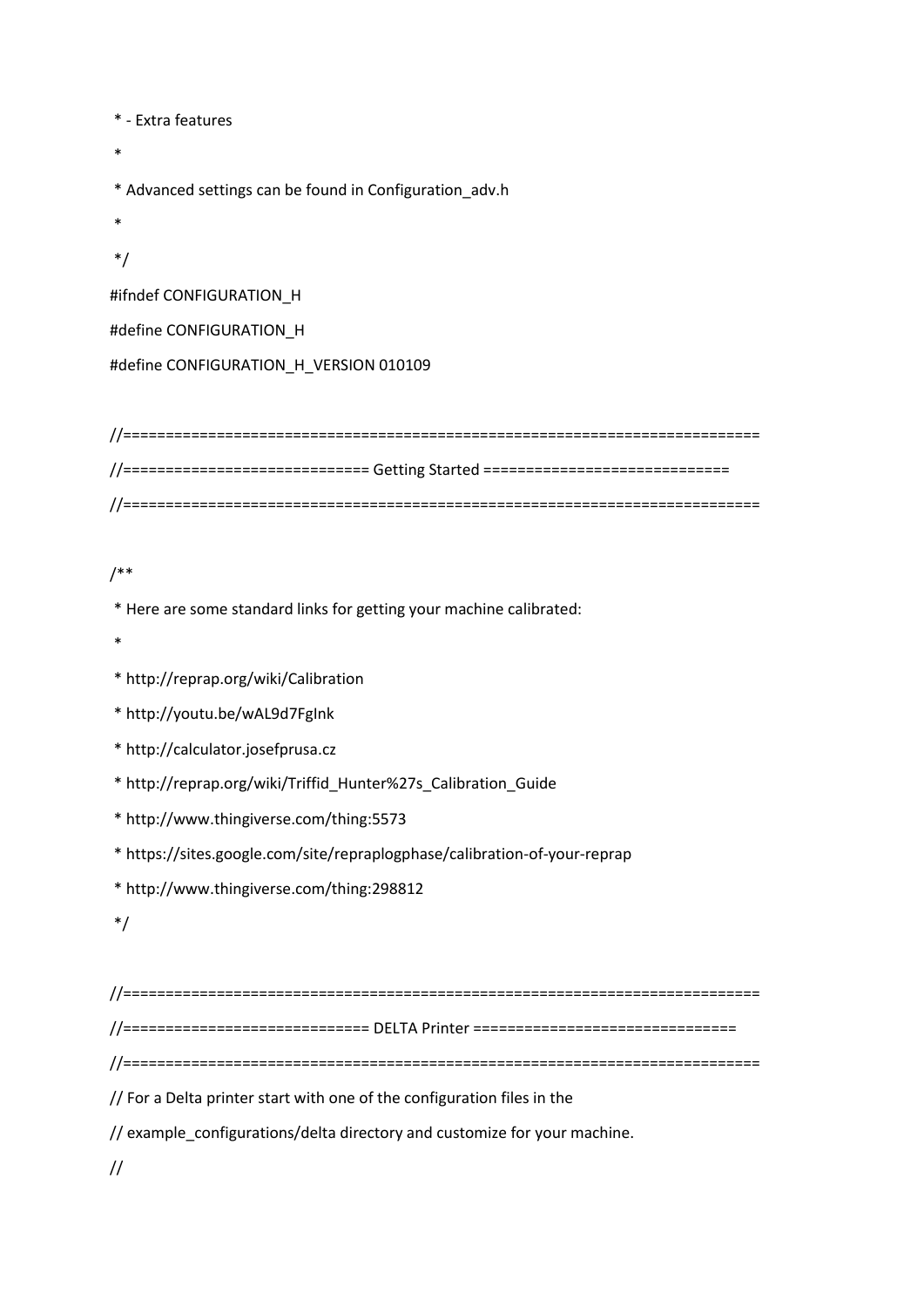//=========================================================================== //============================= SCARA Printer =============================== //=========================================================================== // For a SCARA printer start with the configuration files in // example\_configurations/SCARA and customize for your machine. //

//=========================================================================== //============================= HANGPRINTER ================================= //=========================================================================== // For a Hangprinter start with the configuration file in the

// example\_configurations/hangprinter directory and customize for your machine.

//

// @section info

// User-specified version info of this build to display in [Pronterface, etc] terminal window during // startup. Implementation of an idea by Prof Braino to inform user that any changes made to this // build by the user have been successfully uploaded into firmware.

#define STRING\_CONFIG\_H\_AUTHOR "(none, default config)" // Who made the changes.

#define SHOW\_BOOTSCREEN

#define STRING\_SPLASH\_LINE1 SHORT\_BUILD\_VERSION // will be shown during bootup in line 1 #define STRING\_SPLASH\_LINE2 WEBSITE\_URL // will be shown during bootup in line 2

/\*\*

\* \*\*\* VENDORS PLEASE READ \*\*\*

\*

\* Marlin allows you to add a custom boot image for Graphical LCDs.

\* With this option Marlin will first show your custom screen followed

\* by the standard Marlin logo with version number and web URL.

\*

\* We encourage you to take advantage of this new feature and we also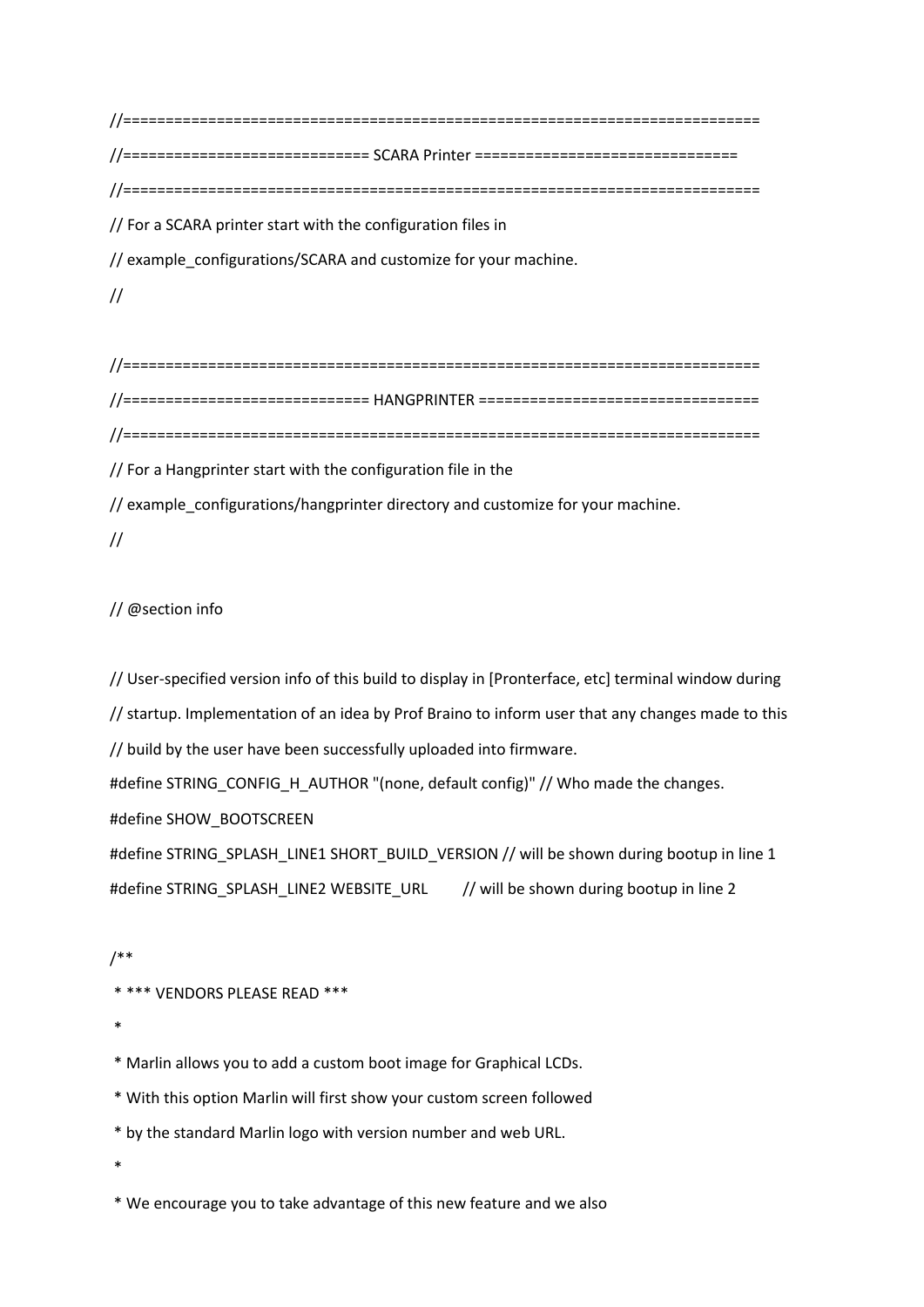\* respectfully request that you retain the unmodified Marlin boot screen.

\*/

// Enable to show the bitmap in Marlin/\_Bootscreen.h on startup. //#define SHOW\_CUSTOM\_BOOTSCREEN

// Enable to show the bitmap in Marlin/\_Statusscreen.h on the status screen. //#define CUSTOM\_STATUS\_SCREEN\_IMAGE

// @section machine

/\*\*

\* Select the serial port on the board to use for communication with the host.

\* This allows the connection of wireless adapters (for instance) to non-default port pins.

\* Serial port 0 is always used by the Arduino bootloader regardless of this setting.

\*

 $*$ : [0, 1, 2, 3, 4, 5, 6, 7]

\*/

#define SERIAL\_PORT 0

/\*\*

\* This setting determines the communication speed of the printer.

\*

\* 250000 works in most cases, but you might try a lower speed if

\* you commonly experience drop-outs during host printing.

\* You may try up to 1000000 to speed up SD file transfer.

\*

\* :[2400, 9600, 19200, 38400, 57600, 115200, 250000, 500000, 1000000]

\*/

#define BAUDRATE 115200

// Enable the Bluetooth serial interface on AT90USB devices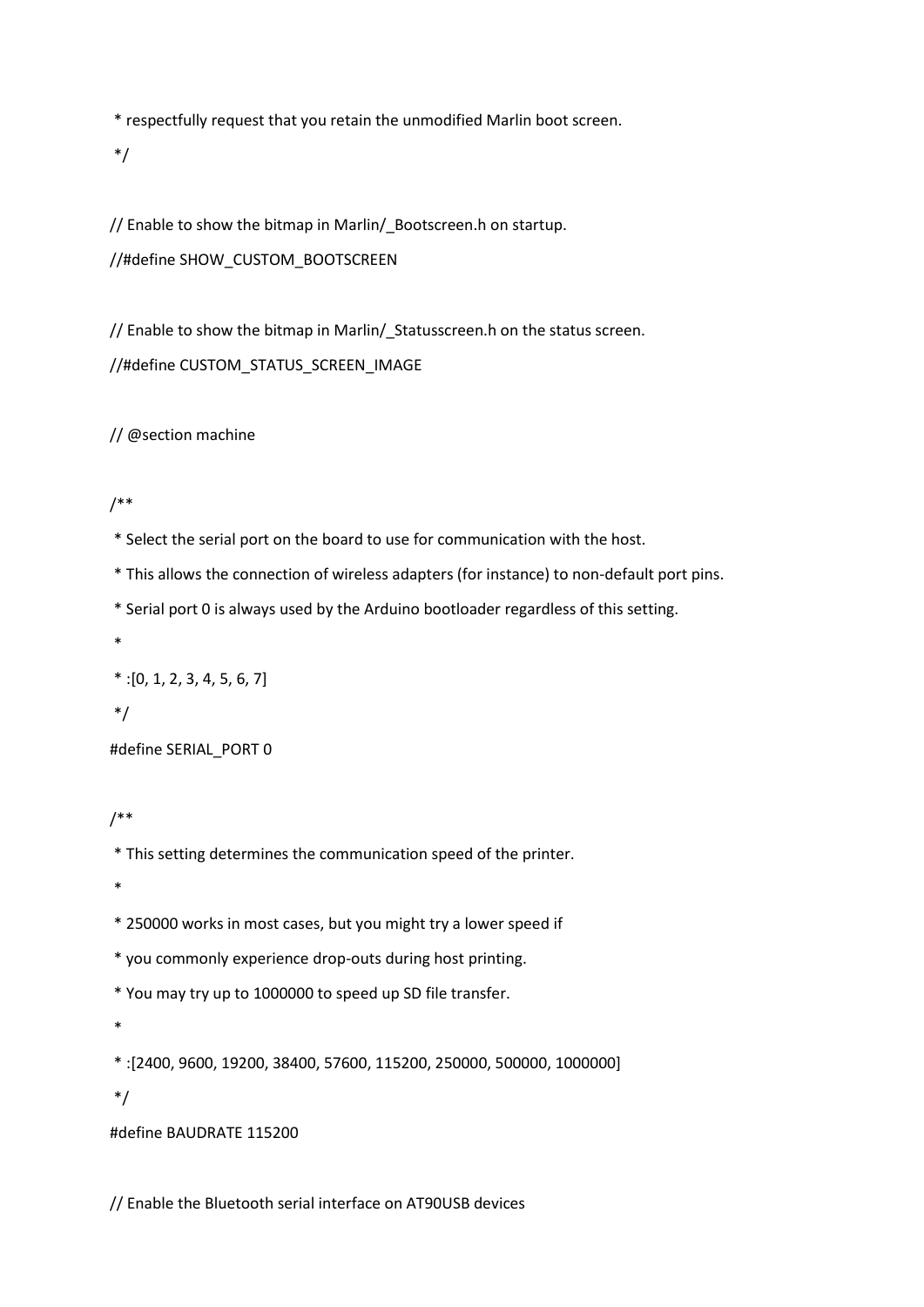## //#define BLUETOOTH

// The following define selects which electronics board you have.

// Please choose the name from boards.h that matches your setup

#ifndef MOTHERBOARD

#define MOTHERBOARD BOARD\_RAMPS\_13\_EFB

#endif

// Optional custom name for your RepStrap or other custom machine

// Displayed in the LCD "Ready" message

//#define CUSTOM\_MACHINE\_NAME "3D Printer"

// Define this to set a unique identifier for this printer, (Used by some programs to differentiate between machines)

// You can use an online service to generate a random UUID. (eg http://www.uuidgenerator.net/version4)

//#define MACHINE\_UUID "00000000-0000-0000-0000-000000000000"

// @section extruder

// This defines the number of extruders

 $\frac{1}{1}$ : [1, 2, 3, 4, 5]

#define EXTRUDERS 1

// Generally expected filament diameter (1.75, 2.85, 3.0, ...). Used for Volumetric, Filament Width Sensor, etc.

#define DEFAULT\_NOMINAL\_FILAMENT\_DIA 3.0

// For Cyclops or any "multi-extruder" that shares a single nozzle.

//#define SINGLENOZZLE

## /\*\*

\* Průša MK2 Single Nozzle Multi-Material Multiplexer, and variants.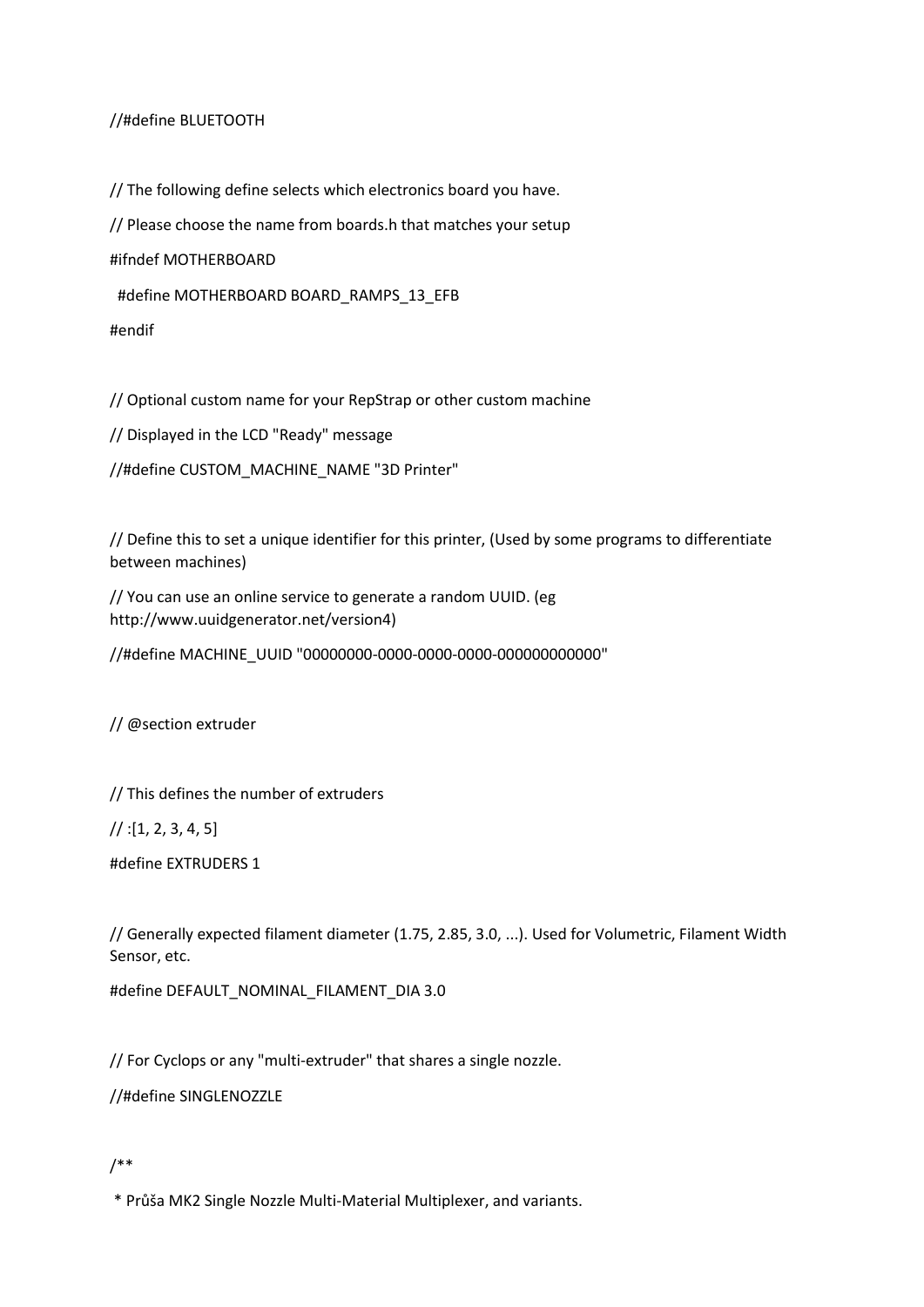\*

\* This device allows one stepper driver on a control board to drive

\* two to eight stepper motors, one at a time, in a manner suitable

\* for extruders.

\*

\* This option only allows the multiplexer to switch on tool-change.

\* Additional options to configure custom E moves are pending.

\*/

//#define MK2\_MULTIPLEXER

#if ENABLED(MK2\_MULTIPLEXER)

// Override the default DIO selector pins here, if needed.

// Some pins files may provide defaults for these pins.

//#define E\_MUX0\_PIN 40 // Always Required

//#define E\_MUX1\_PIN 42 // Needed for 3 to 8 steppers

//#define E\_MUX2\_PIN 44 // Needed for 5 to 8 steppers

#endif

// A dual extruder that uses a single stepper motor

//#define SWITCHING\_EXTRUDER

#if ENABLED(SWITCHING\_EXTRUDER)

#define SWITCHING\_EXTRUDER\_SERVO\_NR 0

#define SWITCHING\_EXTRUDER\_SERVO\_ANGLES { 0, 90 } // Angles for E0, E1[, E2, E3]

#if EXTRUDERS > 3

#define SWITCHING\_EXTRUDER\_E23\_SERVO\_NR 1

#endif

#endif

// A dual-nozzle that uses a servomotor to raise/lower one of the nozzles //#define SWITCHING\_NOZZLE #if ENABLED(SWITCHING\_NOZZLE) #define SWITCHING\_NOZZLE\_SERVO\_NR 0 #define SWITCHING\_NOZZLE\_SERVO\_ANGLES { 0, 90 } // Angles for E0, E1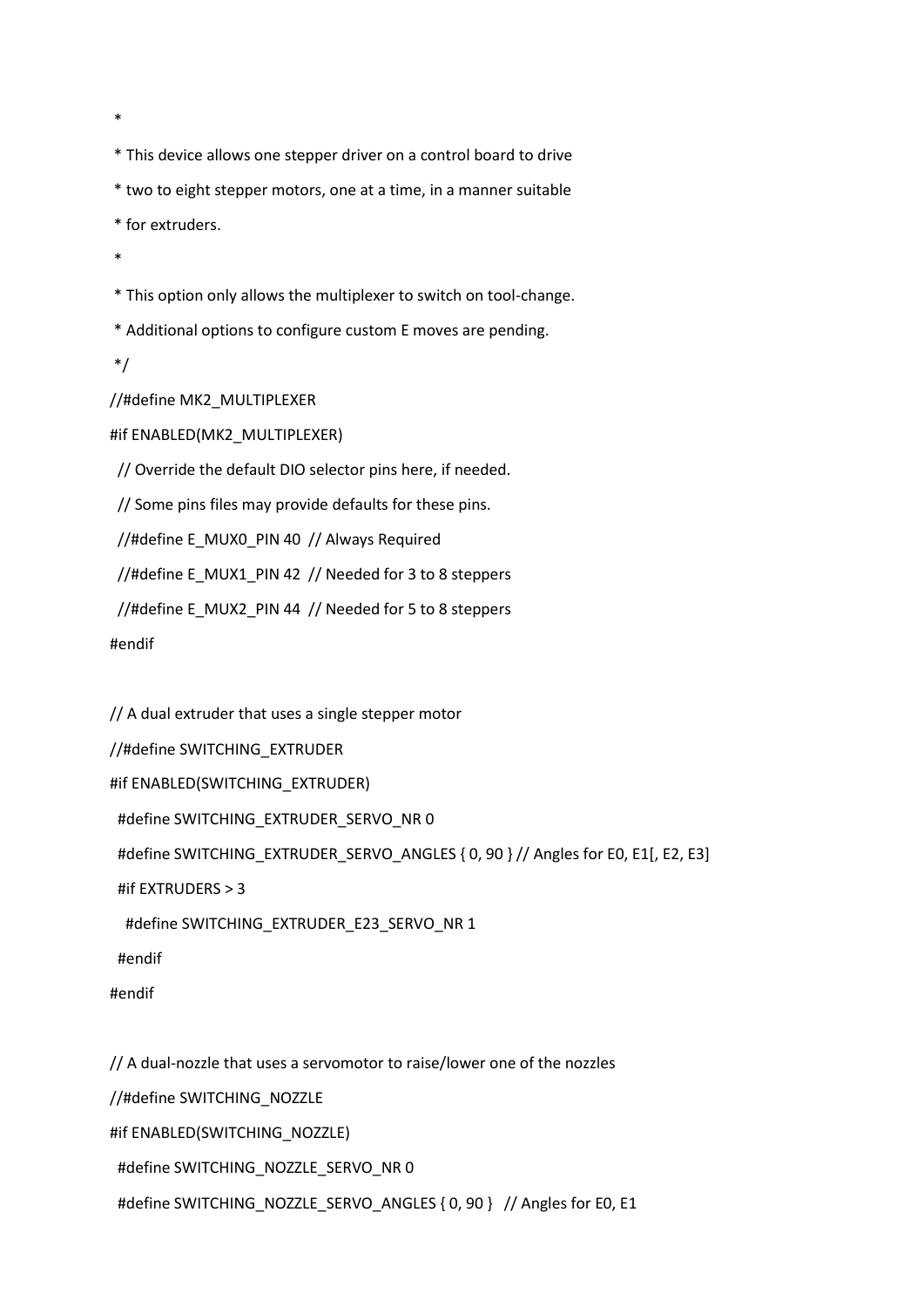//#define HOTEND\_OFFSET\_Z { 0.0, 0.0 }

#endif

/\*\*

\* Two separate X-carriages with extruders that connect to a moving part

\* via a magnetic docking mechanism. Requires SOL1\_PIN and SOL2\_PIN.

\*/

## //#define PARKING\_EXTRUDER

#if ENABLED(PARKING\_EXTRUDER)

 #define PARKING\_EXTRUDER\_SOLENOIDS\_INVERT // If enabled, the solenoid is NOT magnetized with applied voltage

#define PARKING\_EXTRUDER\_SOLENOIDS\_PINS\_ACTIVE LOW // LOW or HIGH pin signal energizes the coil

#define PARKING\_EXTRUDER\_SOLENOIDS\_DELAY 250 // Delay (ms) for magnetic field. No delay if 0 or not defined.

#define PARKING\_EXTRUDER\_PARKING\_X { -78, 184 } // X positions for parking the extruders

#define PARKING\_EXTRUDER\_GRAB\_DISTANCE 1 // mm to move beyond the parking point to grab the extruder

#define PARKING\_EXTRUDER\_SECURITY\_RAISE 5 // Z-raise before parking

#define HOTEND\_OFFSET\_Z { 0.0, 1.3 } // Z-offsets of the two hotends. The first must be 0.

#endif

/\*\*

\* "Mixing Extruder"

- \* Adds G-codes M163 and M164 to set and "commit" the current mix factors.
- \* Extends the stepping routines to move multiple steppers in proportion to the mix.
- \* Optional support for Repetier Firmware's 'M164 S<index>' supporting virtual tools.
- \* This implementation supports up to two mixing extruders.

\* - Enable DIRECT\_MIXING\_IN\_G1 for M165 and mixing in G1 (from Pia Taubert's reference implementation).

\*/

//#define MIXING\_EXTRUDER #if ENABLED(MIXING\_EXTRUDER)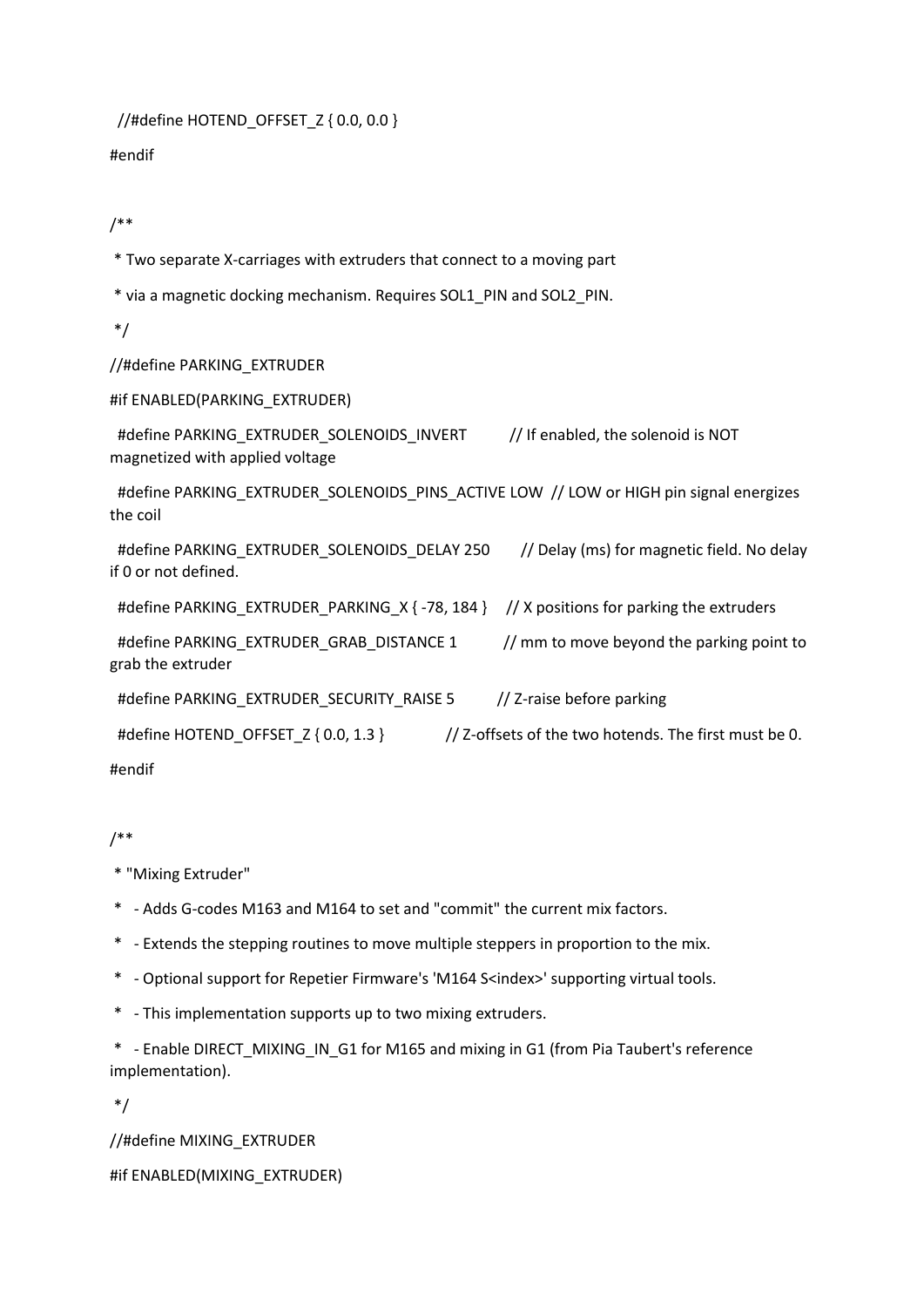#define MIXING\_STEPPERS 2 // Number of steppers in your mixing extruder #define MIXING\_VIRTUAL\_TOOLS 16 // Use the Virtual Tool method with M163 and M164 //#define DIRECT\_MIXING\_IN\_G1 // Allow ABCDHI mix factors in G1 movement commands #endif

// Offset of the extruders (uncomment if using more than one and relying on firmware to position when changing).

// The offset has to be X=0, Y=0 for the extruder 0 hotend (default extruder).

// For the other hotends it is their distance from the extruder 0 hotend.

//#define HOTEND\_OFFSET\_X {0.0, 20.00} // (in mm) for each extruder, offset of the hotend on the X axis

//#define HOTEND\_OFFSET\_Y {0.0, 5.00} // (in mm) for each extruder, offset of the hotend on the Y axis

// @section machine

/\*\*

\* Select your power supply here. Use 0 if you haven't connected the PS\_ON\_PIN

\*

\* 0 = No Power Switch

 $* 1 = ATX$ 

\* 2 = X-Box 360 203Watts (the blue wire connected to PS\_ON and the red wire to VCC)

\*

\* :{ 0:'No power switch', 1:'ATX', 2:'X-Box 360' }

\*/

#define POWER\_SUPPLY 0

#if POWER\_SUPPLY > 0

// Enable this option to leave the PSU off at startup.

// Power to steppers and heaters will need to be turned on with M80.

//#define PS\_DEFAULT\_OFF

//#define AUTO\_POWER\_CONTROL // Enable automatic control of the PS\_ON pin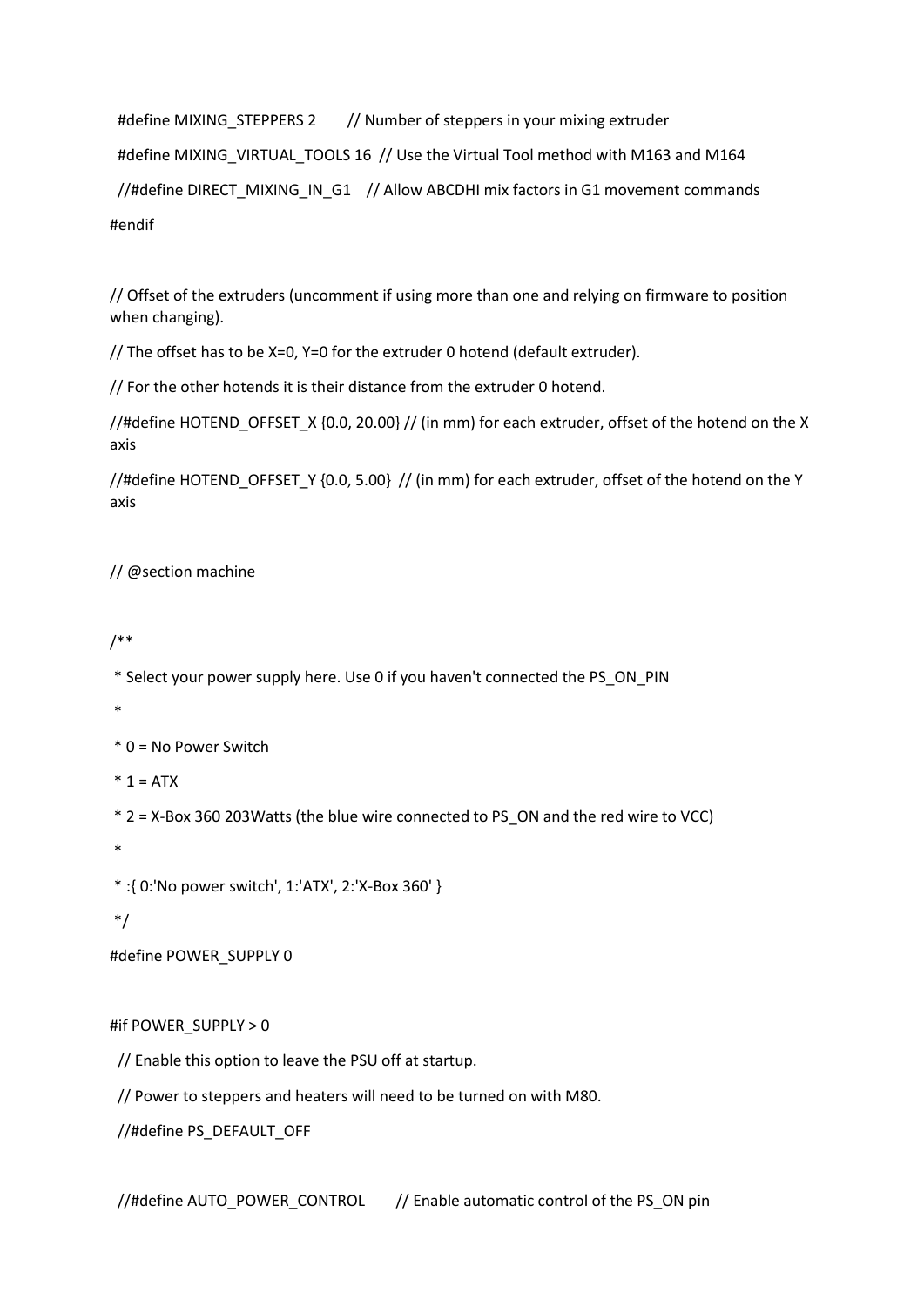#if ENABLED(AUTO\_POWER\_CONTROL) #define AUTO\_POWER\_FANS // Turn on PSU if fans need power #define AUTO\_POWER\_E\_FANS #define AUTO\_POWER\_CONTROLLERFAN #define POWER\_TIMEOUT 30 #endif

#endif

// @section temperature

| //============================= Thermal Settings ============================== |
|---------------------------------------------------------------------------------|
|                                                                                 |

/\*\*

\* --NORMAL IS 4.7kohm PULLUP!-- 1kohm pullup can be used on hotend sensor, using correct resistor and table

\*

\* Temperature sensors available:

\*

- \* -4 : thermocouple with AD8495
- \* -3 : thermocouple with MAX31855 (only for sensor 0)
- \* -2 : thermocouple with MAX6675 (only for sensor 0)
- \* -1 : thermocouple with AD595
- \* 0 : not used
- \* 1 : 100k thermistor best choice for EPCOS 100k (4.7k pullup)
- \* 2 : 200k thermistor ATC Semitec 204GT-2 (4.7k pullup)
- \* 3 : Mendel-parts thermistor (4.7k pullup)
- \* 4 : 10k thermistor !! do not use it for a hotend. It gives bad resolution at high temp. !!

\* 5 : 100K thermistor - ATC Semitec 104GT-2/104NT-4-R025H42G (Used in ParCan & J-Head) (4.7k pullup)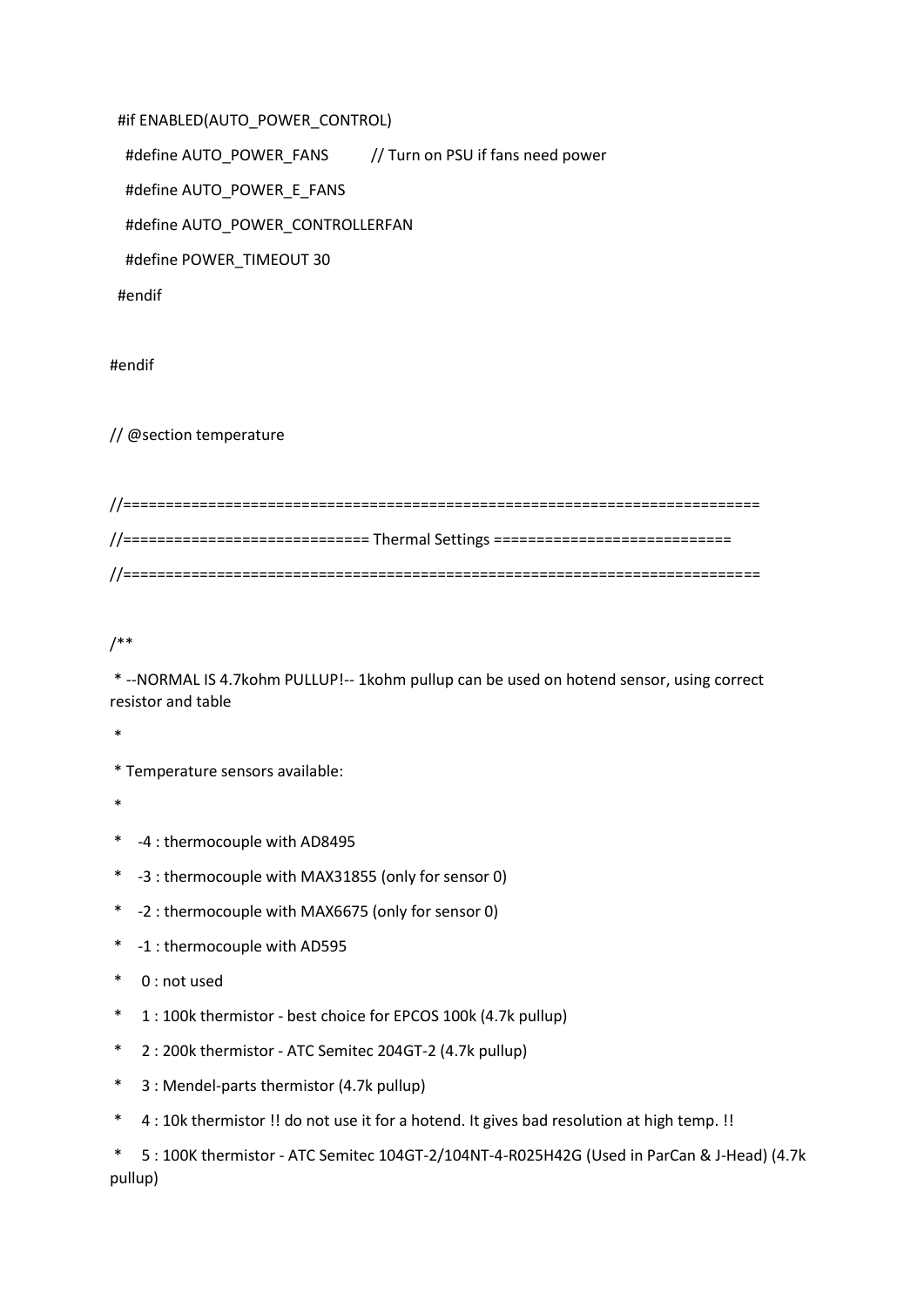- \* 501 : 100K Zonestar (Tronxy X3A) Thermistor
- \* 6 : 100k EPCOS Not as accurate as table 1 (created using a fluke thermocouple) (4.7k pullup)
- \* 7 : 100k Honeywell thermistor 135-104LAG-J01 (4.7k pullup)
- \* 71 : 100k Honeywell thermistor 135-104LAF-J01 (4.7k pullup)
- \* 8 : 100k 0603 SMD Vishay NTCS0603E3104FXT (4.7k pullup)
- \* 9 : 100k GE Sensing AL03006-58.2K-97-G1 (4.7k pullup)
- \* 10 : 100k RS thermistor 198-961 (4.7k pullup)
- \* 11 : 100k beta 3950 1% thermistor (4.7k pullup)
- \* 12 : 100k 0603 SMD Vishay NTCS0603E3104FXT (4.7k pullup) (calibrated for Makibox hot bed)
- \* 13 : 100k Hisens 3950 1% up to 300°C for hotend "Simple ONE " & "Hotend "All In ONE"
- \* 15 : 100k thermistor calibration for JGAurora A5 hotend
- \* 20 : the PT100 circuit found in the Ultimainboard V2.x
- \* 60 : 100k Maker's Tool Works Kapton Bed Thermistor beta=3950
- \* 66 : 4.7M High Temperature thermistor from Dyze Design
- \* 70 : the 100K thermistor found in the bq Hephestos 2
- \* 75 : 100k Generic Silicon Heat Pad with NTC 100K MGB18-104F39050L32 thermistor
- \*
- \* 1k ohm pullup tables This is atypical, and requires changing out the 4.7k pullup for 1k.
	- (but gives greater accuracy and more stable PID)
- \* 51 : 100k thermistor EPCOS (1k pullup)
- \* 52 : 200k thermistor ATC Semitec 204GT-2 (1k pullup)
- \* 55 : 100k thermistor ATC Semitec 104GT-2 (Used in ParCan & J-Head) (1k pullup)
- \*
- \* 1047 : Pt1000 with 4k7 pullup
- \* 1010 : Pt1000 with 1k pullup (non standard)
- \* 147 : Pt100 with 4k7 pullup
- \* 110 : Pt100 with 1k pullup (non standard)
- \*
- \* Use these for Testing or Development purposes. NEVER for production machine.
- \* 998 : Dummy Table that ALWAYS reads 25°C or the temperature defined below.
- \* 999 : Dummy Table that ALWAYS reads 100°C or the temperature defined below.

\*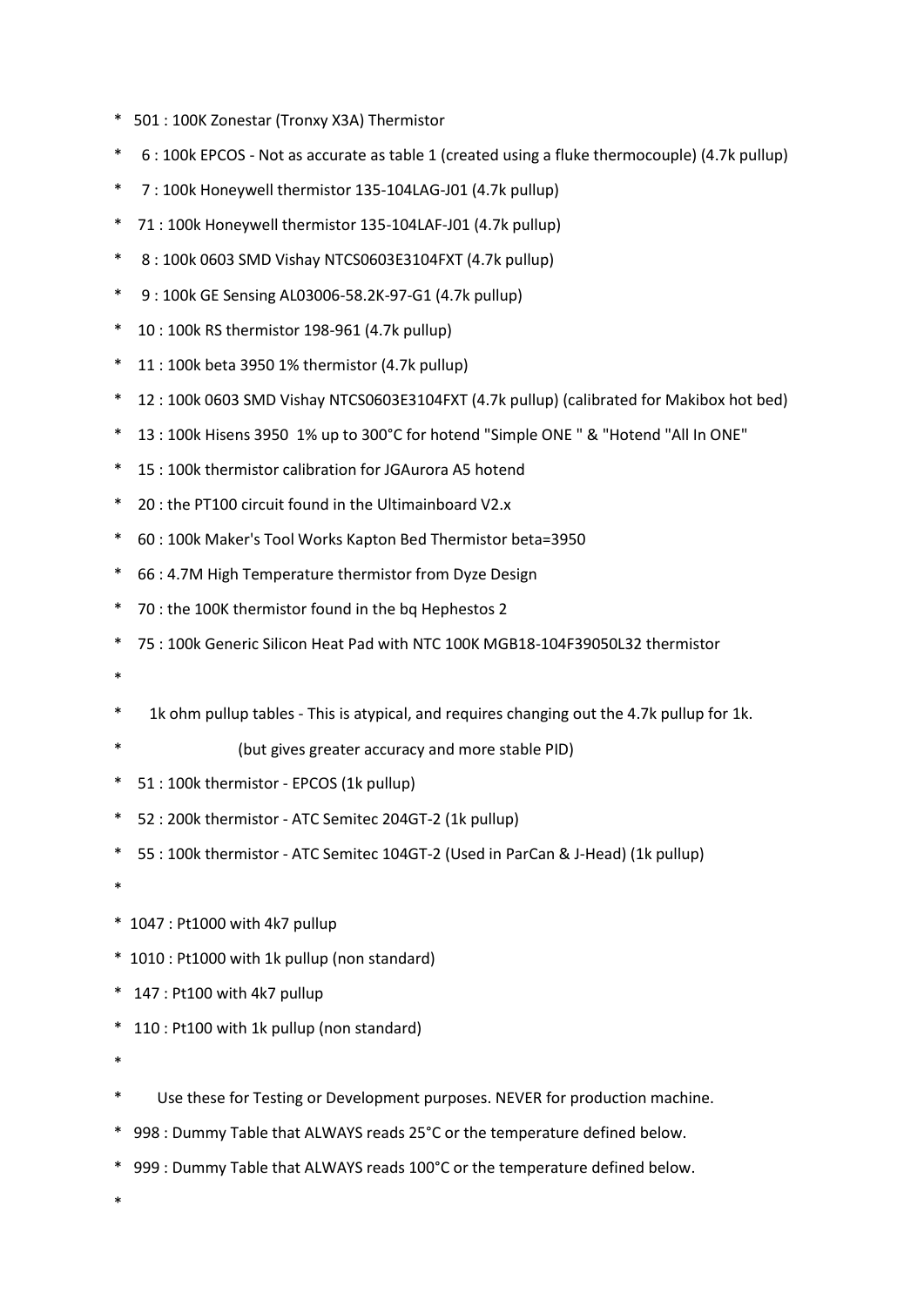\* :{ '0': "Not used", '1':"100k / 4.7k - EPCOS", '2':"200k / 4.7k - ATC Semitec 204GT-2", '3':"Mendelparts / 4.7k", '4':"10k !! do not use for a hotend. Bad resolution at high temp. !!", '5':"100K / 4.7k - ATC Semitec 104GT-2 (Used in ParCan & J-Head)", '501':"100K Zonestar (Tronxy X3A)", '6':"100k / 4.7k EPCOS - Not as accurate as Table 1", '7':"100k / 4.7k Honeywell 135-104LAG-J01", '8':"100k / 4.7k 0603 SMD Vishay NTCS0603E3104FXT", '9':"100k / 4.7k GE Sensing AL03006-58.2K-97-G1", '10':"100k / 4.7k RS 198-961", '11':"100k / 4.7k beta 3950 1%", '12':"100k / 4.7k 0603 SMD Vishay NTCS0603E3104FXT (calibrated for Makibox hot bed)", '13':"100k Hisens 3950 1% up to 300°C for hotend 'Simple ONE ' & hotend 'All In ONE'", '20':"PT100 (Ultimainboard V2.x)", '51':"100k / 1k - EPCOS", '52':"200k / 1k - ATC Semitec 204GT-2", '55':"100k / 1k - ATC Semitec 104GT-2 (Used in ParCan & J-Head)", '60':"100k Maker's Tool Works Kapton Bed Thermistor beta=3950", '66':"Dyze Design 4.7M High Temperature thermistor", '70':"the 100K thermistor found in the bq Hephestos 2", '71':"100k / 4.7k Honeywell 135-104LAF-J01", '147':"Pt100 / 4.7k", '1047':"Pt1000 / 4.7k", '110':"Pt100 / 1k (non-standard)", '1010':"Pt1000 / 1k (non standard)", '-4':"Thermocouple + AD8495", '-3':"Thermocouple + MAX31855 (only for sensor 0)", '-2':"Thermocouple + MAX6675 (only for sensor 0)", '-1':"Thermocouple + AD595",'998':"Dummy 1", '999':"Dummy 2" }

\*/

#define TEMP\_SENSOR\_0 60

#define TEMP\_SENSOR\_1 -1

#define TEMP\_SENSOR\_2 0

#define TEMP\_SENSOR\_3 0

#define TEMP\_SENSOR\_4 0

#define TEMP\_SENSOR\_BED 60

```
/*
```
#define TEMP\_SENSOR\_CHAMBER 0 Deaktiviert wegen Anleitung

\*/

// Dummy thermistor constant temperature readings, for use with 998 and 999

#define DUMMY\_THERMISTOR\_998\_VALUE 25

#define DUMMY\_THERMISTOR\_999\_VALUE 100

// Use temp sensor 1 as a redundant sensor with sensor 0. If the readings // from the two sensors differ too much the print will be aborted. //#define TEMP\_SENSOR\_1\_AS\_REDUNDANT

#define MAX\_REDUNDANT\_TEMP\_SENSOR\_DIFF 10

// Extruder temperature must be close to target for this long before M109 returns success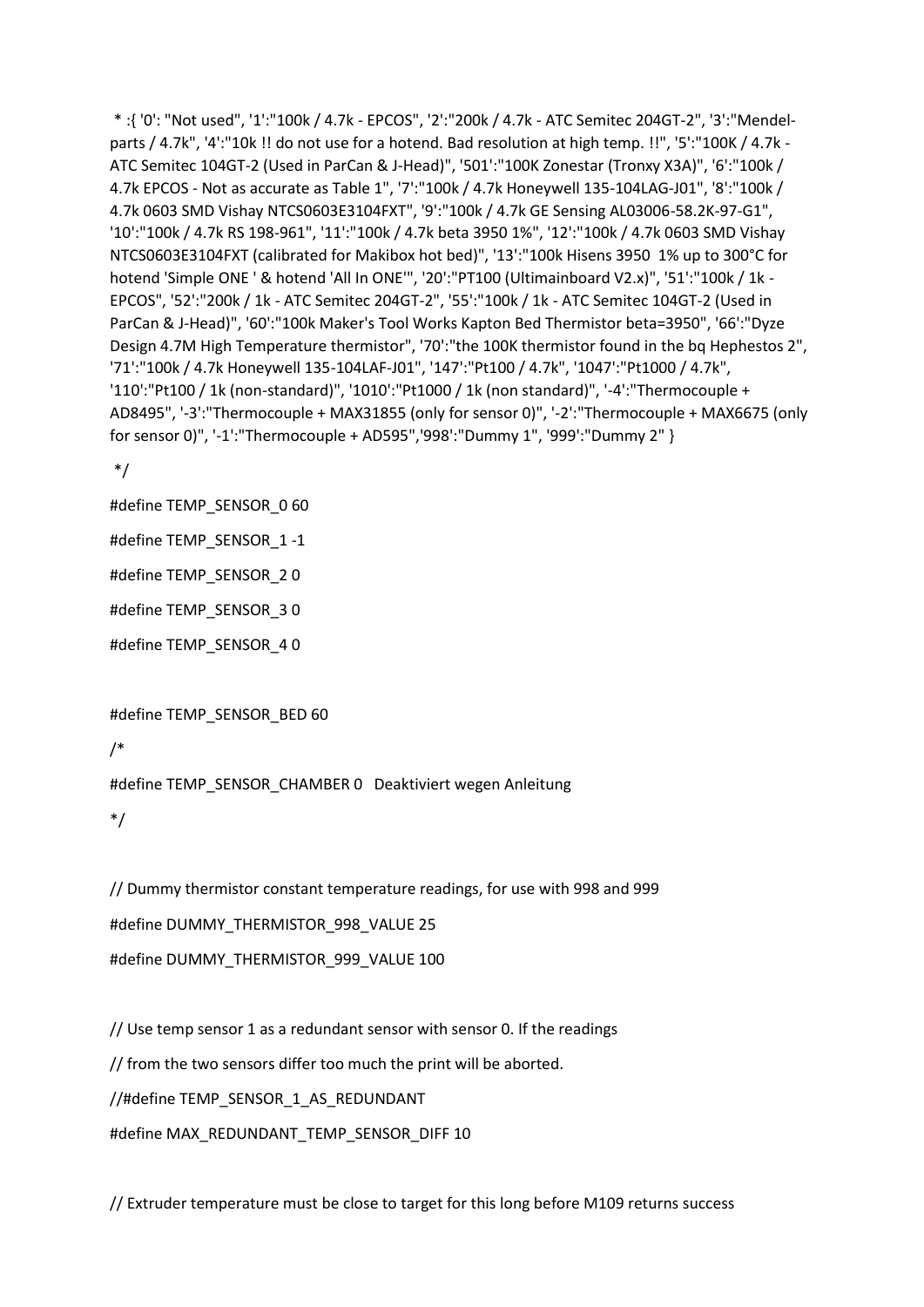#define TEMP\_RESIDENCY\_TIME 10 // (seconds)

#define TEMP\_HYSTERESIS 3 // (degC) range of +/- temperatures considered "close" to the target one

#define TEMP\_WINDOW 1 // (degC) Window around target to start the residency timer x degC early.

// Bed temperature must be close to target for this long before M190 returns success

#define TEMP\_BED\_RESIDENCY\_TIME 10 // (seconds)

#define TEMP\_BED\_HYSTERESIS 3 // (degC) range of +/- temperatures considered "close" to the target one

#define TEMP\_BED\_WINDOW 1 // (degC) Window around target to start the residency timer x degC early.

// The minimal temperature defines the temperature below which the heater will not be enabled It is used

// to check that the wiring to the thermistor is not broken.

// Otherwise this would lead to the heater being powered on all the time.

#define HEATER\_0\_MINTEMP 5

#define HEATER\_1\_MINTEMP 5

#define HEATER\_2\_MINTEMP 5

#define HEATER\_3\_MINTEMP 5

#define HEATER\_4\_MINTEMP 5

#define BED\_MINTEMP 5

// When temperature exceeds max temp, your heater will be switched off.

// This feature exists to protect your hotend from overheating accidentally, but \*NOT\* from thermistor short/failure!

// You should use MINTEMP for thermistor short/failure protection.

#define HEATER\_0\_MAXTEMP 275

#define HEATER\_1\_MAXTEMP 275

#define HEATER\_2\_MAXTEMP 275

#define HEATER\_3\_MAXTEMP 275

#define HEATER\_4\_MAXTEMP 275

#define BED\_MAXTEMP 150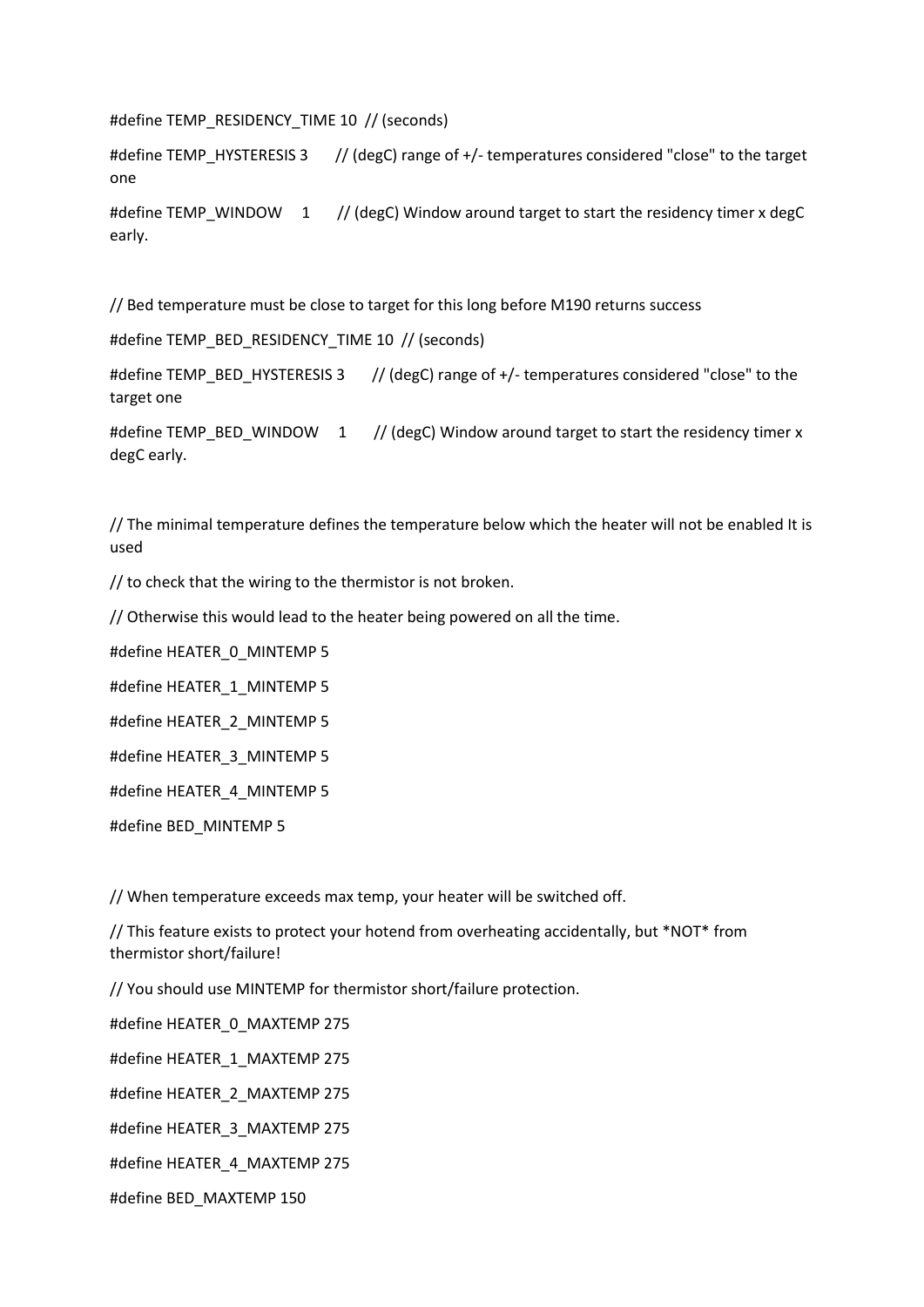//===========================================================================

//============================= PID Settings ================================

```
//===========================================================================
```
// PID Tuning Guide here: http://reprap.org/wiki/PID\_Tuning

// Comment the following line to disable PID and enable bang-bang.

#define PIDTEMP

#define BANG\_MAX 255 // Limits current to nozzle while in bang-bang mode; 255=full current

#define PID\_MAX BANG\_MAX // Limits current to nozzle while PID is active (see PID\_FUNCTIONAL\_RANGE below); 255=full current

#define PID\_K1 0.95 // Smoothing factor within any PID loop

### #if ENABLED(PIDTEMP)

 //#define PID\_AUTOTUNE\_MENU // Add PID Autotune to the LCD "Temperature" menu to run M303 and apply the result.

//#define PID\_DEBUG // Sends debug data to the serial port.

//#define PID\_OPENLOOP 1 // Puts PID in open loop. M104/M140 sets the output power from 0 to PID\_MAX

//#define SLOW\_PWM\_HEATERS // PWM with very low frequency (roughly 0.125Hz=8s) and minimum state time of approximately 1s useful for heaters driven by a relay

 //#define PID\_PARAMS\_PER\_HOTEND // Uses separate PID parameters for each extruder (useful for mismatched extruders)

// Set/get with gcode: M301 E[extruder number, 0-2]

 #define PID\_FUNCTIONAL\_RANGE 10 // If the temperature difference between the target temperature and the actual temperature

// is more than PID\_FUNCTIONAL\_RANGE then the PID will be shut off and the heater will be set to min/max.

 // If you are using a pre-configured hotend then you can use one of the value sets by uncommenting it

 // Ultimaker #define DEFAULT\_Kp 22.2 #define DEFAULT\_Ki 1.08 #define DEFAULT\_Kd 114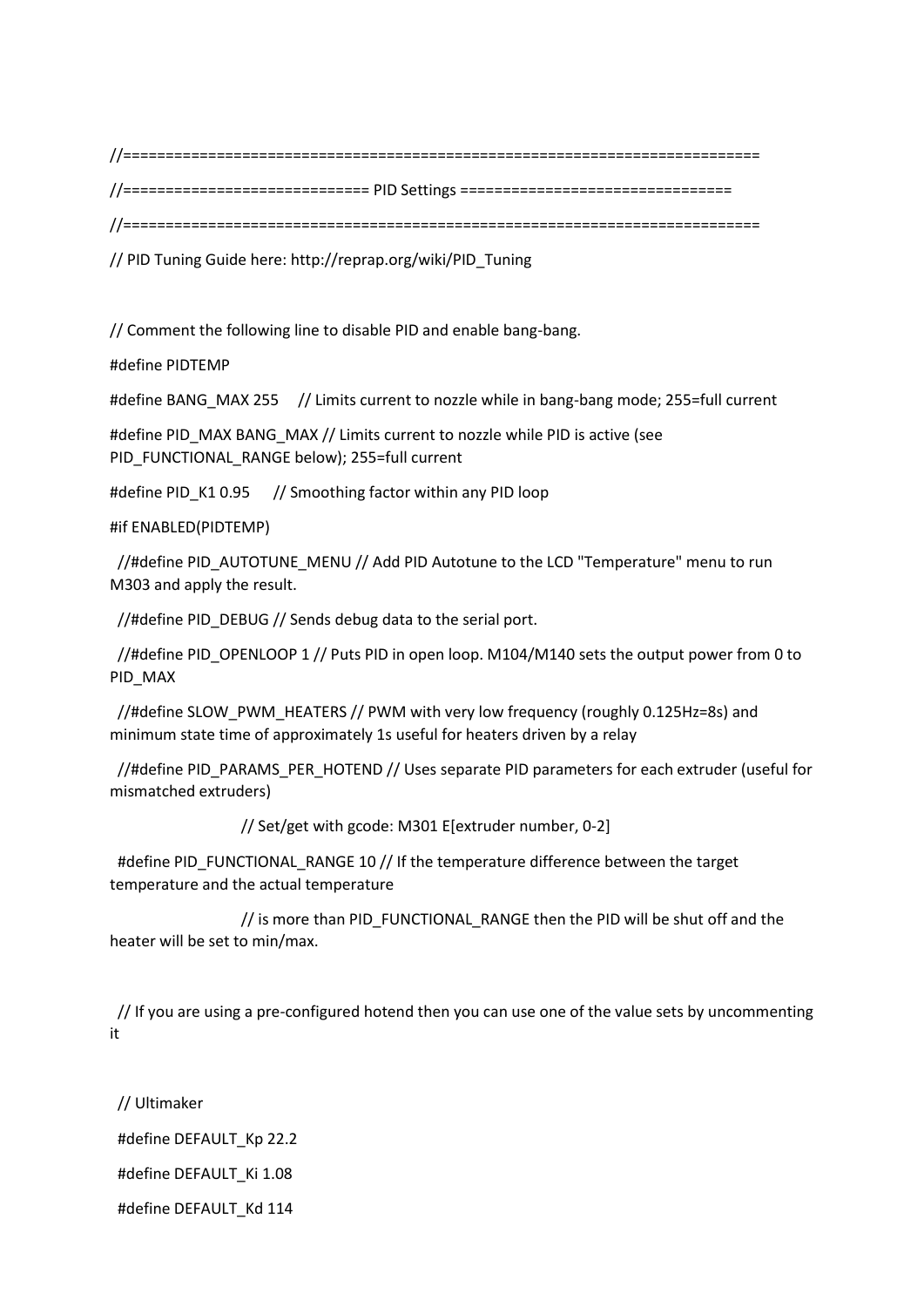// MakerGear

//#define DEFAULT\_Kp 7.0

//#define DEFAULT\_Ki 0.1

//#define DEFAULT\_Kd 12

// Mendel Parts V9 on 12V

//#define DEFAULT\_Kp 63.0

//#define DEFAULT\_Ki 2.25

//#define DEFAULT\_Kd 440

#### #endif // PIDTEMP

| //============================ PID > Bed Temperature Control =============== |
|------------------------------------------------------------------------------|
|                                                                              |

#### /\*\*

\* PID Bed Heating

\*

\* If this option is enabled set PID constants below.

\* If this option is disabled, bang-bang will be used and BED\_LIMIT\_SWITCHING will enable hysteresis.

\*

\* The PID frequency will be the same as the extruder PWM.

\* If PID\_dT is the default, and correct for the hardware/configuration, that means 7.689Hz,

- \* which is fine for driving a square wave into a resistive load and does not significantly
- \* impact FET heating. This also works fine on a Fotek SSR-10DA Solid State Relay into a 250W
- \* heater. If your configuration is significantly different than this and you don't understand
- \* the issues involved, don't use bed PID until someone else verifies that your hardware works.
- \*/

//#define PIDTEMPBED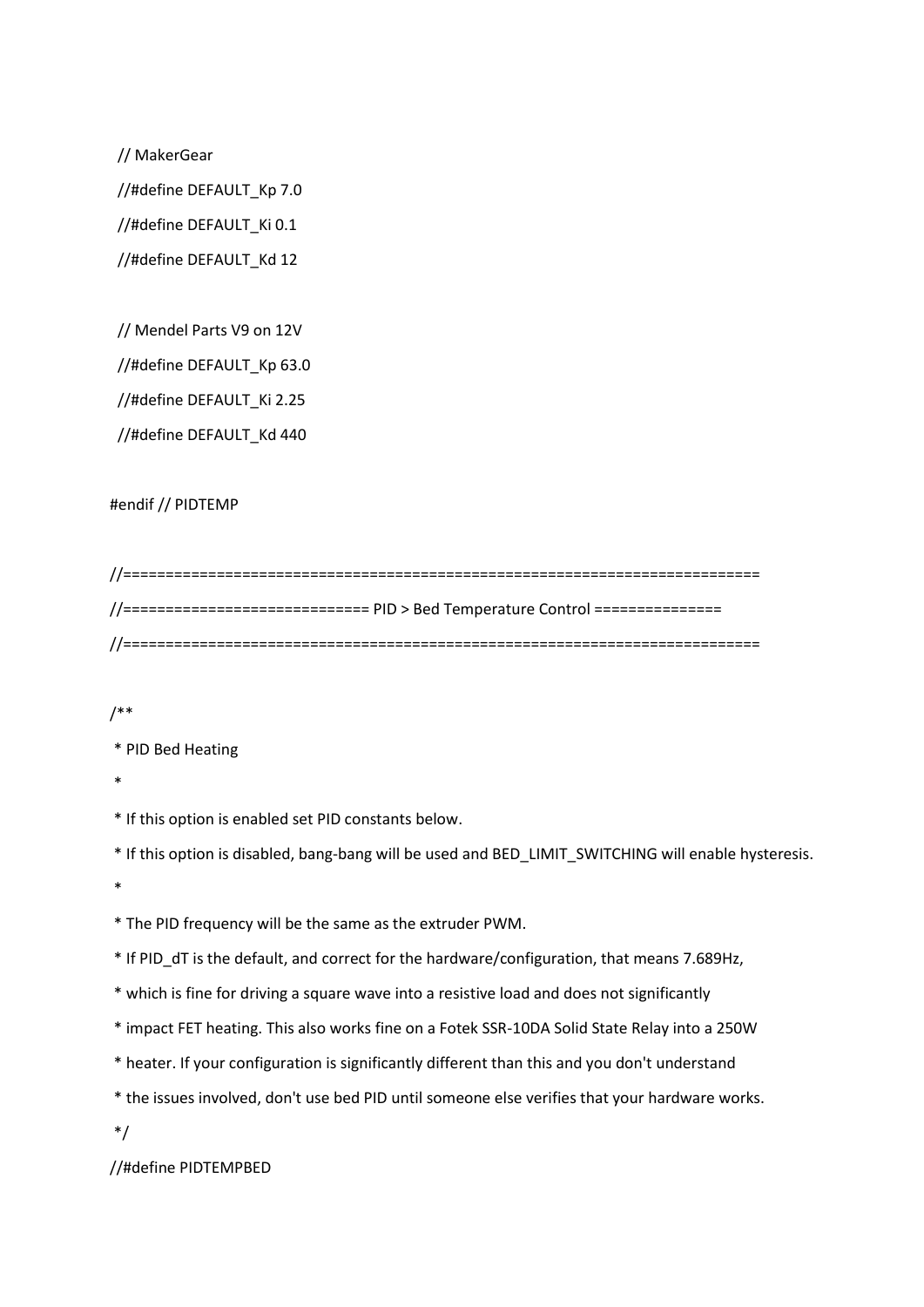### //#define BED\_LIMIT\_SWITCHING

/\*\*

\* Max Bed Power

\* Applies to all forms of bed control (PID, bang-bang, and bang-bang with hysteresis).

\* When set to any value below 255, enables a form of PWM to the bed that acts like a divider

\* so don't use it unless you are OK with PWM on your bed. (See the comment on enabling PIDTEMPBED)

\*/

#define MAX\_BED\_POWER 255 // limits duty cycle to bed; 255=full current

#if ENABLED(PIDTEMPBED)

//#define PID\_BED\_DEBUG // Sends debug data to the serial port.

 //120V 250W silicone heater into 4mm borosilicate (MendelMax 1.5+) //from FOPDT model - kp=.39 Tp=405 Tdead=66, Tc set to 79.2, aggressive factor of .15 (vs .1, 1, 10) #define DEFAULT\_bedKp 10.00 #define DEFAULT\_bedKi .023 #define DEFAULT\_bedKd 305.4

//120V 250W silicone heater into 4mm borosilicate (MendelMax 1.5+)

 //from pidautotune //#define DEFAULT\_bedKp 97.1 //#define DEFAULT\_bedKi 1.41 //#define DEFAULT\_bedKd 1675.16

// FIND YOUR OWN: "M303 E-1 C8 S90" to run autotune on the bed at 90 degreesC for 8 cycles.

// @section extruder

#endif // PIDTEMPBED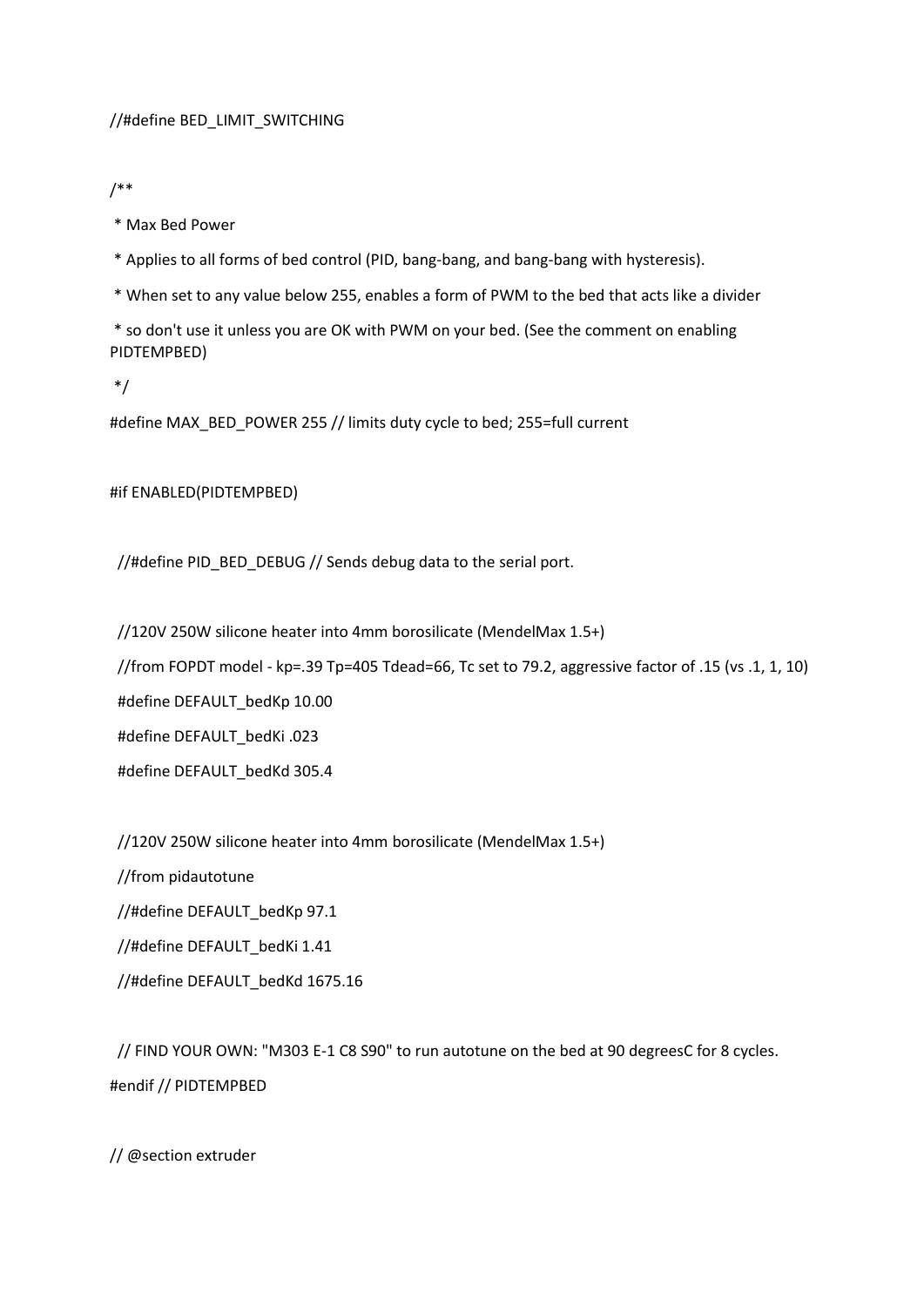/\*\*

\* Prevent extrusion if the temperature is below EXTRUDE\_MINTEMP.

\* Add M302 to set the minimum extrusion temperature and/or turn

\* cold extrusion prevention on and off.

\*

\* \*\*\* IT IS HIGHLY RECOMMENDED TO LEAVE THIS OPTION ENABLED! \*\*\*

\*/

#define PREVENT\_COLD\_EXTRUSION

#define EXTRUDE\_MINTEMP 170

/\*\*

\* Prevent a single extrusion longer than EXTRUDE\_MAXLENGTH.

\* Note: For Bowden Extruders make this large enough to allow load/unload.

\*/

#define PREVENT\_LENGTHY\_EXTRUDE

#define EXTRUDE\_MAXLENGTH 200

//=========================================================================== //======================== Thermal Runaway Protection ======================= //===========================================================================

/\*\*

\* Thermal Protection provides additional protection to your printer from damage

\* and fire. Marlin always includes safe min and max temperature ranges which

\* protect against a broken or disconnected thermistor wire.

\*

\* The issue: If a thermistor falls out, it will report the much lower

\* temperature of the air in the room, and the the firmware will keep

\* the heater on.

\*

\* If you get "Thermal Runaway" or "Heating failed" errors the

\* details can be tuned in Configuration\_adv.h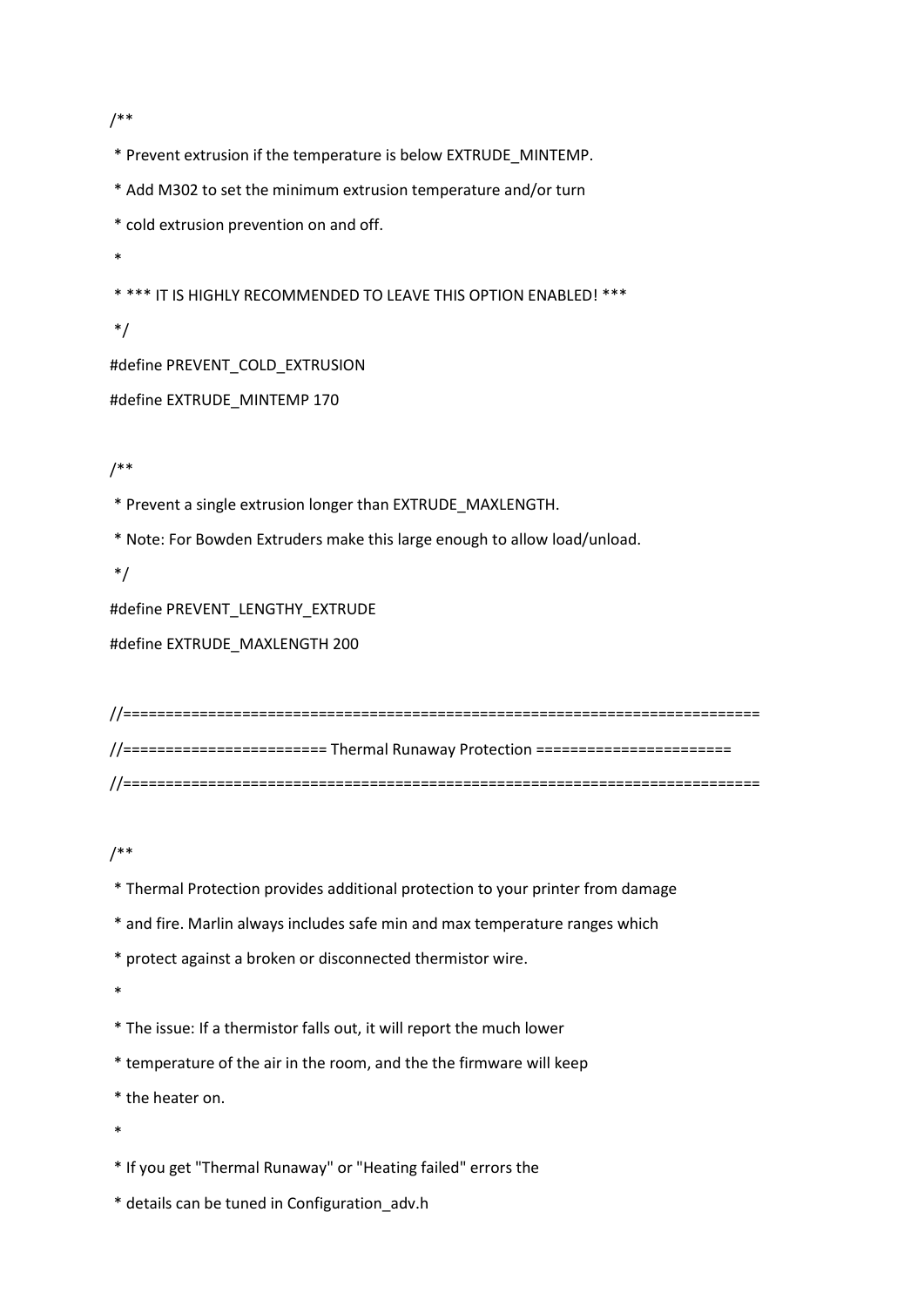#define THERMAL\_PROTECTION\_HOTENDS // Enable thermal protection for all extruders #define THERMAL\_PROTECTION\_BED // Enable thermal protection for the heated bed

| //============================ Mechanical Settings ============================ |
|---------------------------------------------------------------------------------|
|                                                                                 |

// @section machine

- // Uncomment one of these options to enable CoreXY, CoreXZ, or CoreYZ kinematics
- // either in the usual order or reversed

//#define COREXY

//#define COREXZ

//#define COREYZ

//#define COREYX

//#define COREZX

//#define COREZY

| //=============================== Endstop Settings ============================= |  |
|----------------------------------------------------------------------------------|--|
|                                                                                  |  |

## // @section homing

// Specify here all the endstop connectors that are connected to any endstop or probe. // Almost all printers will be using one per axis. Probes will use one or more of the // extra connectors. Leave undefined any used for non-endstop and non-probe purposes. #define USE\_XMIN\_PLUG #define USE\_YMIN\_PLUG

\*/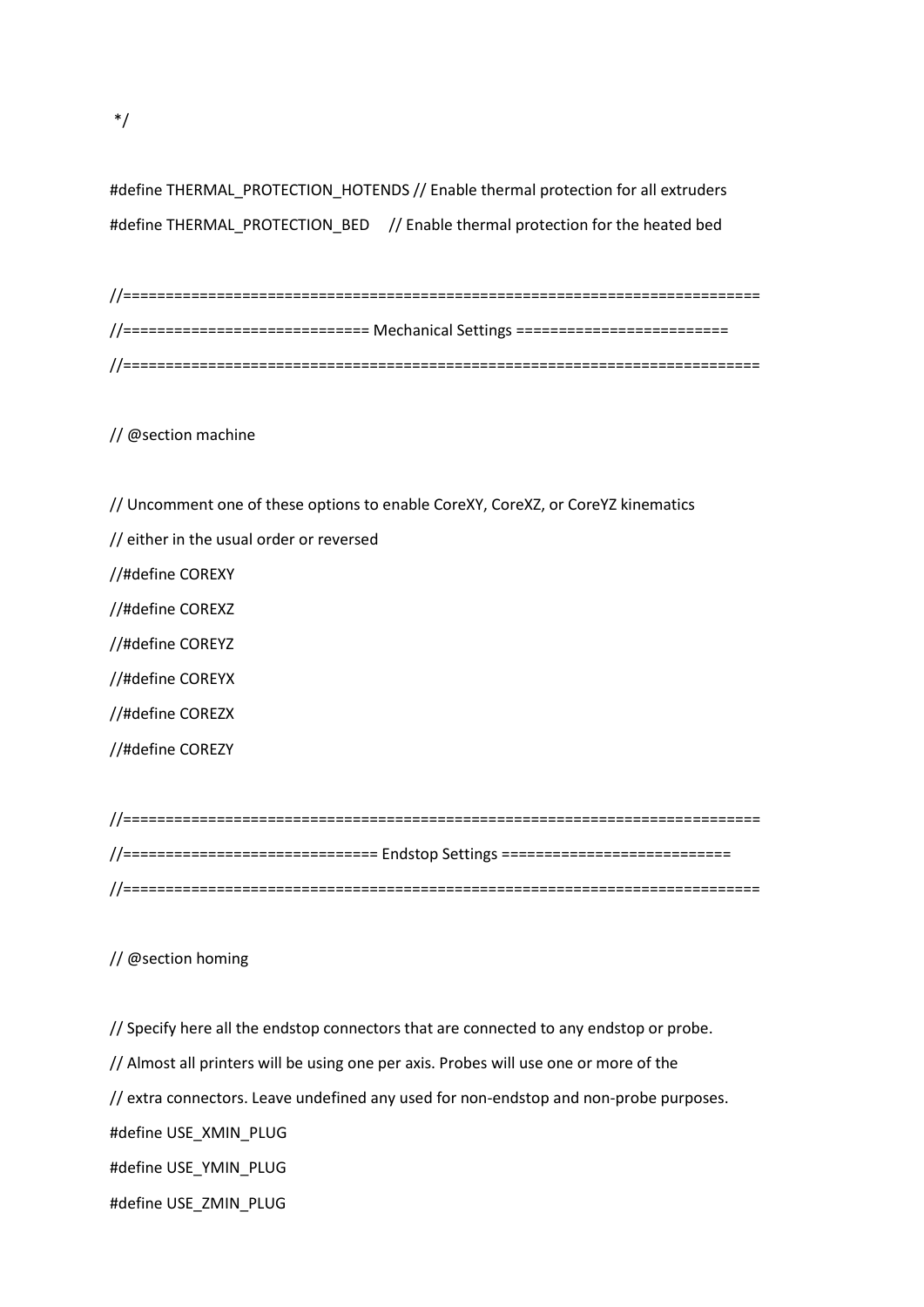//#define USE\_XMAX\_PLUG //#define USE\_YMAX\_PLUG

//#define USE\_ZMAX\_PLUG

// Enable pullup for all endstops to prevent a floating state #define ENDSTOPPULLUPS #if DISABLED(ENDSTOPPULLUPS) // Disable ENDSTOPPULLUPS to set pullups individually //#define ENDSTOPPULLUP\_XMAX //#define ENDSTOPPULLUP\_YMAX //#define ENDSTOPPULLUP\_ZMAX //#define ENDSTOPPULLUP\_XMIN //#define ENDSTOPPULLUP\_YMIN //#define ENDSTOPPULLUP\_ZMIN //#define ENDSTOPPULLUP\_ZMIN\_PROBE #endif

// Mechanical endstop with COM to ground and NC to Signal uses "false" here (most common setup). #define X\_MIN\_ENDSTOP\_INVERTING false // set to true to invert the logic of the endstop. #define Y\_MIN\_ENDSTOP\_INVERTING false // set to true to invert the logic of the endstop. #define Z\_MIN\_ENDSTOP\_INVERTING false // set to true to invert the logic of the endstop. #define X\_MAX\_ENDSTOP\_INVERTING false // set to true to invert the logic of the endstop. #define Y\_MAX\_ENDSTOP\_INVERTING false // set to true to invert the logic of the endstop. #define Z\_MAX\_ENDSTOP\_INVERTING false // set to true to invert the logic of the endstop. #define Z\_MIN\_PROBE\_ENDSTOP\_INVERTING false // set to true to invert the logic of the probe.

/\*\*

\* Stepper Drivers

\*

\* These settings allow Marlin to tune stepper driver timing and enable advanced options for

\* stepper drivers that support them. You may also override timing options in Configuration\_adv.h.

\*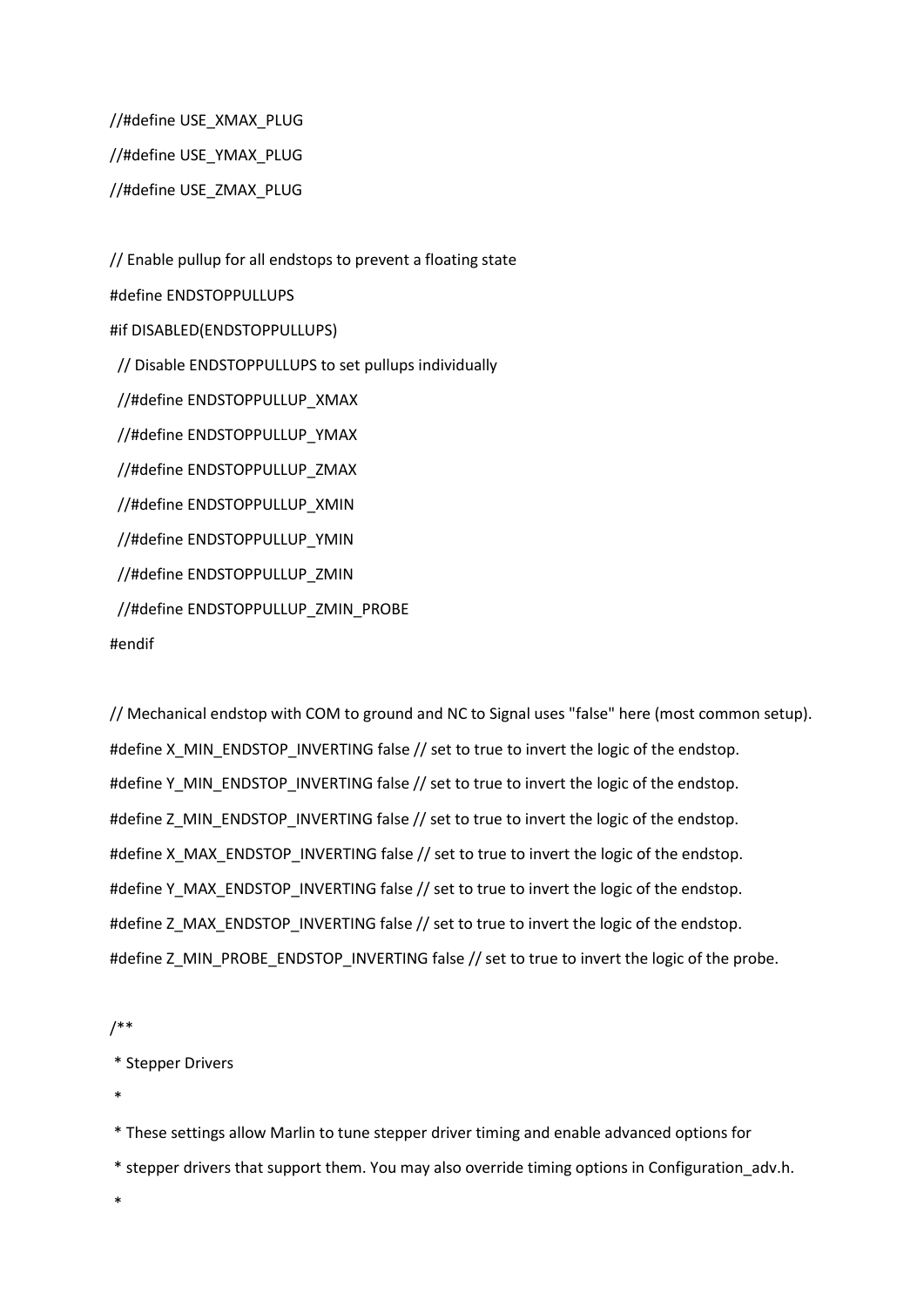\* A4988 is assumed for unspecified drivers.

\*

\* Options: A4988, DRV8825, LV8729, L6470, TB6560, TB6600, TMC2100,

- \* TMC2130, TMC2130\_STANDALONE, TMC2208, TMC2208\_STANDALONE,
- \* TMC26X, TMC26X\_STANDALONE, TMC2660, TMC2660\_STANDALONE,
- \* TMC5130, TMC5130\_STANDALONE
- \* :['A4988', 'DRV8825', 'LV8729', 'L6470', 'TB6560', 'TB6600', 'TMC2100', 'TMC2130', 'TMC2130\_STANDALONE', 'TMC2208', 'TMC2208\_STANDALONE', 'TMC26X', 'TMC26X\_STANDALONE', 'TMC2660', 'TMC2660\_STANDALONE', 'TMC5130', 'TMC5130\_STANDALONE']

\*/

//#define X\_DRIVER\_TYPE\_A4988

//#define Y\_DRIVER\_TYPE\_A4988

//#define Z\_DRIVER\_TYPE A4988

//#define X2\_DRIVER\_TYPE A4988

//#define Y2\_DRIVER\_TYPE A4988

//#define Z2\_DRIVER\_TYPE A4988

//#define E0\_DRIVER\_TYPE A4988

//#define E1\_DRIVER\_TYPE A4988

//#define E2\_DRIVER\_TYPE A4988

//#define E3\_DRIVER\_TYPE A4988

//#define E4\_DRIVER\_TYPE A4988

// Enable this feature if all enabled endstop pins are interrupt-capable.

// This will remove the need to poll the interrupt pins, saving many CPU cycles.

//#define ENDSTOP\_INTERRUPTS\_FEATURE

#### /\*\*

\* Endstop Noise Filter

\*

- \* Enable this option if endstops falsely trigger due to noise.
- \* NOTE: Enabling this feature means adds an error of +/-0.2mm, so homing
- \* will end up at a slightly different position on each G28. This will also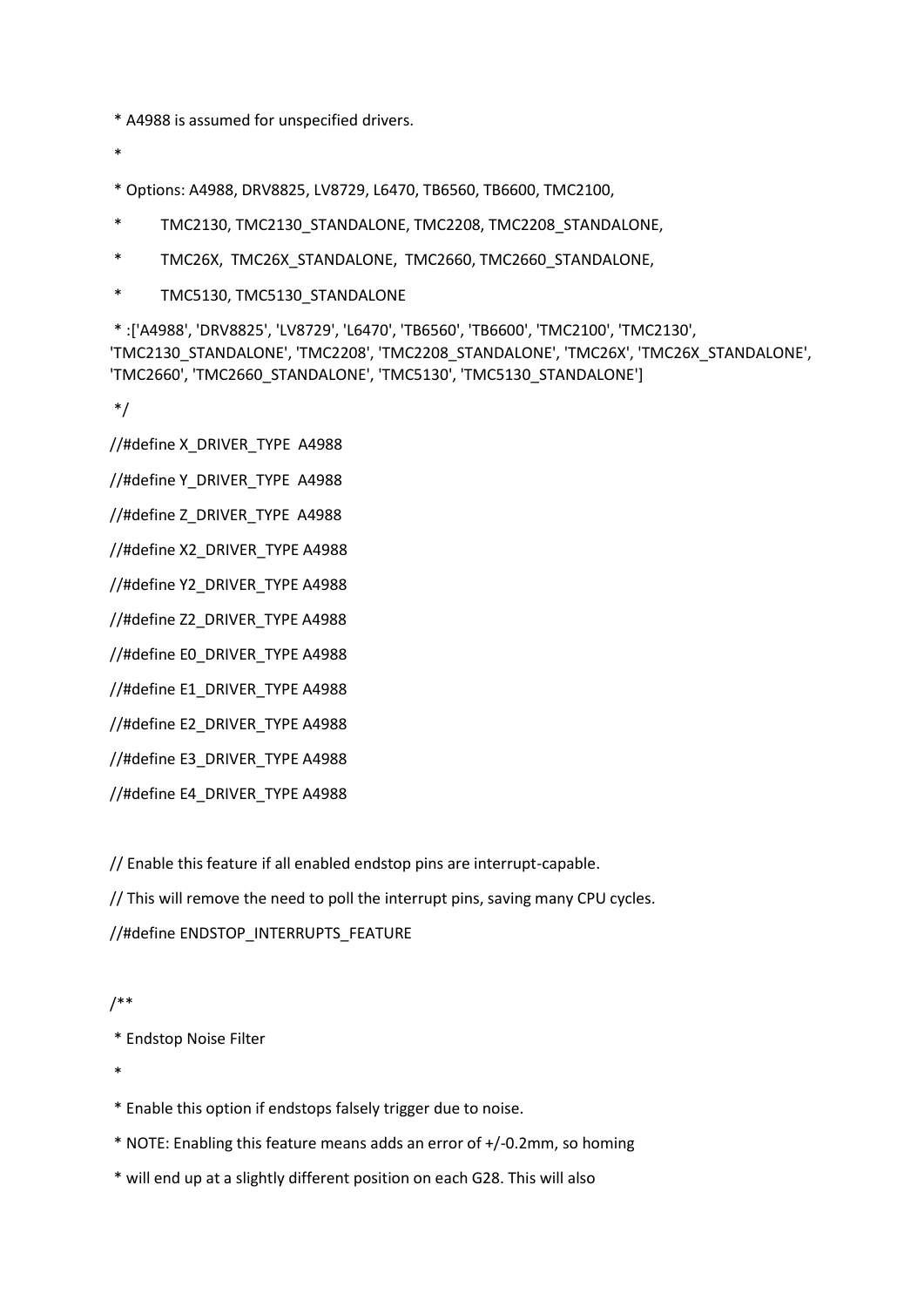\* reduce accuracy of some bed probes.

\* For mechanical switches, the better approach to reduce noise is to install

\* a 100 nanofarads ceramic capacitor in parallel with the switch, making it

\* essentially noise-proof without sacrificing accuracy.

\* This option also increases MCU load when endstops or the probe are enabled.

\* So this is not recommended. USE AT YOUR OWN RISK.

\* (This feature is not required for common micro-switches mounted on PCBs

\* based on the Makerbot design, since they already include the 100nF capacitor.)

\*/

//#define ENDSTOP\_NOISE\_FILTER

| //============================== Movement Settings ============================= |
|----------------------------------------------------------------------------------|
|                                                                                  |

// @section motion

## /\*\*

\* Default Settings

\*

\* These settings can be reset by M502

\*

\* Note that if EEPROM is enabled, saved values will override these.

\*/

## /\*\*

\* With this option each E stepper can have its own factors for the

\* following movement settings. If fewer factors are given than the

\* total number of extruders, the last value applies to the rest.

\*/

//#define DISTINCT\_E\_FACTORS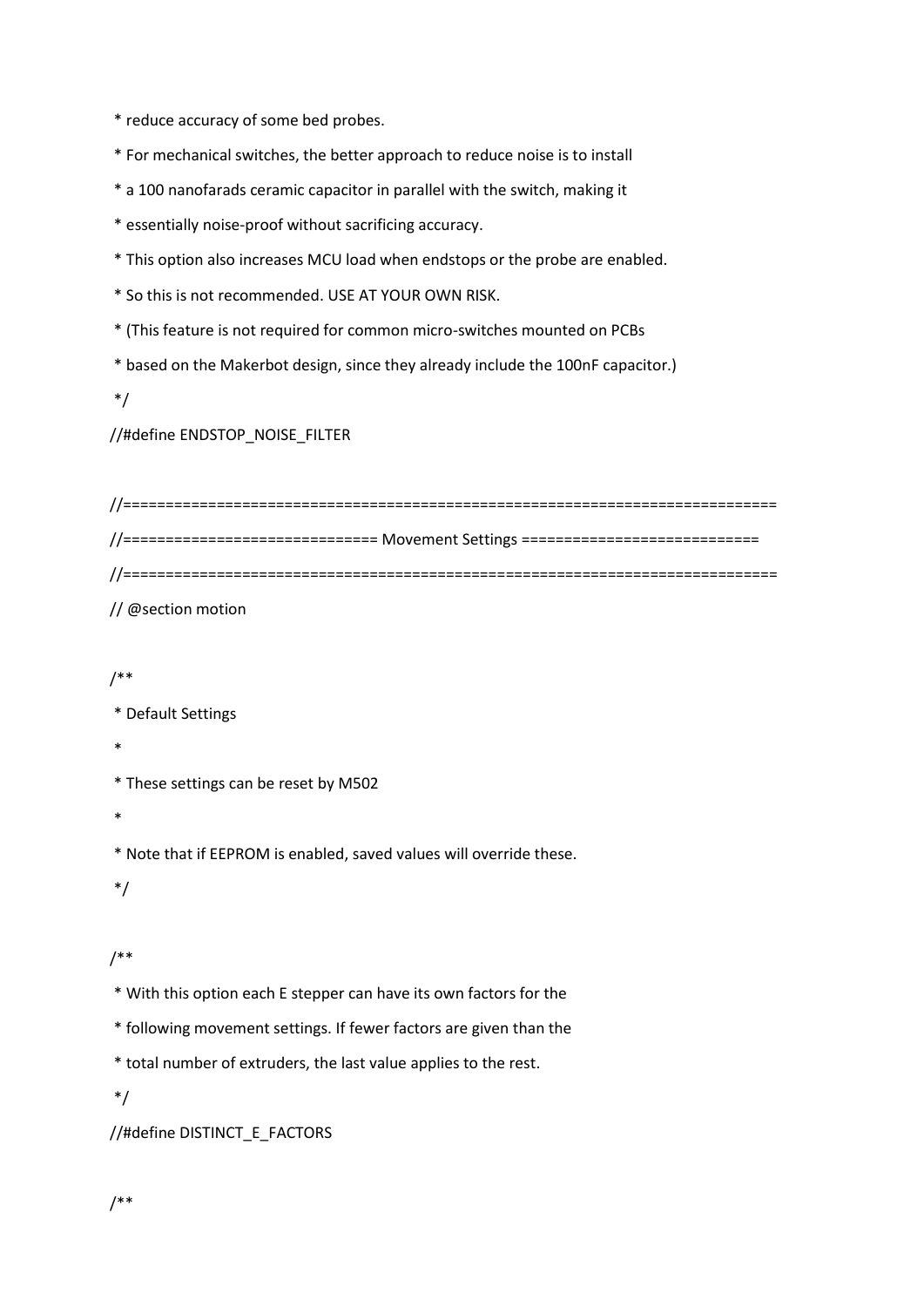```
* Default Axis Steps Per Unit (steps/mm)
```
\* Override with M92

\* X, Y, Z, E0 [, E1[, E2[, E3[, E4]]]]

\*/

```
#define DEFAULT_AXIS_STEPS_PER_UNIT { 80, 80, 2133.3333, 500 } //war { 80,80, 4000, 500 }
```
/\*\*

- \* Default Max Feed Rate (mm/s)
- \* Override with M203
- \* X, Y, Z, E0 [, E1[, E2[, E3[, E4]]]]

\*/

```
#define DEFAULT_MAX_FEEDRATE { 300, 300, 5, 25 }
```
## /\*\*

```
* Default Max Acceleration (change/s) change = mm/s
```
\* (Maximum start speed for accelerated moves)

\* Override with M201

\* X, Y, Z, E0 [, E1[, E2[, E3[, E4]]]]

\*/

#define DEFAULT\_MAX\_ACCELERATION { 3000, 3000, 100, 10000 }

/\*\*

- \* Default Acceleration (change/s) change = mm/s
- \* Override with M204
- \*
- \* M204 P Acceleration
- \* M204 R Retract Acceleration
- \* M204 T Travel Acceleration

\*/

#define DEFAULT\_ACCELERATION 3000 // X, Y, Z and E acceleration for printing moves #define DEFAULT\_RETRACT\_ACCELERATION 3000 // E acceleration for retracts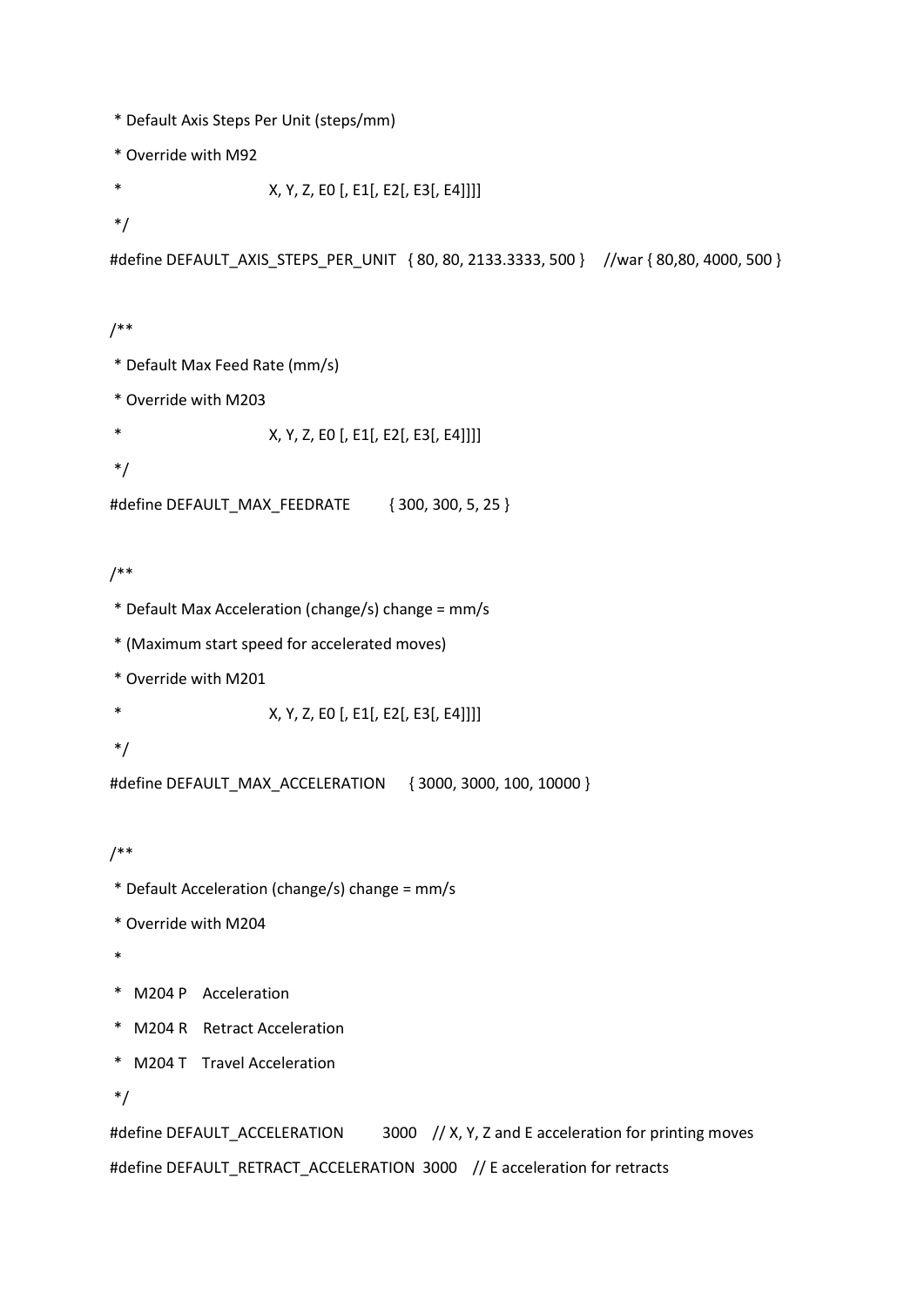#define DEFAULT\_TRAVEL\_ACCELERATION 3000 // X, Y, Z acceleration for travel (non printing) moves

/\*\*

- \* Default Jerk (mm/s)
- \* Override with M205 X Y Z E

\*

\* "Jerk" specifies the minimum speed change that requires acceleration.

\* When changing speed and direction, if the difference is less than the

\* value set here, it may happen instantaneously.

```
*/
```

| #define DEFAULT XJERK | 10.0 |
|-----------------------|------|
| #define DEFAULT YJERK | 10.0 |
| #define DEFAULT ZJERK | 0.3  |
| #define DEFAULT EJERK | 5.0  |

/\*\*

\* S-Curve Acceleration

\*

\* This option eliminates vibration during printing by fitting a Bézier

\* curve to move acceleration, producing much smoother direction changes.

\*

\* See https://github.com/synthetos/TinyG/wiki/Jerk-Controlled-Motion-Explained

\*/

//#define S\_CURVE\_ACCELERATION

//=========================================================================== //============================= Z Probe Options ============================= //=========================================================================== // @section probes

//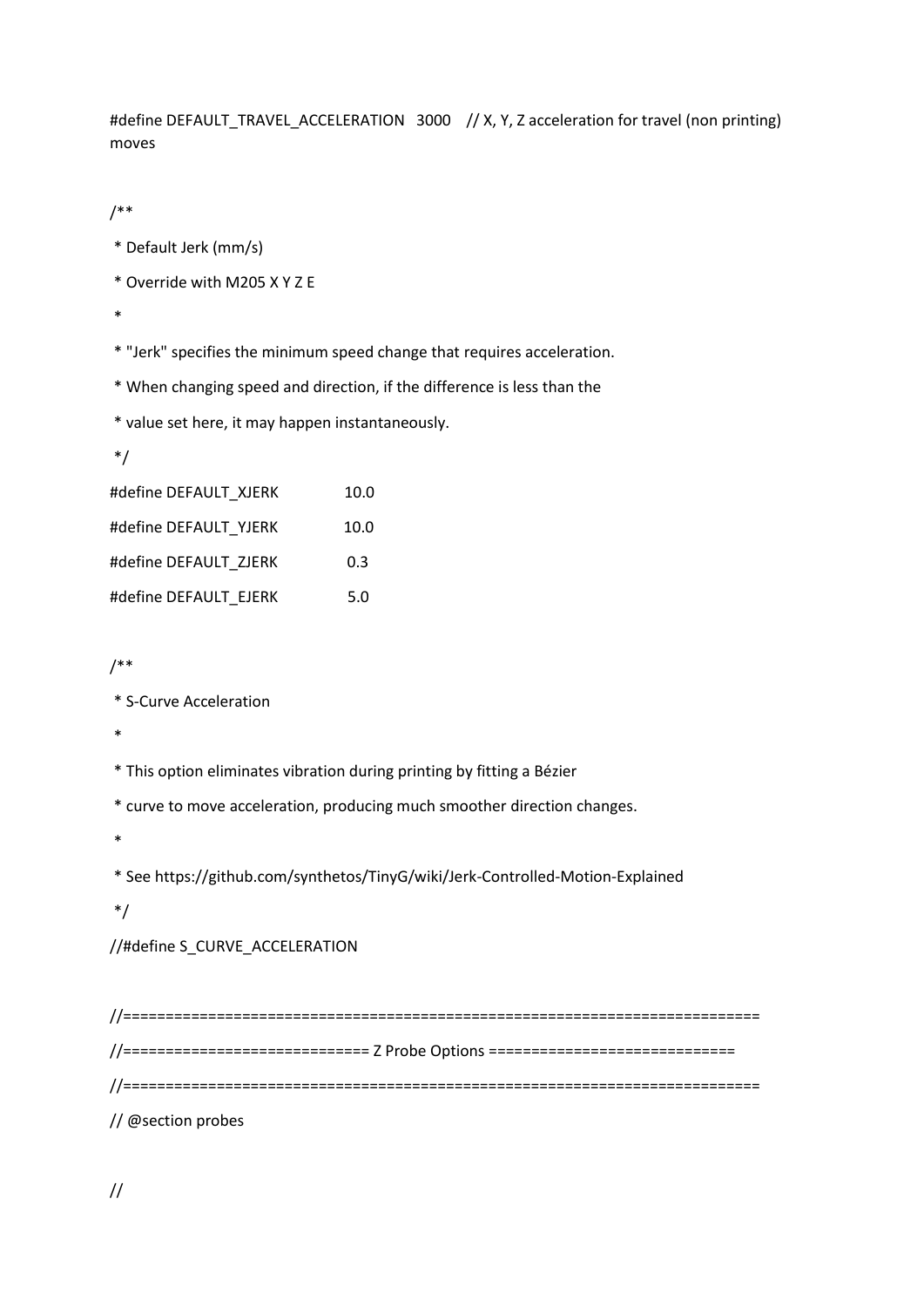// See http://marlinfw.org/docs/configuration/probes.html

//

```
/**
```
\* Z\_MIN\_PROBE\_USES\_Z\_MIN\_ENDSTOP\_PIN

\*

\* Enable this option for a probe connected to the Z Min endstop pin.

\*/

#define Z\_MIN\_PROBE\_USES\_Z\_MIN\_ENDSTOP\_PIN

/\*\*

\* Z\_MIN\_PROBE\_ENDSTOP

\*

\* Enable this option for a probe connected to any pin except Z-Min.

\* (By default Marlin assumes the Z-Max endstop pin.)

\* To use a custom Z Probe pin, set Z\_MIN\_PROBE\_PIN below.

\*

\* - The simplest option is to use a free endstop connector.

\* - Use 5V for powered (usually inductive) sensors.

\*

\* - RAMPS 1.3/1.4 boards may use the 5V, GND, and Aux4->D32 pin:

\* - For simple switches connect...

\* - normally-closed switches to GND and D32.

\* - normally-open switches to 5V and D32.

\*

\* WARNING: Setting the wrong pin may have unexpected and potentially

\* disastrous consequences. Use with caution and do your homework.

\*

\*/

//#define Z\_MIN\_PROBE\_ENDSTOP

/\*\*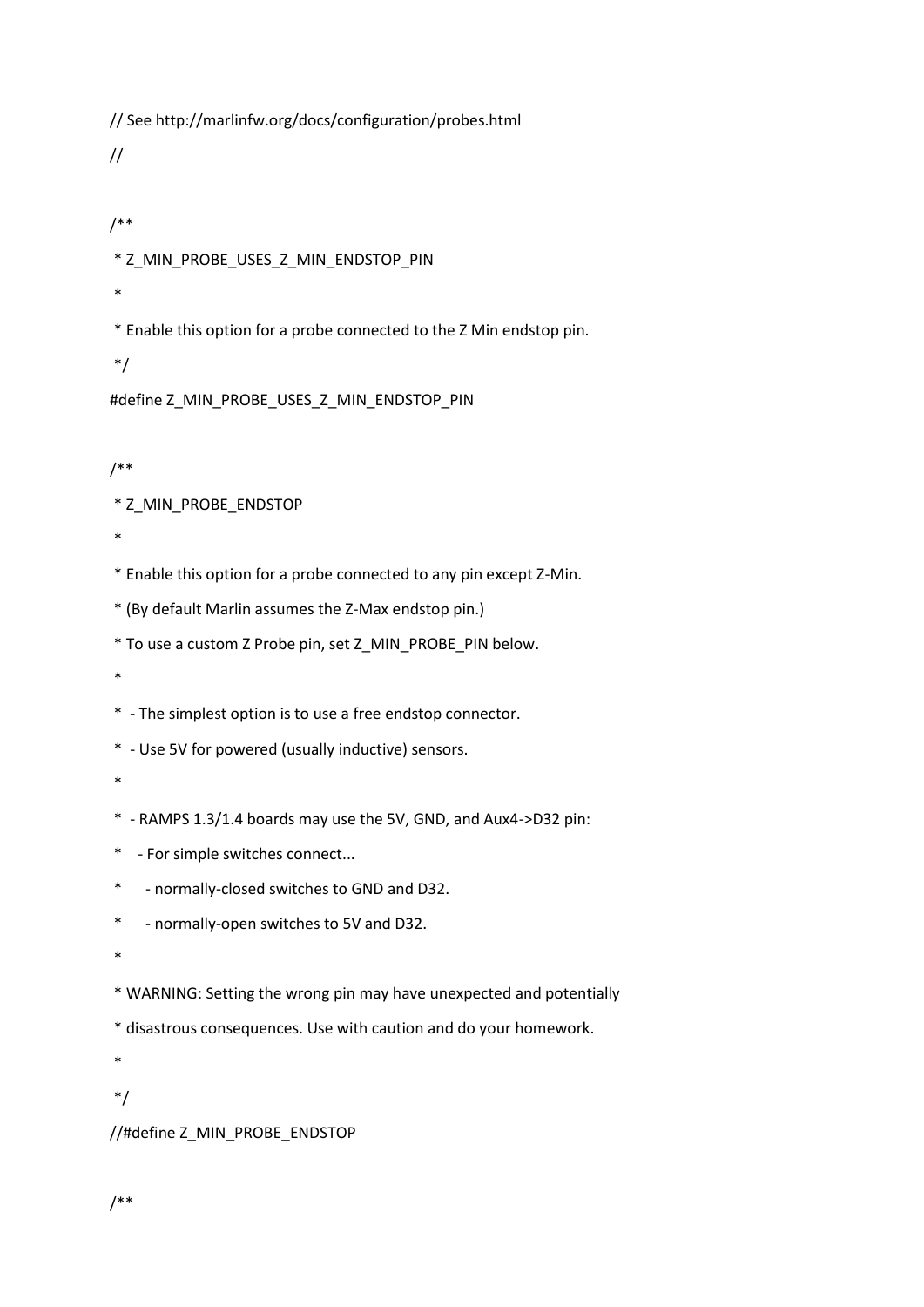\* Probe Type

\*

\* Allen Key Probes, Servo Probes, Z-Sled Probes, FIX\_MOUNTED\_PROBE, etc.

\* Activate one of these to use Auto Bed Leveling below.

\*/

/\*\*

\* The "Manual Probe" provides a means to do "Auto" Bed Leveling without a probe.

\* Use G29 repeatedly, adjusting the Z height at each point with movement commands

\* or (with LCD\_BED\_LEVELING) the LCD controller.

\*/

//#define PROBE\_MANUALLY

//#define MANUAL\_PROBE\_START\_Z 0.2

## /\*\*

\* A Fix-Mounted Probe either doesn't deploy or needs manual deployment.

\* (e.g., an inductive probe or a nozzle-based probe-switch.)

\*/

//#define FIX\_MOUNTED\_PROBE

## /\*\*

\* Z Servo Probe, such as an endstop switch on a rotating arm.

\*/

//#define Z\_PROBE\_SERVO\_NR 0 // Defaults to SERVO 0 connector.

//#define Z\_SERVO\_ANGLES {70,0} // Z Servo Deploy and Stow angles

## /\*\*

\* The BLTouch probe uses a Hall effect sensor and emulates a servo.

\*/

//#define BLTOUCH

/\*\*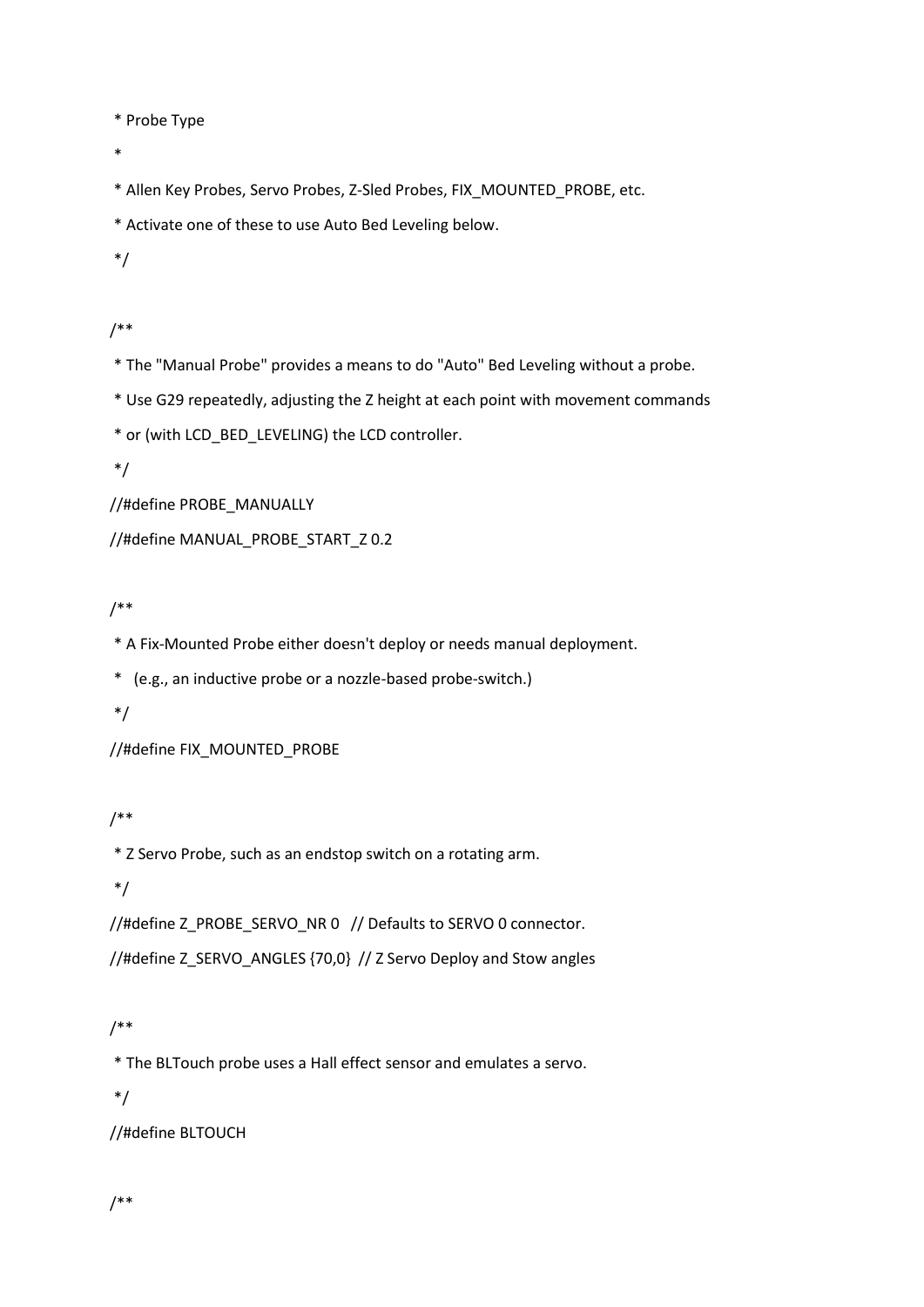\* Enable one or more of the following if probing seems unreliable.

\* Heaters and/or fans can be disabled during probing to minimize electrical

\* noise. A delay can also be added to allow noise and vibration to settle.

\* These options are most useful for the BLTouch probe, but may also improve

\* readings with inductive probes and piezo sensors.

\*/

//#define PROBING\_HEATERS\_OFF // Turn heaters off when probing

#if ENABLED(PROBING\_HEATERS\_OFF)

//#define WAIT\_FOR\_BED\_HEATER // Wait for bed to heat back up between probes (to improve accuracy)

#endif

//#define PROBING\_FANS\_OFF // Turn fans off when probing

//#define DELAY\_BEFORE\_PROBING 200 // (ms) To prevent vibrations from triggering piezo sensors

// A probe that is deployed and stowed with a solenoid pin (SOL1\_PIN)

//#define SOLENOID\_PROBE

// A sled-mounted probe like those designed by Charles Bell.

//#define Z\_PROBE\_SLED

//#define SLED\_DOCKING\_OFFSET 5 // The extra distance the X axis must travel to pickup the sled. 0 should be fine but you can push it further if you'd like.

## //

// For Z\_PROBE\_ALLEN\_KEY see the Delta example configurations.

//

## /\*\*

- \* Z Probe to nozzle (X,Y) offset, relative to (0, 0).
- \* X and Y offsets must be integers.

\*

- \* In the following example the X and Y offsets are both positive:
- \* #define X\_PROBE\_OFFSET\_FROM\_EXTRUDER 10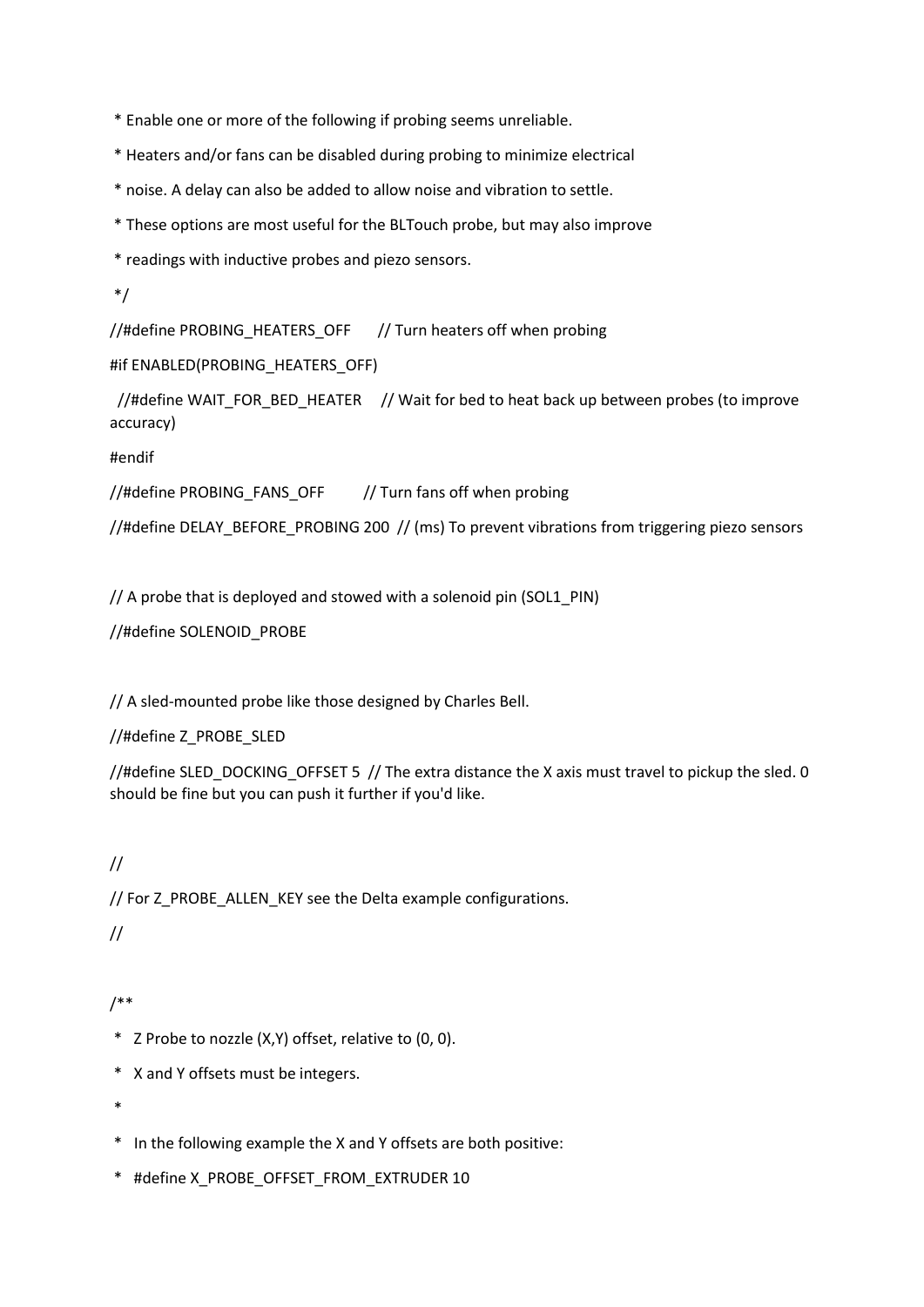```
* #define Y_PROBE_OFFSET_FROM_EXTRUDER 10
*
* +-- BACK ---+
* | |
* L | (+) P | R <-- probe (20, 20)* E | | | |
* F | (-) N (+) | G \leftarrow nozzle (10,10)
* T | | H
* | (-) | T
* | |
* O-- FRONT --+
* (0,0)
*/
```
#define X\_PROBE\_OFFSET\_FROM\_EXTRUDER 10 // X offset: -left +right [of the nozzle] #define Y\_PROBE\_OFFSET\_FROM\_EXTRUDER 10 // Y offset: -front +behind [the nozzle] #define Z\_PROBE\_OFFSET\_FROM\_EXTRUDER 0 // Z offset: -below +above [the nozzle]

// Certain types of probes need to stay away from edges #define MIN\_PROBE\_EDGE 10

// X and Y axis travel speed (mm/m) between probes #define XY\_PROBE\_SPEED 8000

// Feedrate (mm/m) for the first approach when double-probing (MULTIPLE\_PROBING == 2) #define Z\_PROBE\_SPEED\_FAST HOMING\_FEEDRATE\_Z

// Feedrate (mm/m) for the "accurate" probe of each point #define Z\_PROBE\_SPEED\_SLOW (Z\_PROBE\_SPEED\_FAST / 2)

// The number of probes to perform at each point.

// Set to 2 for a fast/slow probe, using the second probe result.

// Set to 3 or more for slow probes, averaging the results.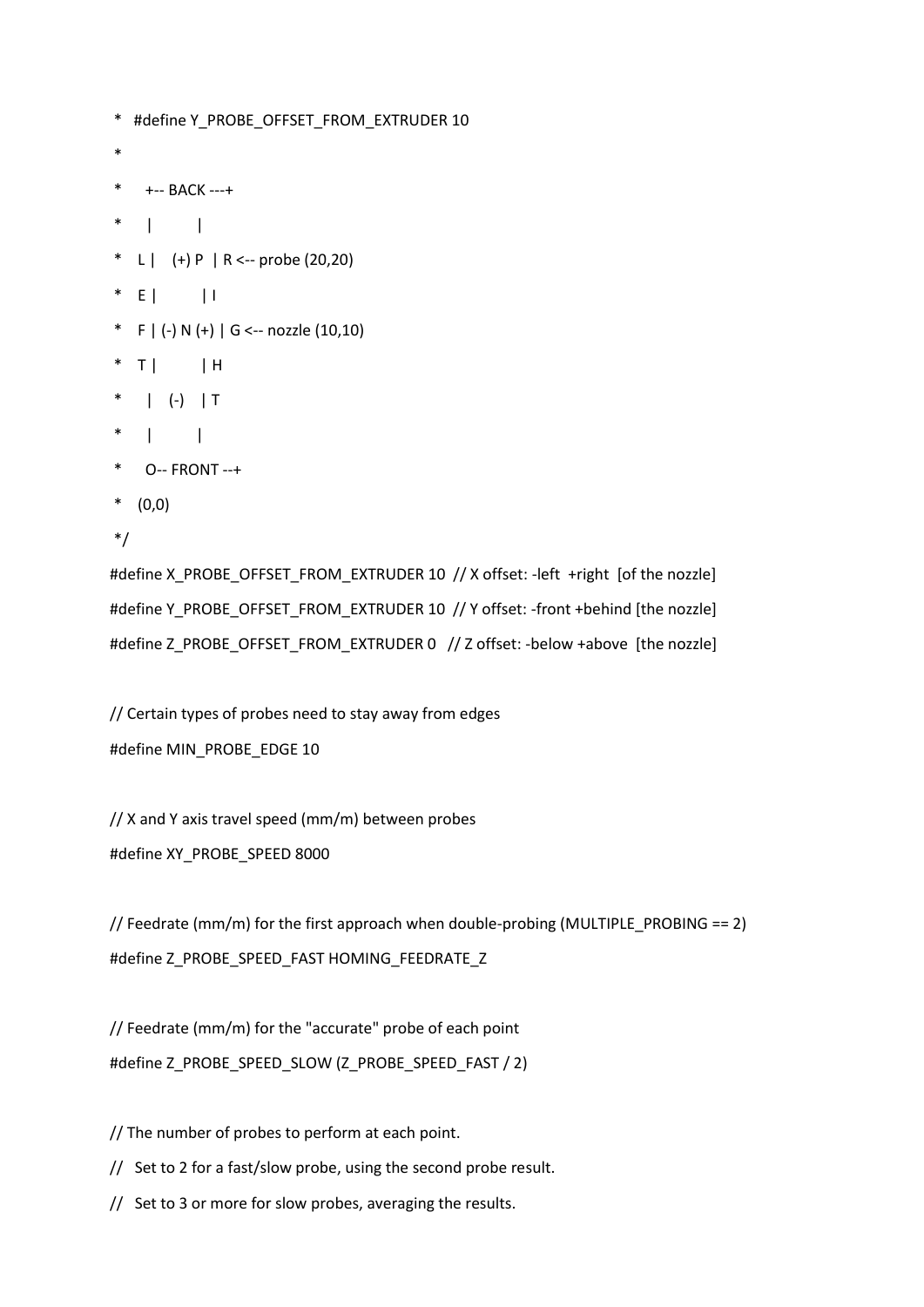#### //#define MULTIPLE\_PROBING 2

/\*\*

\* Z probes require clearance when deploying, stowing, and moving between

\* probe points to avoid hitting the bed and other hardware.

\* Servo-mounted probes require extra space for the arm to rotate.

\* Inductive probes need space to keep from triggering early.

\*

\* Use these settings to specify the distance (mm) to raise the probe (or

\* lower the bed). The values set here apply over and above any (negative)

\* probe Z Offset set with Z\_PROBE\_OFFSET\_FROM\_EXTRUDER, M851, or the LCD.

\* Only integer values >= 1 are valid here.

\*

\* Example: `M851 Z-5` with a CLEARANCE of 4 => 9mm from bed to nozzle.

\* But: `M851 Z+1` with a CLEARANCE of 2 => 2mm from bed to nozzle.

\*/

#define Z\_CLEARANCE\_DEPLOY\_PROBE 10 // Z Clearance for Deploy/Stow #define Z\_CLEARANCE\_BETWEEN\_PROBES 5 // Z Clearance between probe points #define Z\_CLEARANCE\_MULTI\_PROBE 5 // Z Clearance between multiple probes //#define Z AFTER PROBING  $\frac{5}{7}$  Z position after probing is done

#define Z\_PROBE\_LOW\_POINT -2 // Farthest distance below the trigger-point to go before stopping

// For M851 give a range for adjusting the Z probe offset #define Z\_PROBE\_OFFSET\_RANGE\_MIN -20 #define Z\_PROBE\_OFFSET\_RANGE\_MAX 20

// Enable the M48 repeatability test to test probe accuracy //#define Z\_MIN\_PROBE\_REPEATABILITY\_TEST

// For Inverting Stepper Enable Pins (Active Low) use 0, Non Inverting (Active High) use 1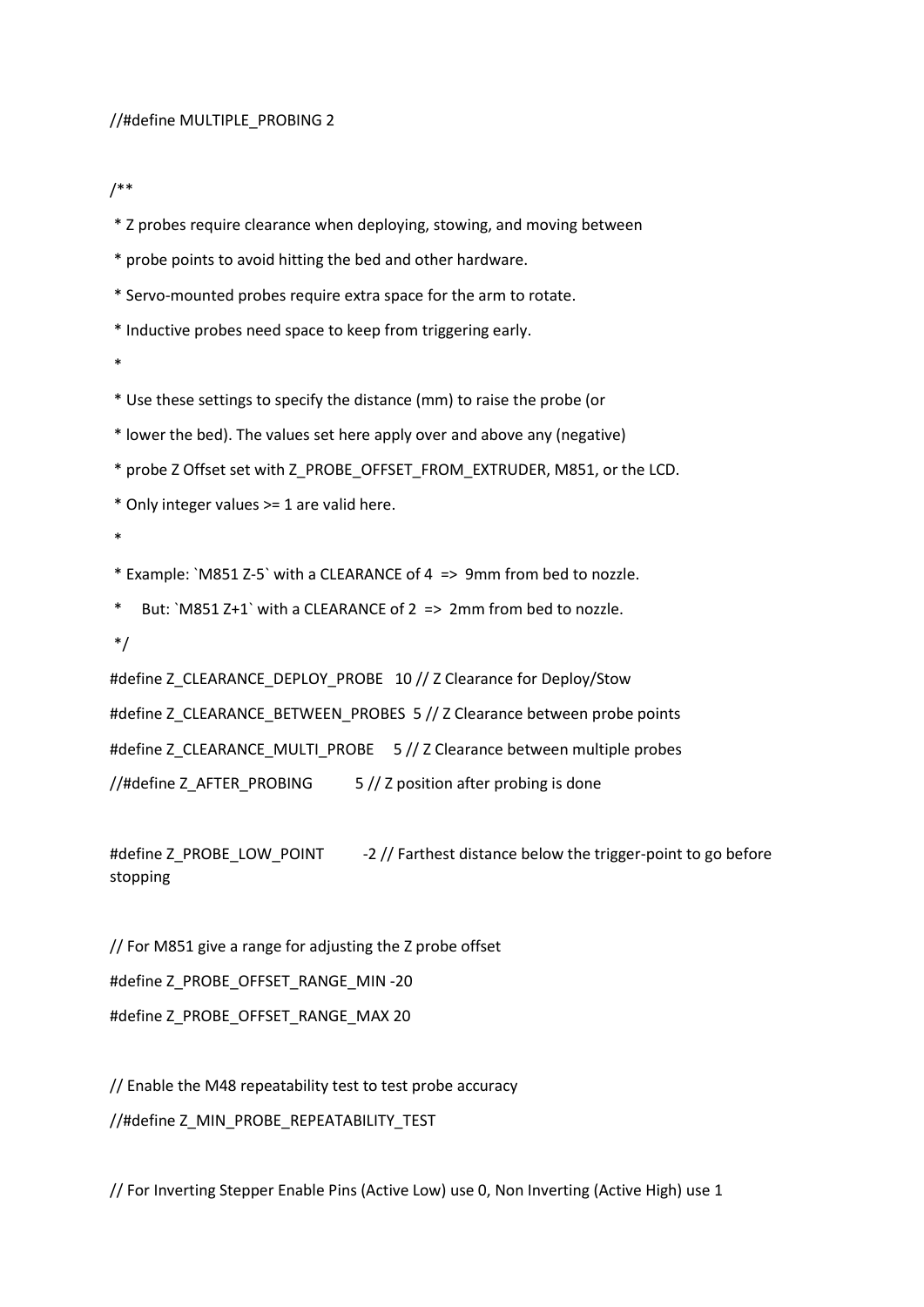// :{ 0:'Low', 1:'High' } #define X\_ENABLE\_ON 0 #define Y\_ENABLE\_ON 0 #define Z\_ENABLE\_ON 0 #define E\_ENABLE\_ON 0 // For all extruders

// Disables axis stepper immediately when it's not being used. // WARNING: When motors turn off there is a chance of losing position accuracy! #define DISABLE\_X false #define DISABLE\_Y false #define DISABLE\_Z false // Warn on display about possibly reduced accuracy //#define DISABLE\_REDUCED\_ACCURACY\_WARNING

// @section extruder

#define DISABLE\_E false // For all extruders #define DISABLE\_INACTIVE\_EXTRUDER true // Keep only the active extruder enabled.

// @section machine

// Invert the stepper direction. Change (or reverse the motor connector) if an axis goes the wrong way.

#define INVERT\_X\_DIR true //war false

#define INVERT\_Y\_DIR false //war true

#define INVERT\_Z\_DIR false

// @section extruder

// For direct drive extruder v9 set to true, for geared extruder set to false.

#define INVERT\_E0\_DIR false

#define INVERT\_E1\_DIR false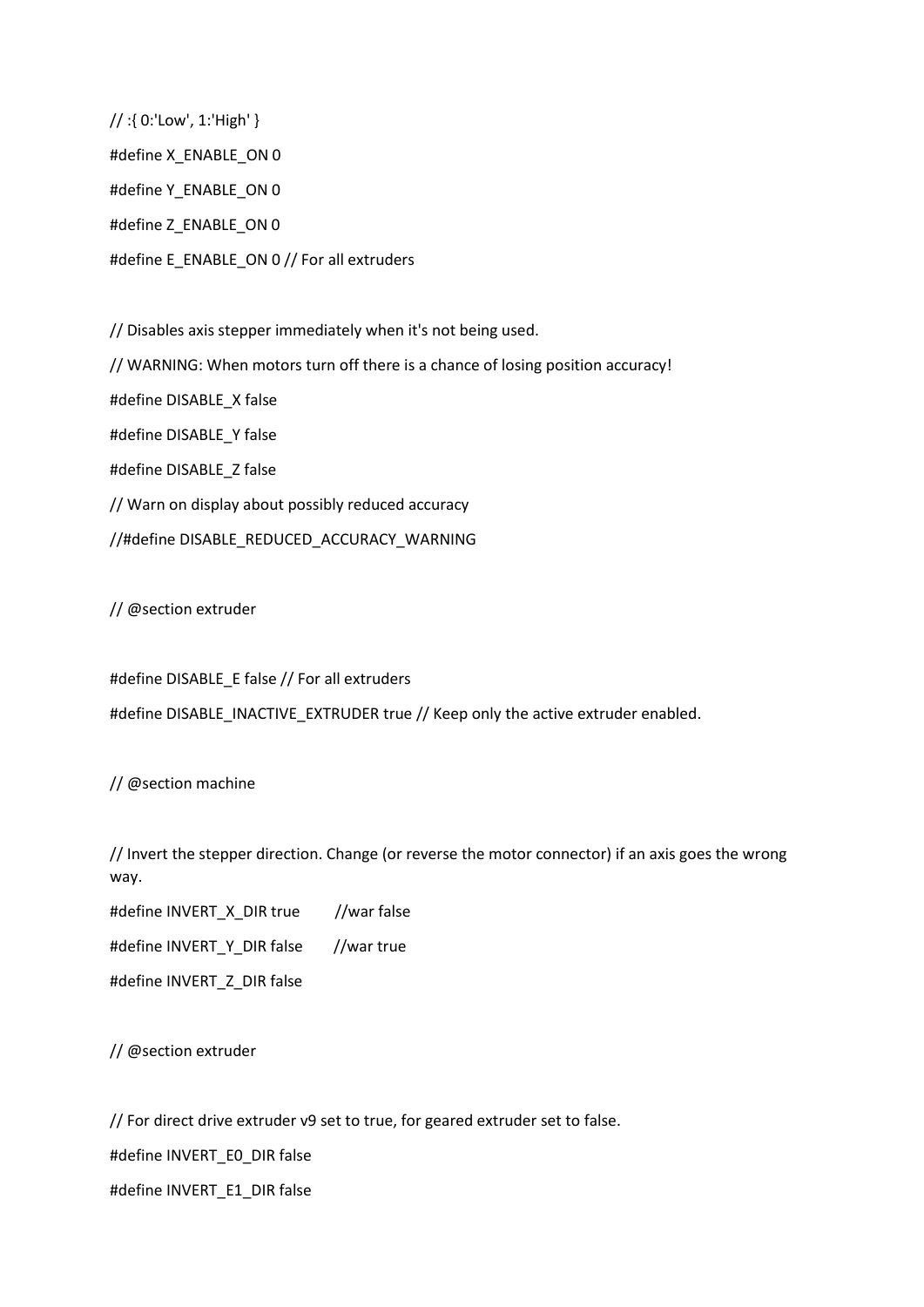#define INVERT\_E2\_DIR false #define INVERT\_E3\_DIR false #define INVERT\_E4\_DIR false

// @section homing

//#define NO\_MOTION\_BEFORE\_HOMING // Inhibit movement until all axes have been homed

//#define UNKNOWN\_Z\_NO\_RAISE // Don't raise Z (lower the bed) if Z is "unknown." For beds that fall when Z is powered off.

//#define Z\_HOMING\_HEIGHT 4 // (in mm) Minimal z height before homing (G28) for Z clearance above the bed, clamps, ...

// Be sure you have this distance over your Z\_MAX\_POS in case.

// Direction of endstops when homing; 1=MAX, -1=MIN

 $//$  :[-1,1]

#define X\_HOME\_DIR -1

#define Y\_HOME\_DIR -1

#define Z\_HOME\_DIR -1

// @section machine

// The size of the print bed

#define X\_BED\_SIZE 200

#define Y\_BED\_SIZE 200

// Travel limits (mm) after homing, corresponding to endstop positions.

#define X\_MIN\_POS 0 #define Y\_MIN\_POS 0 #define Z\_MIN\_POS 0 #define X\_MAX\_POS X\_BED\_SIZE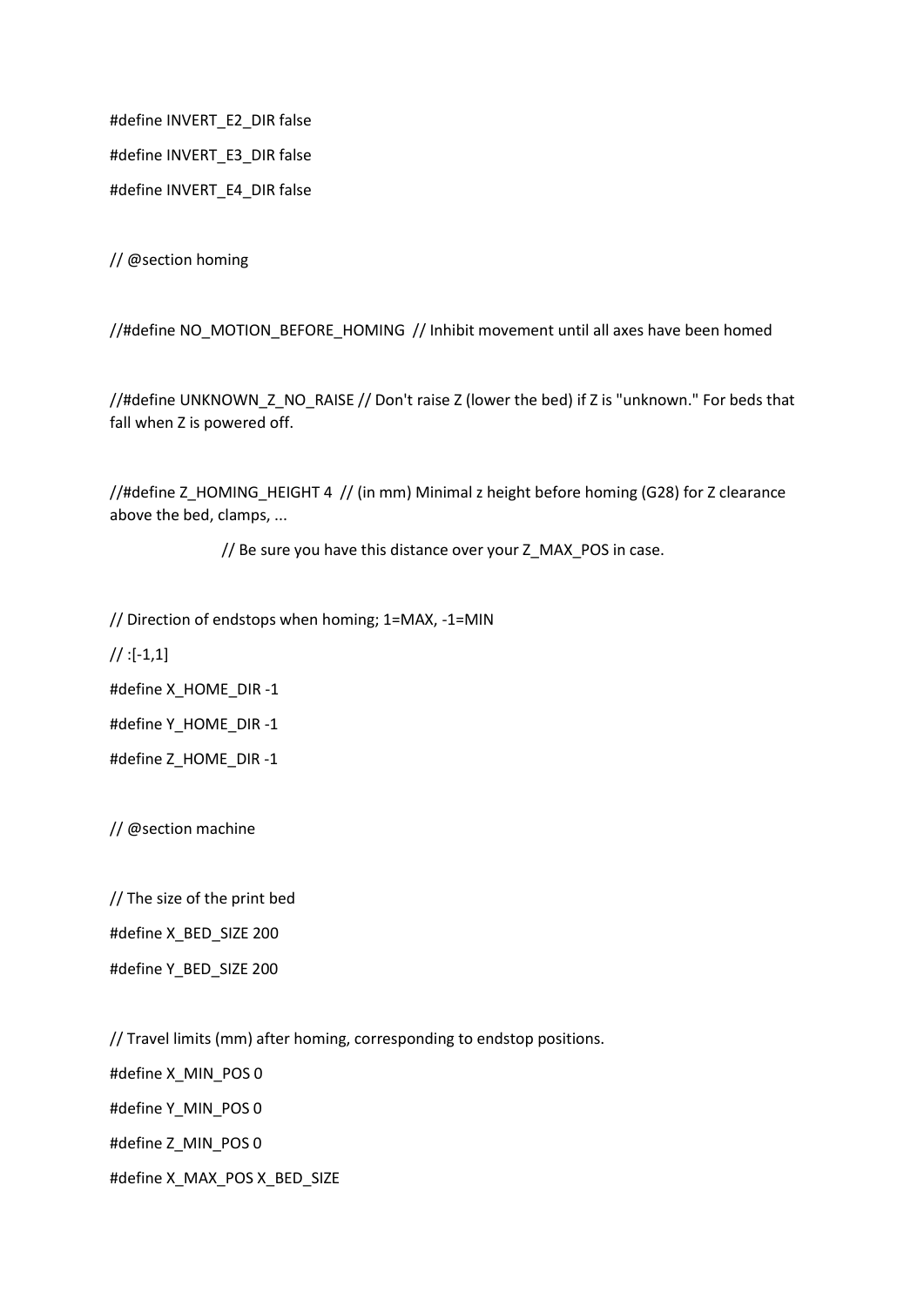#define Y\_MAX\_POS Y\_BED\_SIZE

#define Z\_MAX\_POS 200

/\*\*

\* Software Endstops

\*

\* - Prevent moves outside the set machine bounds.

\* - Individual axes can be disabled, if desired.

\* - X and Y only apply to Cartesian robots.

\* - Use 'M211' to set software endstops on/off or report current state

\*/

#endif

// Min software endstops constrain movement within minimum coordinate bounds #define MIN\_SOFTWARE\_ENDSTOPS #if ENABLED(MIN\_SOFTWARE\_ENDSTOPS) #define MIN\_SOFTWARE\_ENDSTOP\_X #define MIN\_SOFTWARE\_ENDSTOP\_Y #define MIN\_SOFTWARE\_ENDSTOP\_Z #endif

// Max software endstops constrain movement within maximum coordinate bounds #define MAX\_SOFTWARE\_ENDSTOPS #if ENABLED(MAX\_SOFTWARE\_ENDSTOPS) #define MAX\_SOFTWARE\_ENDSTOP\_X #define MAX\_SOFTWARE\_ENDSTOP\_Y #define MAX\_SOFTWARE\_ENDSTOP\_Z

#if ENABLED(MIN\_SOFTWARE\_ENDSTOPS) || ENABLED(MAX\_SOFTWARE\_ENDSTOPS) //#define SOFT\_ENDSTOPS\_MENU\_ITEM // Enable/Disable software endstops from the LCD #endif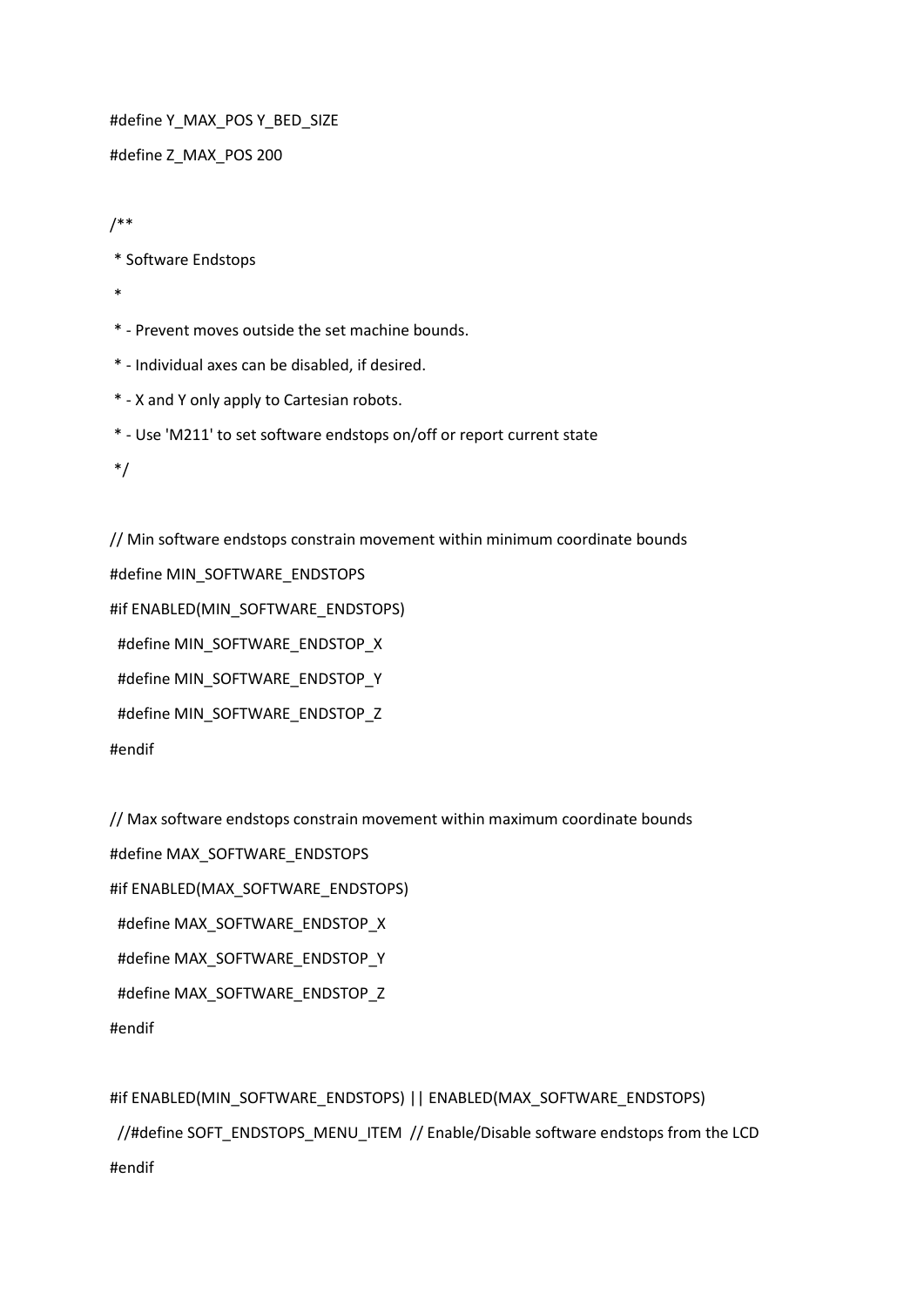/\*\*

\* Filament Runout Sensors

\* Mechanical or opto endstops are used to check for the presence of filament.

\*

\* RAMPS-based boards use SERVO3\_PIN for the first runout sensor.

\* For other boards you may need to define FIL\_RUNOUT\_PIN, FIL\_RUNOUT2\_PIN, etc.

\* By default the firmware assumes HIGH=FILAMENT PRESENT.

\*/

//#define FILAMENT\_RUNOUT\_SENSOR

#if ENABLED(FILAMENT\_RUNOUT\_SENSOR)

#define NUM\_RUNOUT\_SENSORS 1 // Number of sensors, up to one per extruder. Define a FIL\_RUNOUT#\_PIN for each.

#define FIL\_RUNOUT\_INVERTING false // set to true to invert the logic of the sensor.

#define FIL\_RUNOUT\_PULLUP // Use internal pullup for filament runout pins.

#define FILAMENT\_RUNOUT\_SCRIPT "M600"

#endif

//=========================================================================== //=============================== Bed Leveling ============================== //===========================================================================

// @section calibrate

/\*\*

\* Choose one of the options below to enable G29 Bed Leveling. The parameters

\* and behavior of G29 will change depending on your selection.

\*

\* If using a Probe for Z Homing, enable Z\_SAFE\_HOMING also!

\*

\* - AUTO\_BED\_LEVELING\_3POINT

\* Probe 3 arbitrary points on the bed (that aren't collinear)

\* You specify the XY coordinates of all 3 points.

\* The result is a single tilted plane. Best for a flat bed.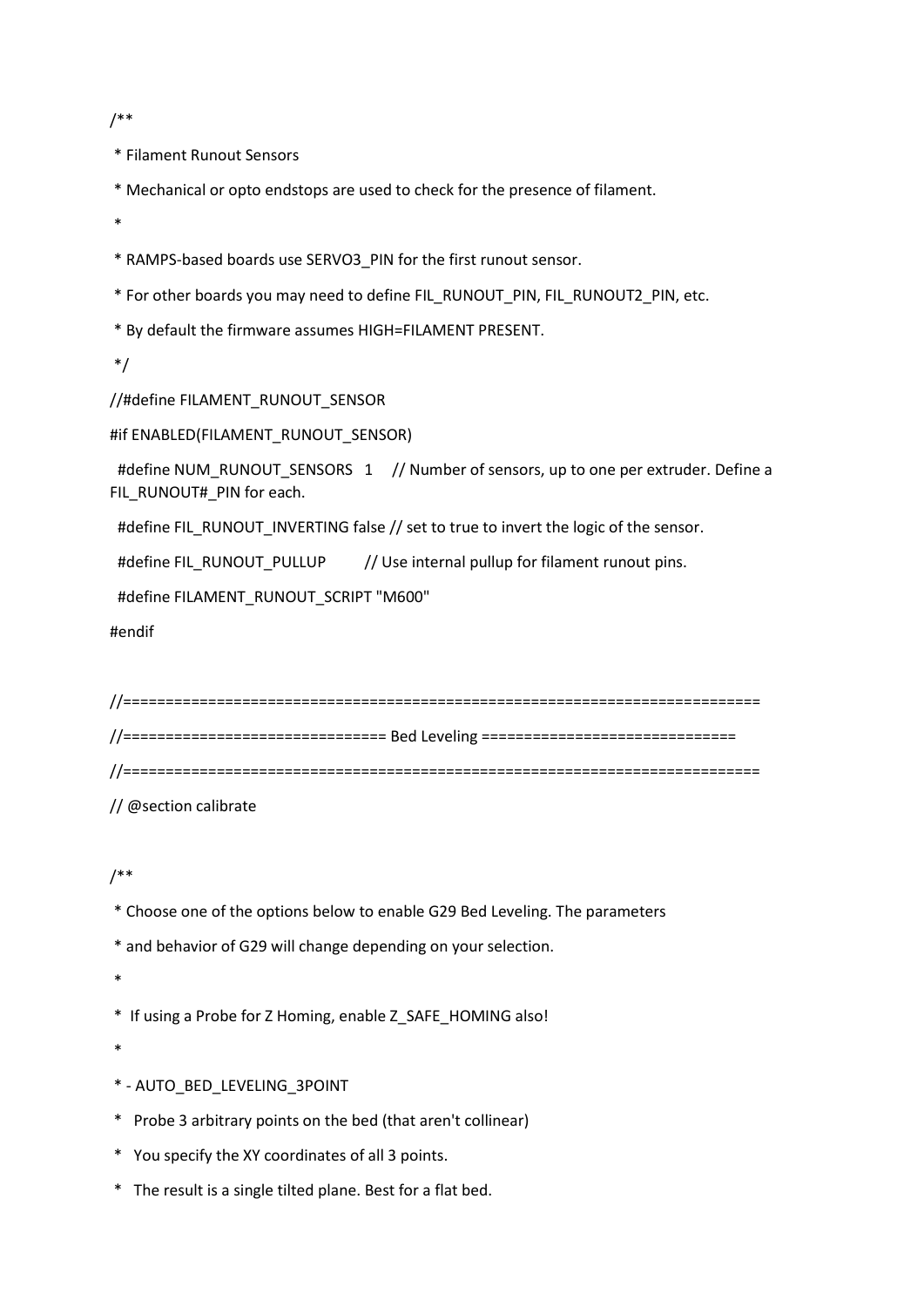- \*
- \* AUTO\_BED\_LEVELING\_LINEAR
- \* Probe several points in a grid.
- \* You specify the rectangle and the density of sample points.
- \* The result is a single tilted plane. Best for a flat bed.
- \*
- \* AUTO\_BED\_LEVELING\_BILINEAR
- \* Probe several points in a grid.
- \* You specify the rectangle and the density of sample points.
- \* The result is a mesh, best for large or uneven beds.
- \*
- \* AUTO\_BED\_LEVELING\_UBL (Unified Bed Leveling)
- \* A comprehensive bed leveling system combining the features and benefits
- \* of other systems. UBL also includes integrated Mesh Generation, Mesh
- \* Validation and Mesh Editing systems.
- \*
- \* MESH\_BED\_LEVELING
- \* Probe a grid manually
- \* The result is a mesh, suitable for large or uneven beds. (See BILINEAR.)
- \* For machines without a probe, Mesh Bed Leveling provides a method to perform
- \* leveling in steps so you can manually adjust the Z height at each grid-point.
- \* With an LCD controller the process is guided step-by-step.

\*/

//#define AUTO\_BED\_LEVELING\_3POINT

//#define AUTO\_BED\_LEVELING\_LINEAR

//#define AUTO\_BED\_LEVELING\_BILINEAR

//#define AUTO\_BED\_LEVELING\_UBL

//#define MESH\_BED\_LEVELING

### /\*\*

- \* Normally G28 leaves leveling disabled on completion. Enable
- \* this option to have G28 restore the prior leveling state.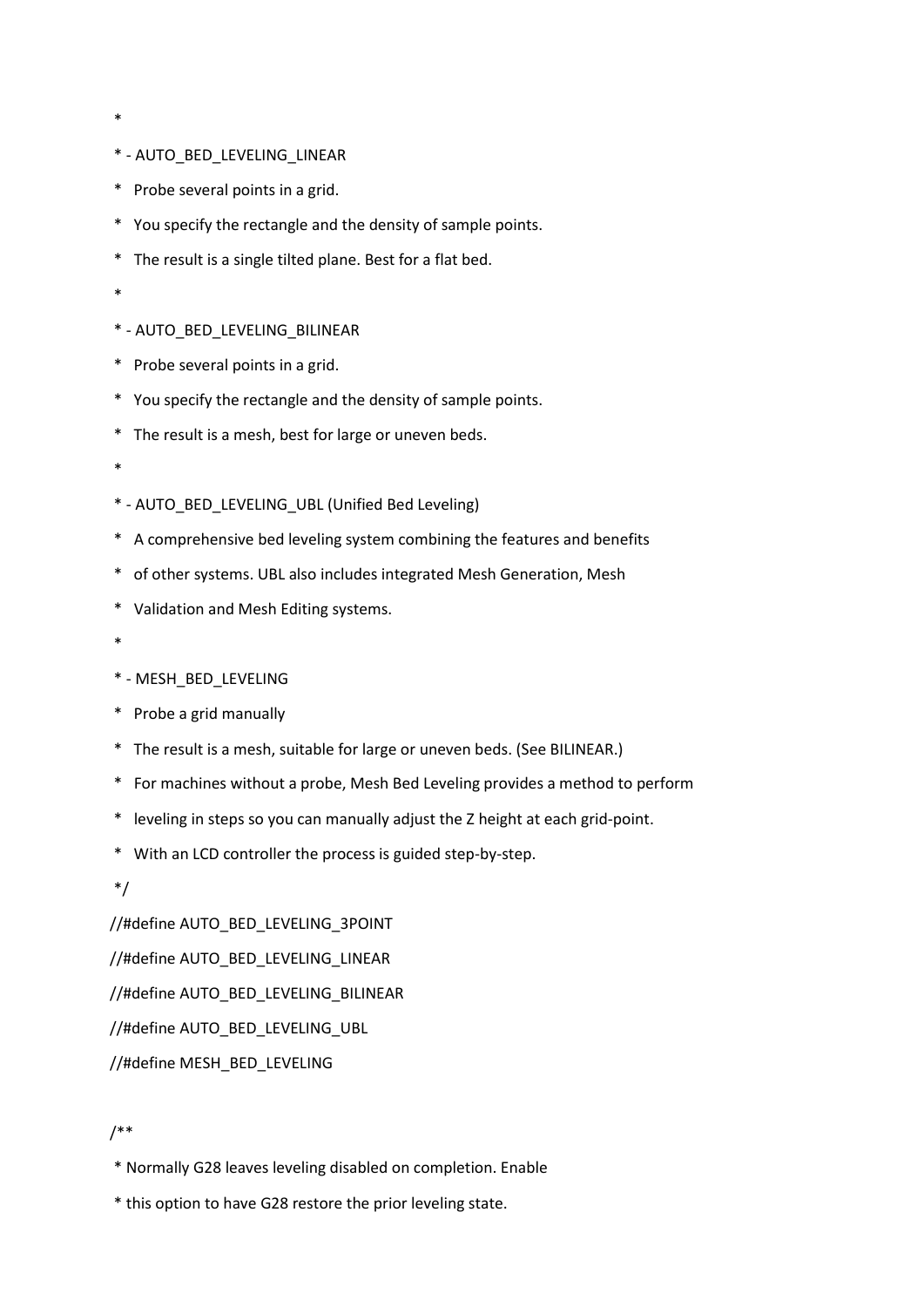\*/

### //#define RESTORE\_LEVELING\_AFTER\_G28

/\*\*

\* Enable detailed logging of G28, G29, M48, etc.

\* Turn on with the command 'M111 S32'.

\* NOTE: Requires a lot of PROGMEM!

\*/

//#define DEBUG\_LEVELING\_FEATURE

## #if ENABLED(MESH\_BED\_LEVELING) || ENABLED(AUTO\_BED\_LEVELING\_BILINEAR) || ENABLED(AUTO\_BED\_LEVELING\_UBL)

// Gradually reduce leveling correction until a set height is reached,

// at which point movement will be level to the machine's XY plane.

// The height can be set with M420 Z<height>

#define ENABLE\_LEVELING\_FADE\_HEIGHT

// For Cartesian machines, instead of dividing moves on mesh boundaries,

// split up moves into short segments like a Delta. This follows the

// contours of the bed more closely than edge-to-edge straight moves.

#define SEGMENT\_LEVELED\_MOVES

#define LEVELED\_SEGMENT\_LENGTH 5.0 // (mm) Length of all segments (except the last one)

## /\*\*

\* Enable the G26 Mesh Validation Pattern tool.

\*/

//#define G26\_MESH\_VALIDATION

#if ENABLED(G26\_MESH\_VALIDATION)

#define MESH\_TEST\_NOZZLE\_SIZE \_0.4 // (mm) Diameter of primary nozzle.

#define MESH\_TEST\_LAYER\_HEIGHT\_0.2 // (mm) Default layer height for the G26 Mesh Validation Tool.

#define MESH\_TEST\_HOTEND\_TEMP 205.0 // (°C) Default nozzle temperature for the G26 Mesh Validation Tool.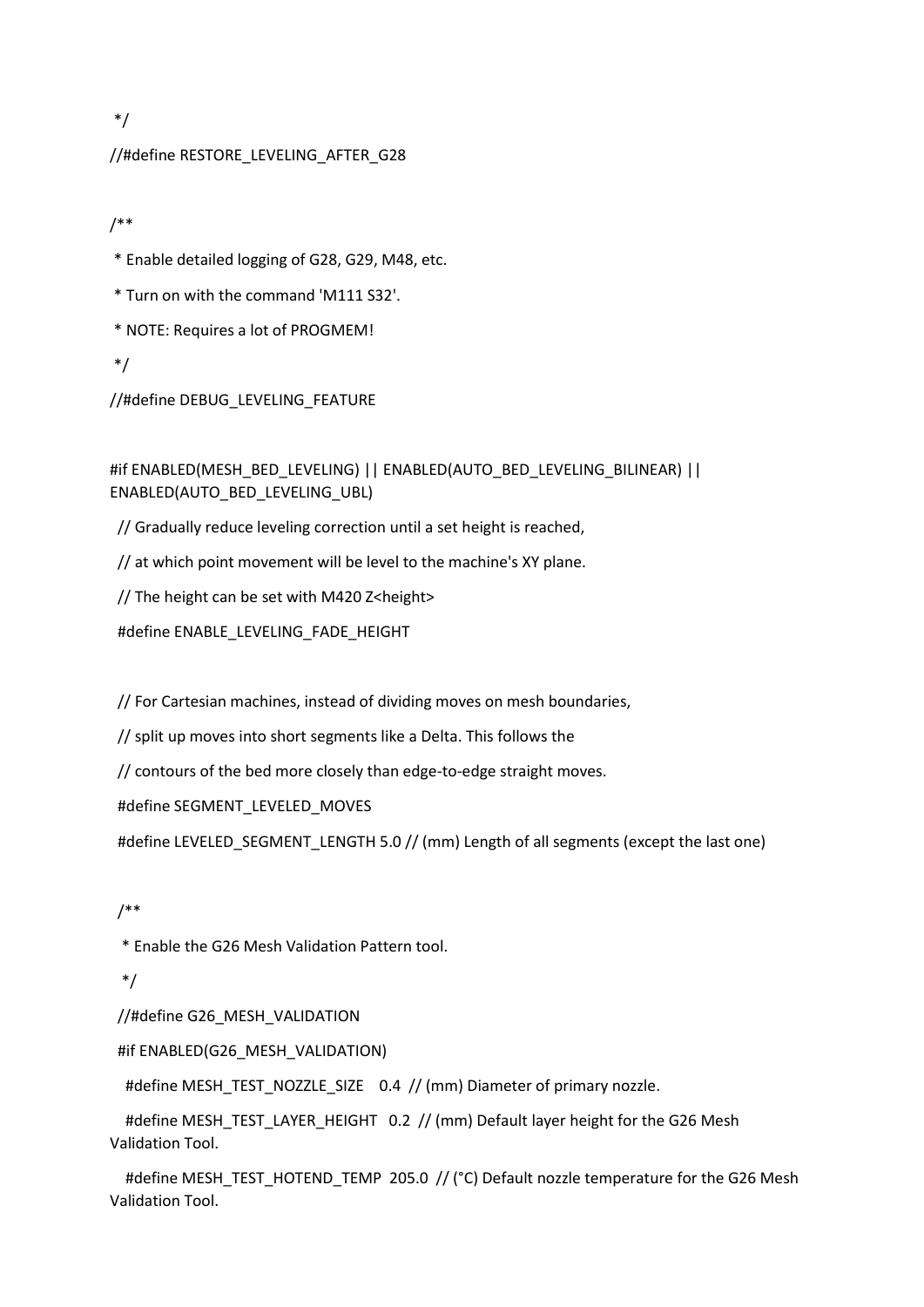#define MESH\_TEST\_BED\_TEMP 60.0 // (°C) Default bed temperature for the G26 Mesh Validation Tool.

#endif

#endif

### #if ENABLED(AUTO\_BED\_LEVELING\_LINEAR) || ENABLED(AUTO\_BED\_LEVELING\_BILINEAR)

 // Set the number of grid points per dimension. #define GRID\_MAX\_POINTS\_X 3 #define GRID\_MAX\_POINTS\_Y GRID\_MAX\_POINTS\_X

 // Set the boundaries for probing (where the probe can reach). //#define LEFT\_PROBE\_BED\_POSITION MIN\_PROBE\_EDGE //#define RIGHT\_PROBE\_BED\_POSITION (X\_BED\_SIZE - MIN\_PROBE\_EDGE) //#define FRONT\_PROBE\_BED\_POSITION MIN\_PROBE\_EDGE //#define BACK\_PROBE\_BED\_POSITION (Y\_BED\_SIZE - MIN\_PROBE\_EDGE)

 // Probe along the Y axis, advancing X after each column //#define PROBE\_Y\_FIRST

#if ENABLED(AUTO\_BED\_LEVELING\_BILINEAR)

 // Beyond the probed grid, continue the implied tilt? // Default is to maintain the height of the nearest edge. //#define EXTRAPOLATE\_BEYOND\_GRID

//

 // Experimental Subdivision of the grid by Catmull-Rom method. // Synthesizes intermediate points to produce a more detailed mesh. // //#define ABL\_BILINEAR\_SUBDIVISION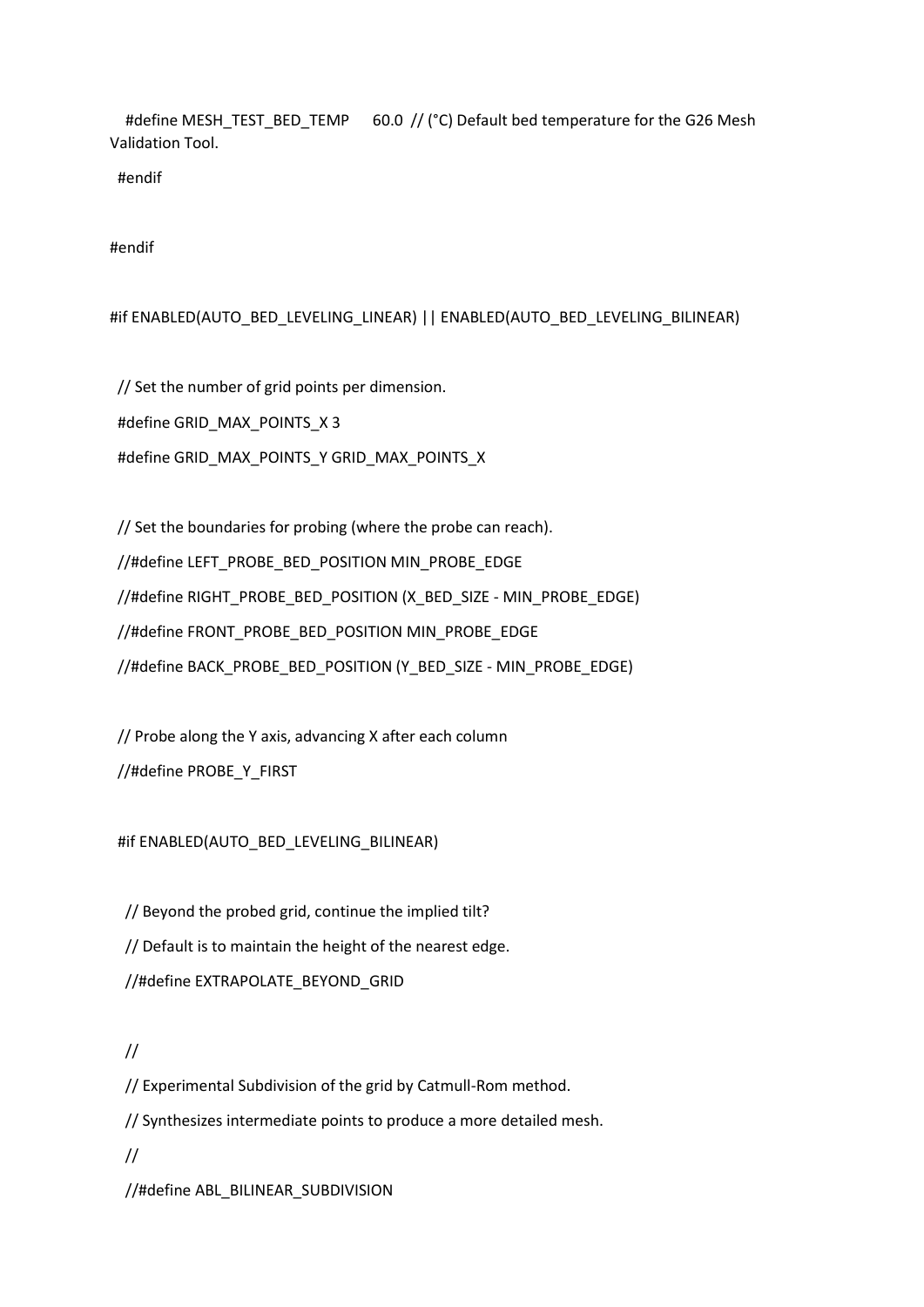#if ENABLED(ABL\_BILINEAR\_SUBDIVISION)

// Number of subdivisions between probe points

#define BILINEAR\_SUBDIVISIONS 3

#endif

#endif

#### #elif ENABLED(AUTO\_BED\_LEVELING\_UBL)

 //=========================================================================== //========================= Unified Bed Leveling ============================ //===========================================================================

//#define MESH\_EDIT\_GFX\_OVERLAY // Display a graphics overlay while editing the mesh

#define MESH\_INSET 1 // Set Mesh bounds as an inset region of the bed #define GRID\_MAX\_POINTS\_X 10 // Don't use more than 15 points per axis, implementation limited.

#define GRID\_MAX\_POINTS\_Y GRID\_MAX\_POINTS\_X

#define UBL\_MESH\_EDIT\_MOVES\_Z // Sophisticated users prefer no movement of nozzle #define UBL\_SAVE\_ACTIVE\_ON\_M500 // Save the currently active mesh in the current slot on M500

 //#define UBL\_Z\_RAISE\_WHEN\_OFF\_MESH 2.5 // When the nozzle is off the mesh, this value is used // as the Z-Height correction value.

#elif ENABLED(MESH\_BED\_LEVELING)

 //=========================================================================== //=================================== Mesh ================================== //===========================================================================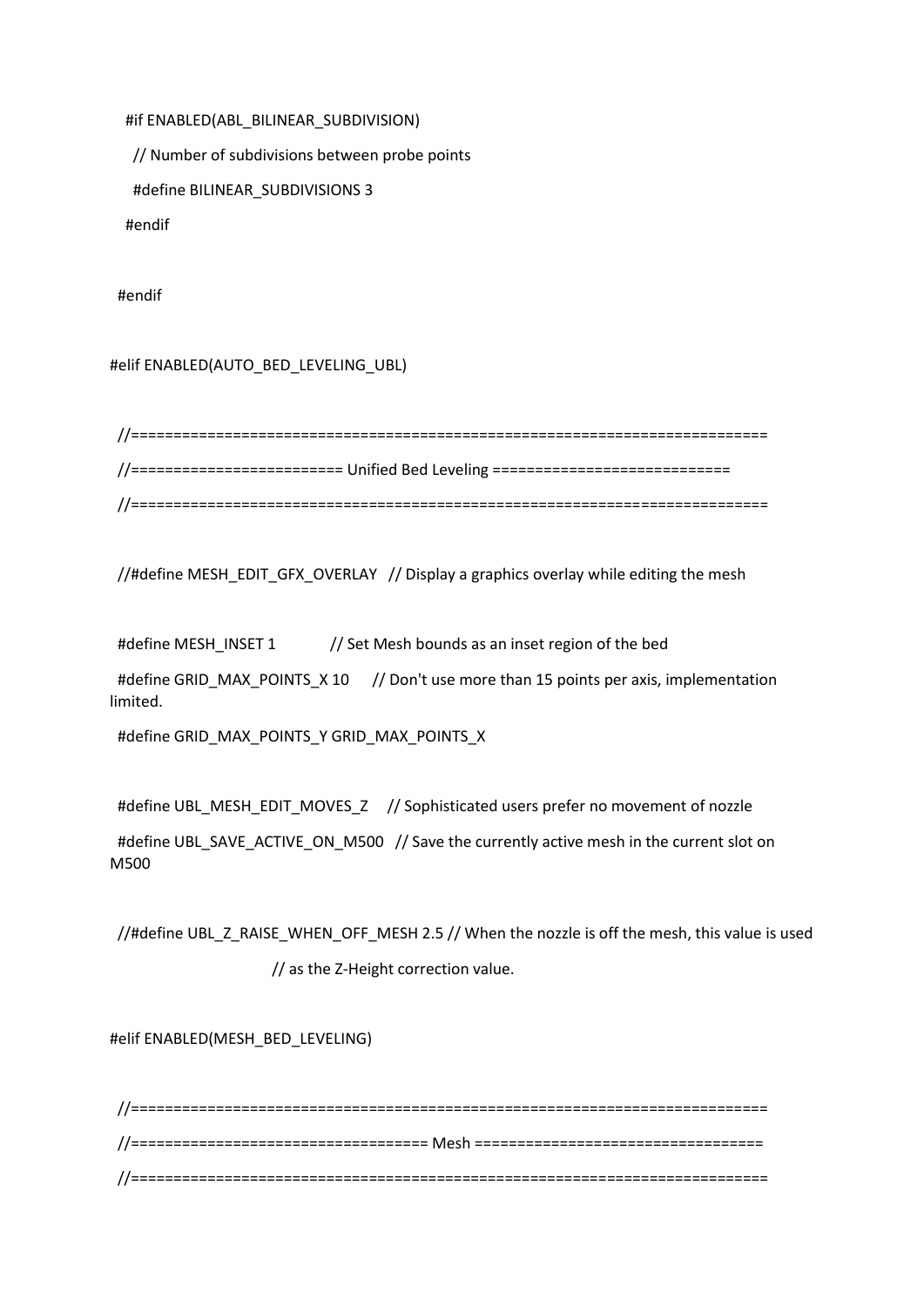#define MESH\_INSET 10 // Set Mesh bounds as an inset region of the bed #define GRID\_MAX\_POINTS\_X 3 // Don't use more than 7 points per axis, implementation limited. #define GRID\_MAX\_POINTS\_Y GRID\_MAX\_POINTS\_X

 //#define MESH\_G28\_REST\_ORIGIN // After homing all axes ('G28' or 'G28 XYZ') rest Z at Z\_MIN\_POS

#endif // BED\_LEVELING

/\*\*

\* Points to probe for all 3-point Leveling procedures.

\* Override if the automatically selected points are inadequate.

\*/

#if ENABLED(AUTO\_BED\_LEVELING\_3POINT) || ENABLED(AUTO\_BED\_LEVELING\_UBL)

//#define PROBE\_PT\_1\_X 15

//#define PROBE\_PT\_1\_Y 180

//#define PROBE\_PT\_2\_X 15

//#define PROBE\_PT\_2\_Y 20

//#define PROBE\_PT\_3\_X 170

//#define PROBE\_PT\_3\_Y 20

#endif

/\*\*

\* Add a bed leveling sub-menu for ABL or MBL.

\* Include a guided procedure if manual probing is enabled.

\*/

//#define LCD\_BED\_LEVELING

### #if ENABLED(LCD\_BED\_LEVELING)

#define MBL\_Z\_STEP 0.025 // Step size while manually probing Z axis.

#define LCD\_PROBE\_Z\_RANGE 4 // Z Range centered on Z\_MIN\_POS for LCD Z adjustment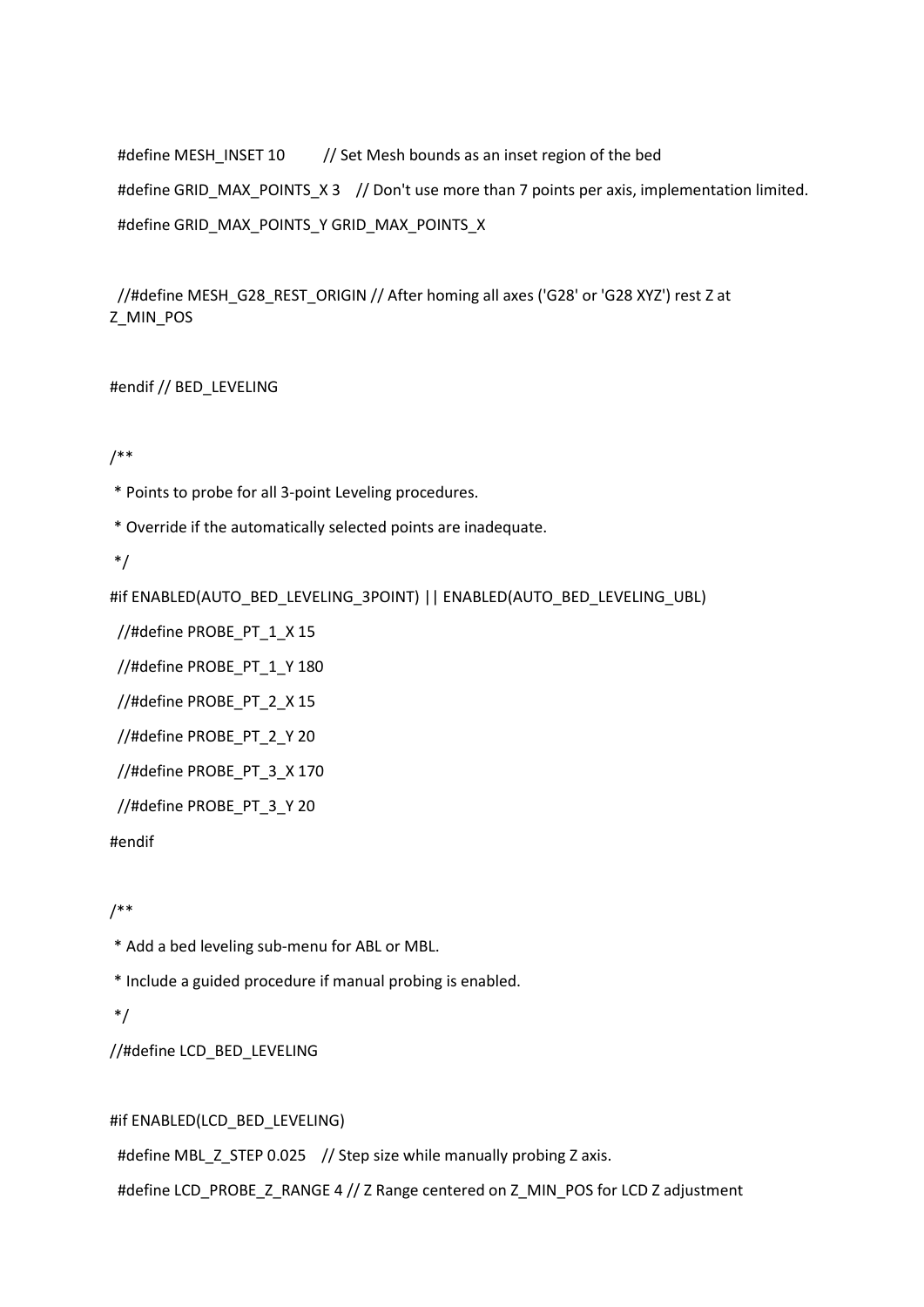#endif

// Add a menu item to move between bed corners for manual bed adjustment //#define LEVEL\_BED\_CORNERS

#### #if ENABLED(LEVEL\_BED\_CORNERS)

#define LEVEL\_CORNERS\_INSET 30 // (mm) An inset for corner leveling #define LEVEL\_CORNERS\_Z\_HOP\_4.0 // (mm) Move nozzle up before moving between corners //#define LEVEL CENTER\_TOO // Move to the center after the last corner #endif

#### /\*\*

\* Commands to execute at the end of G29 probing.

\* Useful to retract or move the Z probe out of the way.

\*/

//#define Z\_PROBE\_END\_SCRIPT "G1 Z10 F12000\nG1 X15 Y330\nG1 Z0.5\nG1 Z10"

// @section homing

// The center of the bed is at (X=0, Y=0)

//#define BED\_CENTER\_AT\_0\_0

// Manually set the home position. Leave these undefined for automatic settings.

// For DELTA this is the top-center of the Cartesian print volume.

//#define MANUAL\_X\_HOME\_POS 0

//#define MANUAL\_Y\_HOME\_POS 0

//#define MANUAL\_Z\_HOME\_POS 0

// Use "Z Safe Homing" to avoid homing with a Z probe outside the bed area. //

// With this feature enabled: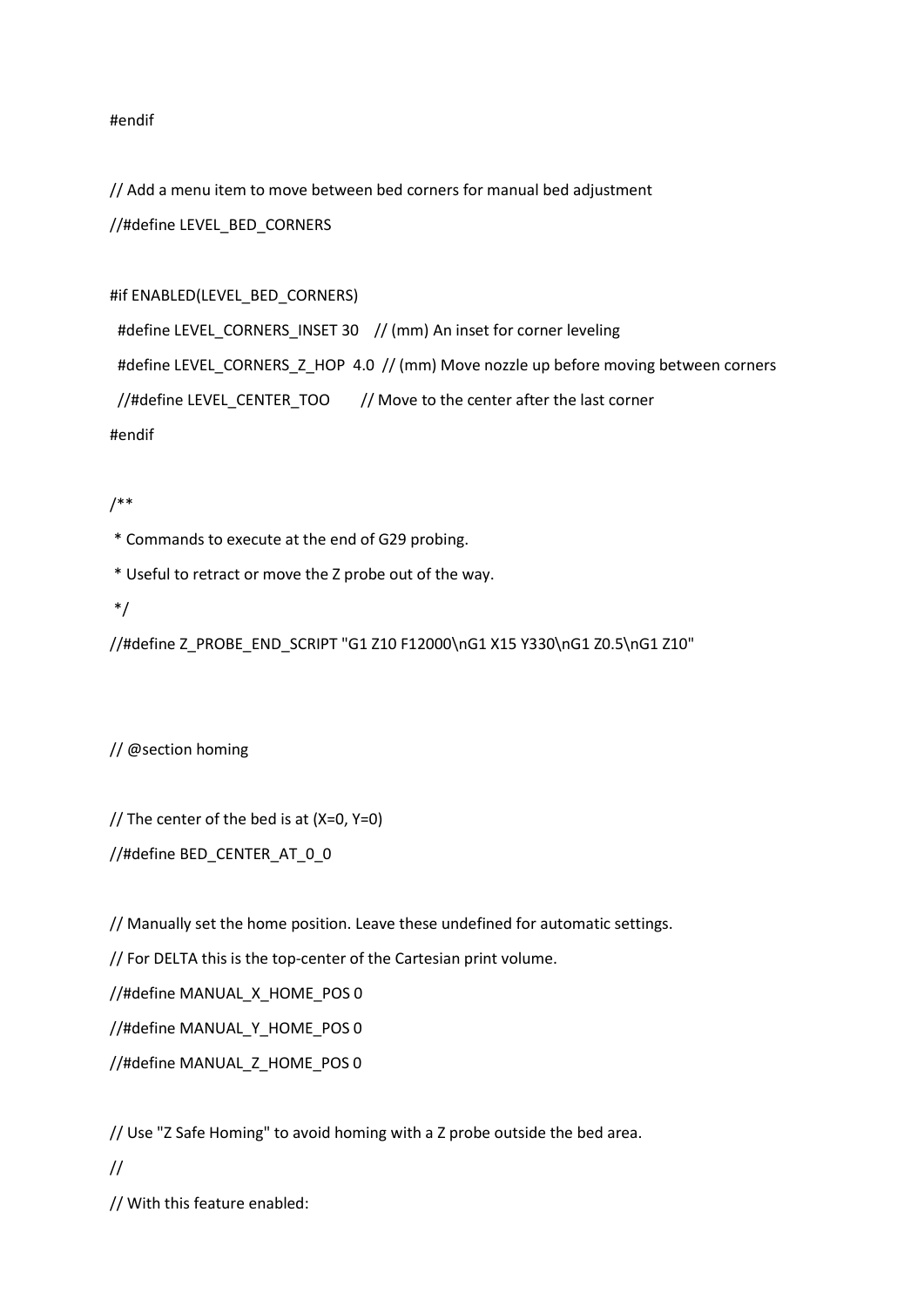//

// - Allow Z homing only after X and Y homing AND stepper drivers still enabled.

// - If stepper drivers time out, it will need X and Y homing again before Z homing.

// - Move the Z probe (or nozzle) to a defined XY point before Z Homing when homing all axes (G28).

// - Prevent Z homing when the Z probe is outside bed area.

//

//#define Z\_SAFE\_HOMING

### #if ENABLED(Z\_SAFE\_HOMING)

#define Z\_SAFE\_HOMING\_X\_POINT ((X\_BED\_SIZE) / 2) // X point for Z homing when homing all axes (G28).

#define Z\_SAFE\_HOMING\_Y\_POINT ((Y\_BED\_SIZE) / 2) // Y point for Z homing when homing all axes (G28).

#endif

// Homing speeds (mm/m) #define HOMING\_FEEDRATE\_XY (50\*60) #define HOMING\_FEEDRATE\_Z (4\*60)

// @section calibrate

/\*\*

\* Bed Skew Compensation

\*

\* This feature corrects for misalignment in the XYZ axes.

\*

\* Take the following steps to get the bed skew in the XY plane:

\* 1. Print a test square (e.g., https://www.thingiverse.com/thing:2563185)

\* 2. For XY\_DIAG\_AC measure the diagonal A to C

\* 3. For XY\_DIAG\_BD measure the diagonal B to D

\* 4. For XY\_SIDE\_AD measure the edge A to D

\*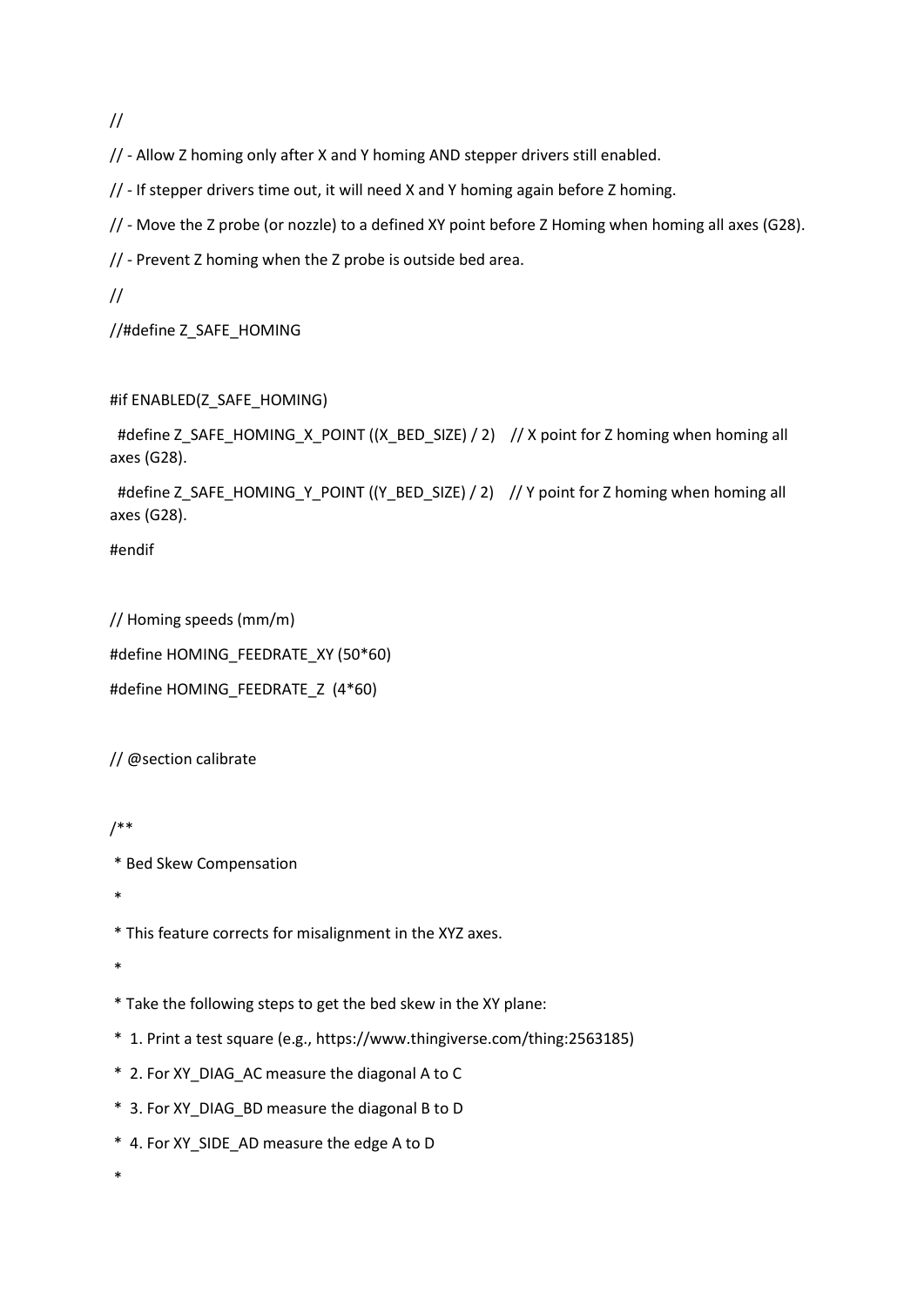\* Marlin automatically computes skew factors from these measurements.

\* Skew factors may also be computed and set manually:

```
*
* - Compute AB : SQRT(2*AC*AC+2*BD*BD-4*AD*AD)/2
* - XY_SKEW_FACTOR : TAN(PI/2-ACOS((AC*AC-AB*AB-AD*AD)/(2*AB*AD)))
*
* If desired, follow the same procedure for XZ and YZ.
* Use these diagrams for reference:
*
* Y Z Z
* ^ B-------C ^ B-------C ^ B-------C
* | / / | / / | / /
* | / / | / / | / /
* | A-------D | A-------D | A-------D
* +-------------->X +-------------->X +-------------->Y
* XY_SKEW_FACTOR XZ_SKEW_FACTOR YZ_SKEW_FACTOR
*/
//#define SKEW_CORRECTION
```
#if ENABLED(SKEW\_CORRECTION)

 // Input all length measurements here: #define XY\_DIAG\_AC 282.8427124746 #define XY\_DIAG\_BD 282.8427124746 #define XY\_SIDE\_AD 200

 // Or, set the default skew factors directly here // to override the above measurements: #define XY\_SKEW\_FACTOR 0.0

//#define SKEW\_CORRECTION\_FOR\_Z #if ENABLED(SKEW\_CORRECTION\_FOR\_Z) #define XZ\_DIAG\_AC 282.8427124746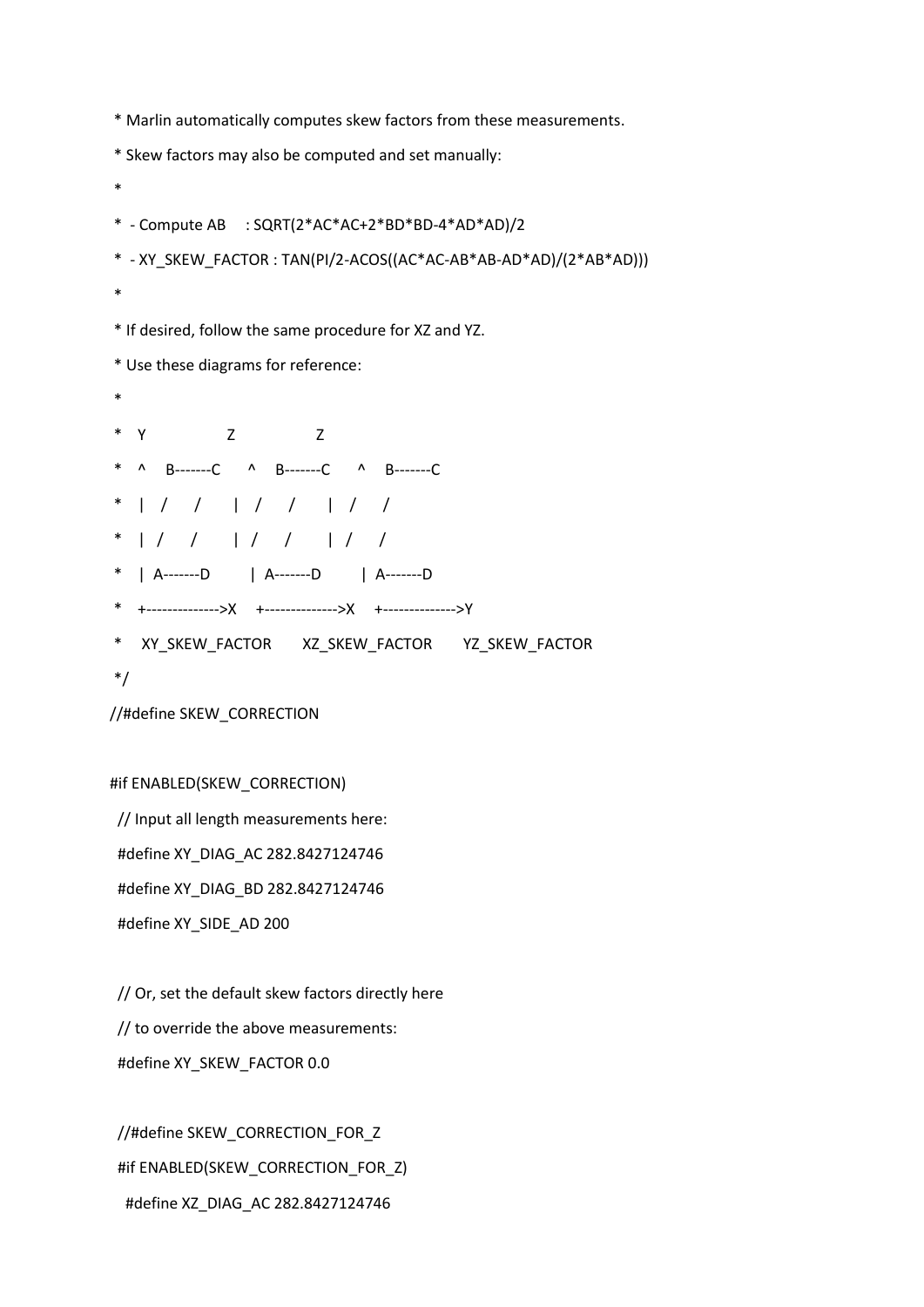#define XZ\_DIAG\_BD 282.8427124746 #define YZ\_DIAG\_AC 282.8427124746 #define YZ\_DIAG\_BD 282.8427124746 #define YZ\_SIDE\_AD 200 #define XZ\_SKEW\_FACTOR 0.0 #define YZ\_SKEW\_FACTOR 0.0 #endif

 // Enable this option for M852 to set skew at runtime //#define SKEW\_CORRECTION\_GCODE #endif

//============================================================================= //============================= Additional Features =========================== //=============================================================================

// @section extras

## //

// EEPROM

//

// The microcontroller can store settings in the EEPROM, e.g. max velocity...

// M500 - stores parameters in EEPROM

// M501 - reads parameters from EEPROM (if you need reset them after you changed them temporarily).

// M502 - reverts to the default "factory settings". You still need to store them in EEPROM afterwards if you want to.

//

//#define EEPROM\_SETTINGS // Enable for M500 and M501 commands

//#define DISABLE\_M503 // Saves ~2700 bytes of PROGMEM. Disable for release!

#define EEPROM\_CHITCHAT // Give feedback on EEPROM commands. Disable to save PROGMEM.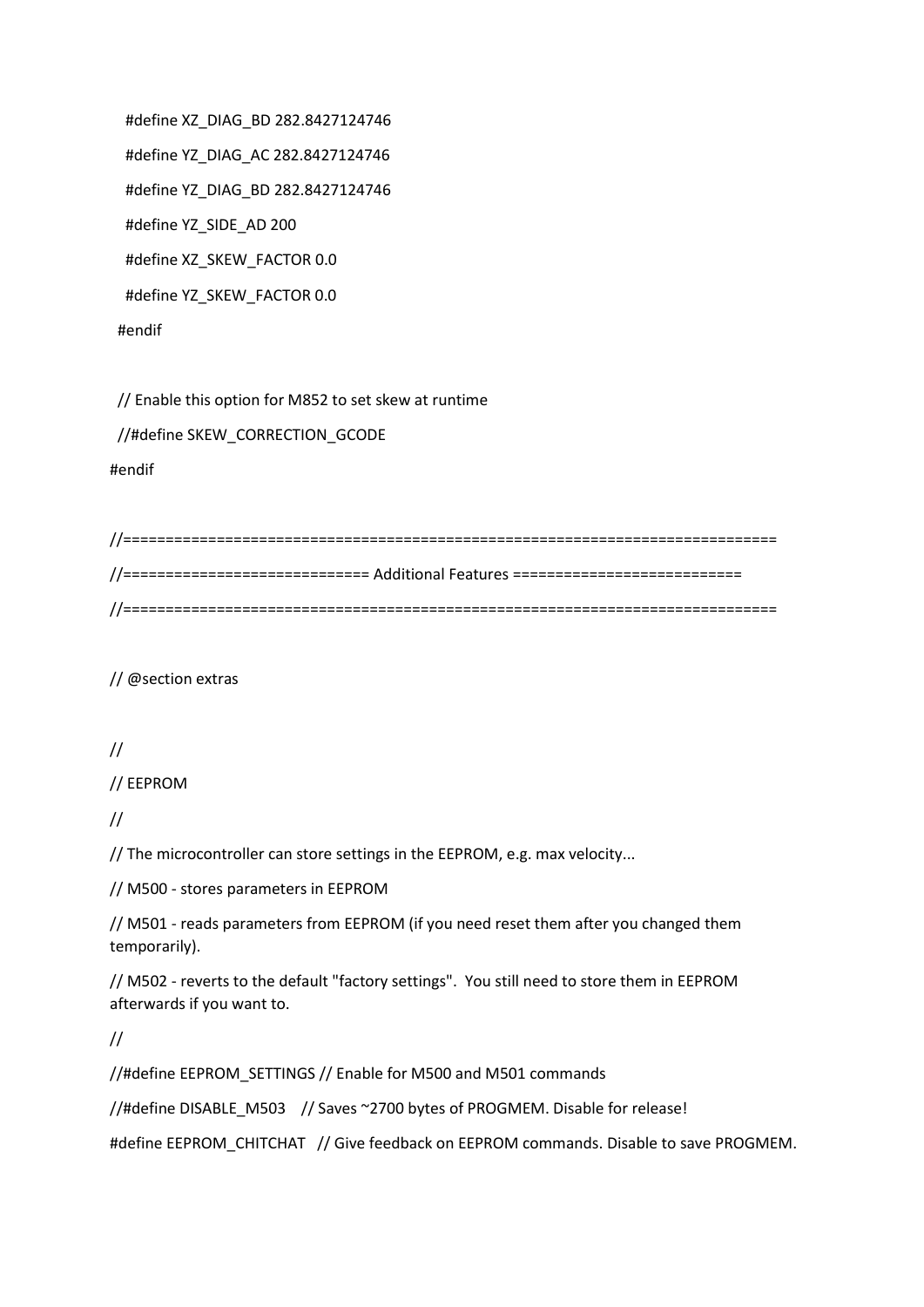//

// Host Keepalive

//

// When enabled Marlin will send a busy status message to the host

// every couple of seconds when it can't accept commands.

//

#define HOST\_KEEPALIVE\_FEATURE // Disable this if your host doesn't like keepalive messages

#define DEFAULT\_KEEPALIVE\_INTERVAL 2 // Number of seconds between "busy" messages. Set with M113.

#define BUSY\_WHILE\_HEATING // Some hosts require "busy" messages even during heating

//

// M100 Free Memory Watcher

//

//#define M100\_FREE\_MEMORY\_WATCHER // Add M100 (Free Memory Watcher) to debug memory usage

// // G20/G21 Inch mode support // //#define INCH\_MODE\_SUPPORT

// // M149 Set temperature units support // //#define TEMPERATURE\_UNITS\_SUPPORT

// @section temperature

// Preheat Constants #define PREHEAT\_1\_TEMP\_HOTEND 180 #define PREHEAT\_1\_TEMP\_BED 70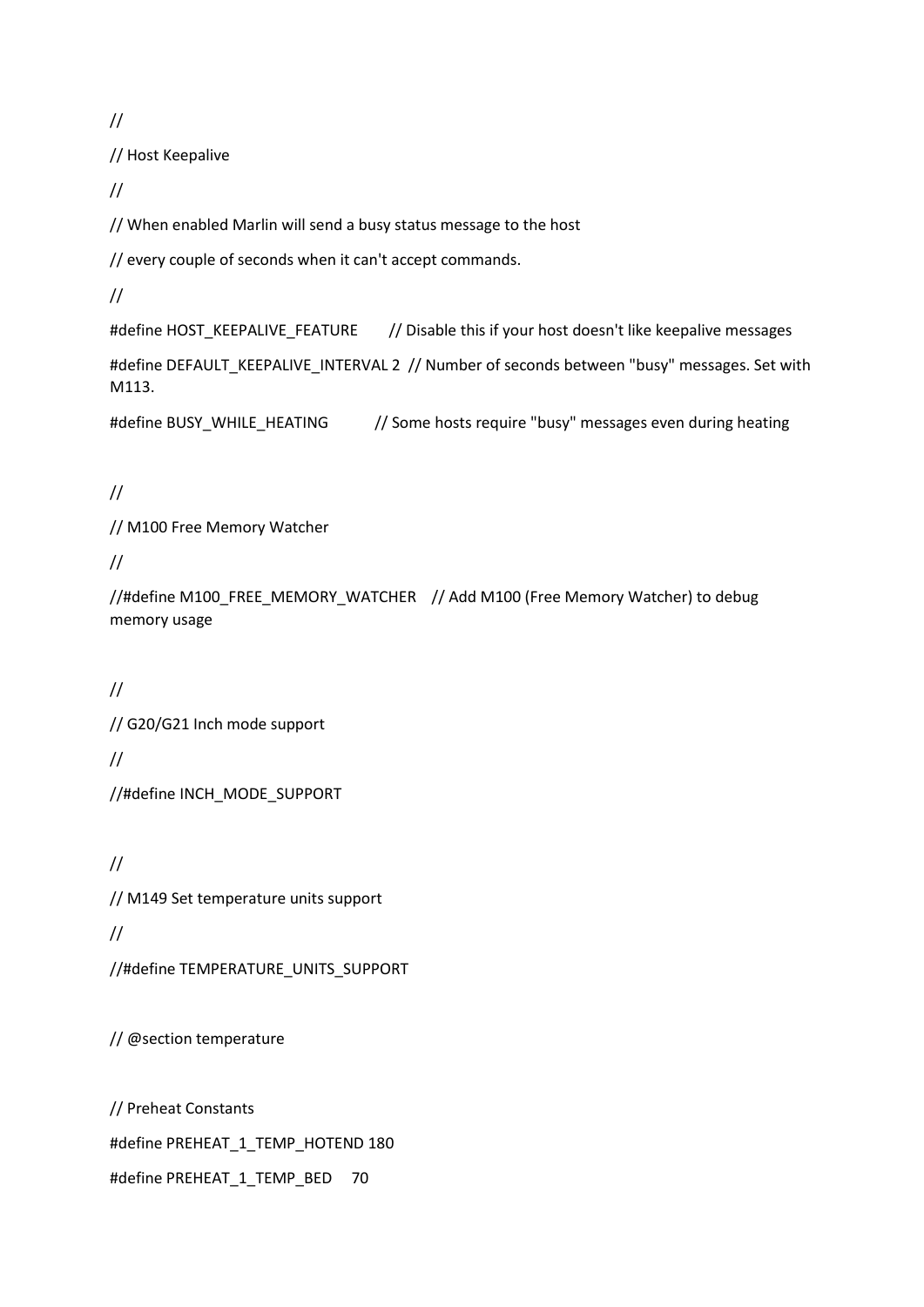#define PREHEAT\_1\_FAN\_SPEED 0 // Value from 0 to 255

#define PREHEAT\_2\_TEMP\_HOTEND 240 #define PREHEAT\_2\_TEMP\_BED 110 #define PREHEAT\_2\_FAN\_SPEED 0 // Value from 0 to 255

### /\*\*

\* Nozzle Park

- \*
- \* Park the nozzle at the given XYZ position on idle or G27.
- \*

\* The "P" parameter controls the action applied to the Z axis:

- \*
- \* P0 (Default) If Z is below park Z raise the nozzle.
- \* P1 Raise the nozzle always to Z-park height.
- \* P2 Raise the nozzle by Z-park amount, limited to Z\_MAX\_POS.
- \*/

//#define NOZZLE\_PARK\_FEATURE

#### #if ENABLED(NOZZLE\_PARK\_FEATURE)

// Specify a park position as { X, Y, Z }

#define NOZZLE\_PARK\_POINT { (X\_MIN\_POS + 10), (Y\_MAX\_POS - 10), 20 }

 #define NOZZLE\_PARK\_XY\_FEEDRATE 100 // X and Y axes feedrate in mm/s (also used for delta printers Z axis)

#define NOZZLE\_PARK\_Z\_FEEDRATE 5 // Z axis feedrate in mm/s (not used for delta printers) #endif

#### /\*\*

\* Clean Nozzle Feature -- EXPERIMENTAL

\*

\* Adds the G12 command to perform a nozzle cleaning process.

\*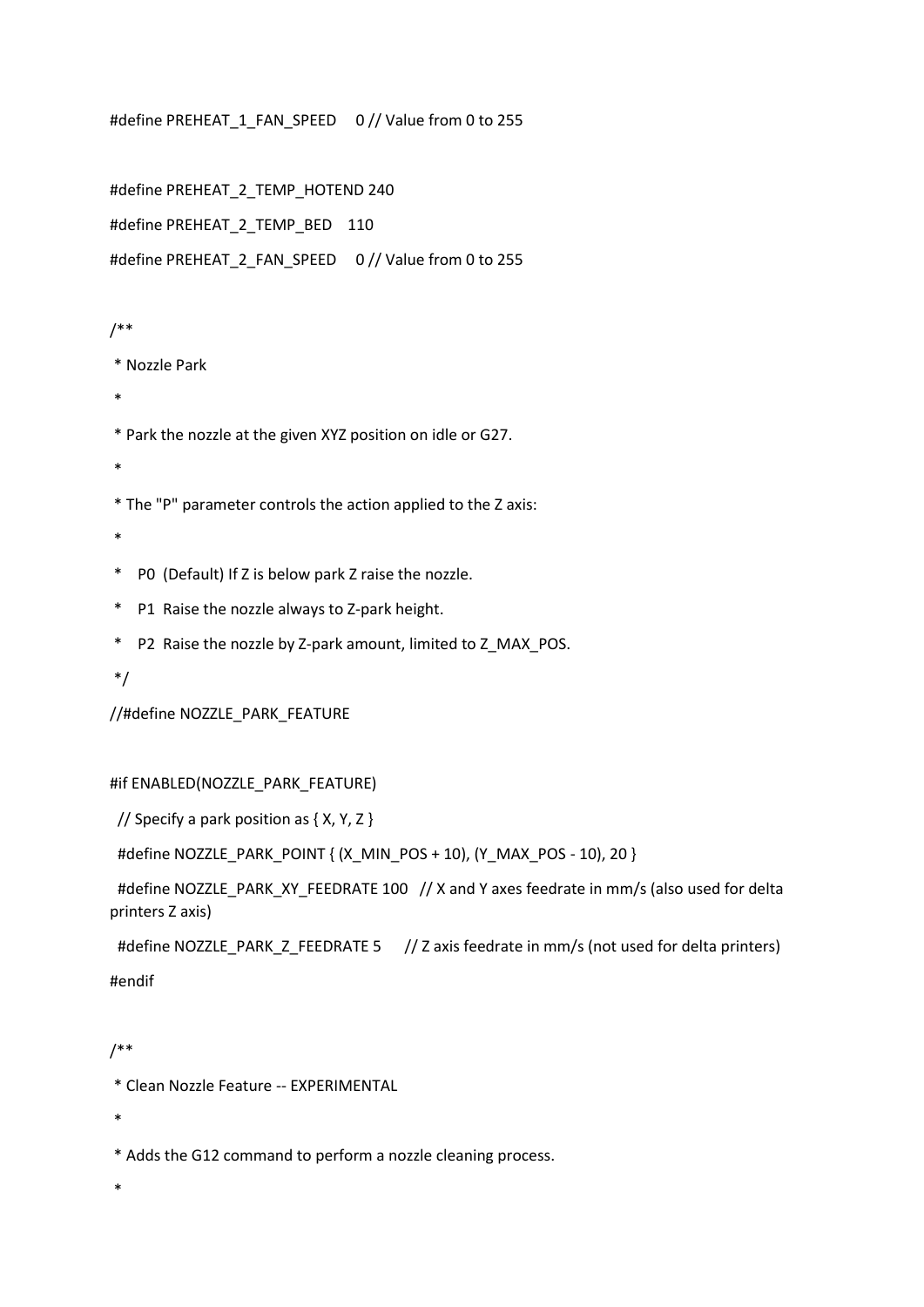\* Parameters:

- \* P Pattern
- \* S Strokes / Repetitions
- \* T Triangles (P1 only)
- \*

```
* Patterns:
```
- \* P0 Straight line (default). This process requires a sponge type material
- \* at a fixed bed location. "S" specifies strokes (i.e. back-forth motions)
- \* between the start / end points.
- \*
- \* P1 Zig-zag pattern between (X0, Y0) and (X1, Y1), "T" specifies the
- \* number of zig-zag triangles to do. "S" defines the number of strokes.
- \* Zig-zags are done in whichever is the narrower dimension.
- \* For example, "G12 P1 S1 T3" will execute:
- \*
- $-$
- \* | (X0, Y1) |  $\land$   $\land$   $\land$  | (X1, Y1)
- \* | | / \ / \ / \ |
- \* A | | / \ / \ / \ |
- \* | |/ \/ \/ \|
- \* | (X0, Y0) | /  $\vee$   $\vee$   $\vee$   $\vee$   $\vee$   $\vee$   $\vee$   $\vee$   $\vee$   $\vee$   $\vee$   $\vee$   $\vee$   $\vee$   $\vee$   $\vee$   $\vee$   $\vee$   $\vee$   $\vee$   $\vee$   $\vee$   $\vee$   $\vee$   $\vee$   $\vee$   $\vee$   $\vee$   $\vee$   $\vee$   $\vee$   $\vee$   $\vee$   $\vee$
- \* -- +--------------------------------+
- \* |\_\_\_\_\_\_\_\_|\_\_\_\_\_\_\_\_\_|\_\_\_\_\_\_\_\_\_|
- \* T1 T2 T3
- \*
- \* P2 Circular pattern with middle at NOZZLE\_CLEAN\_CIRCLE\_MIDDLE.
- \* "R" specifies the radius. "S" specifies the stroke count.
- \* Before starting, the nozzle moves to NOZZLE\_CLEAN\_START\_POINT.
- \*
- \* Caveats: The ending Z should be the same as starting Z.
- \* Attention: EXPERIMENTAL. G-code arguments may change.
- \*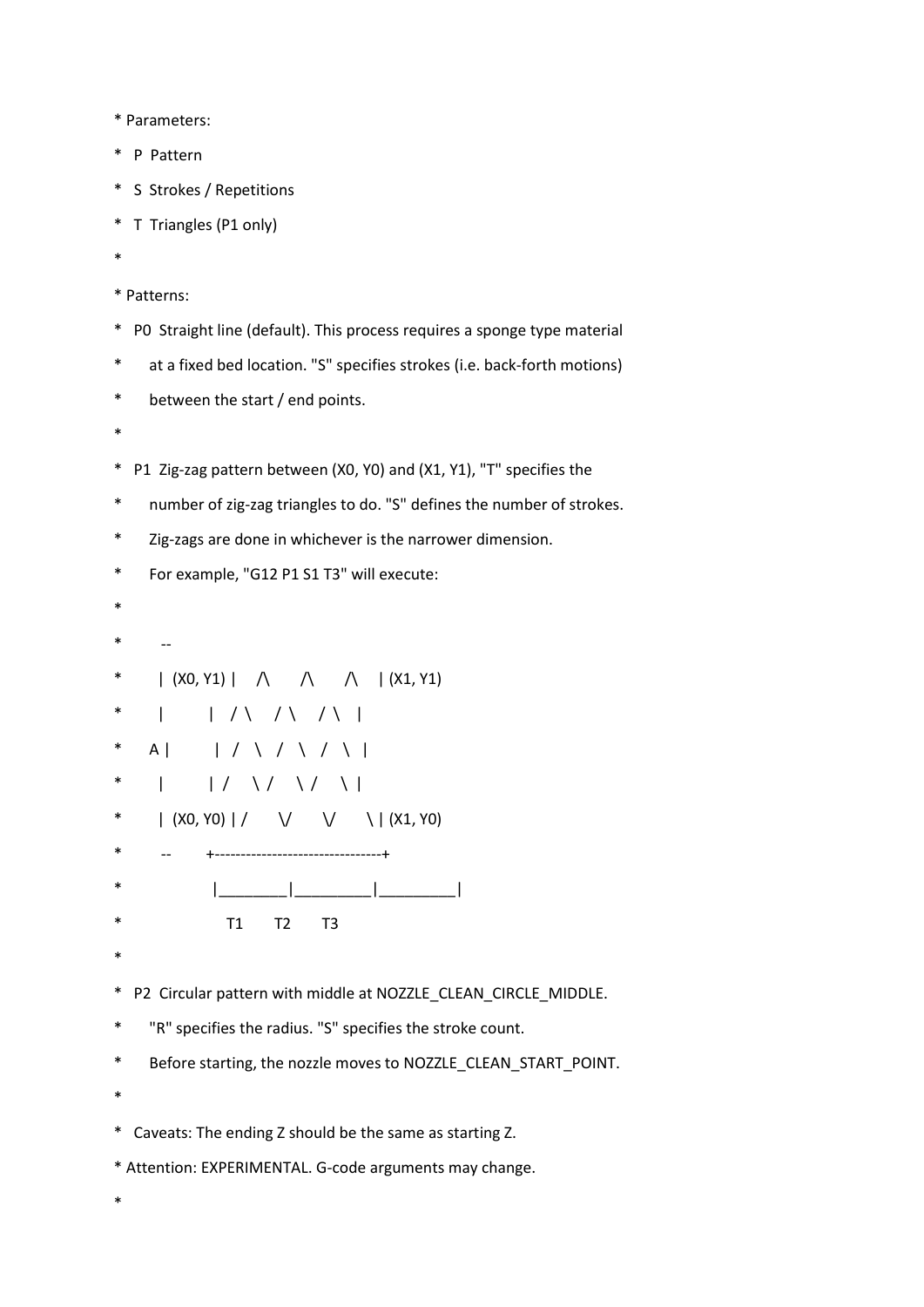\*/

#### //#define NOZZLE\_CLEAN\_FEATURE

#if ENABLED(NOZZLE\_CLEAN\_FEATURE) // Default number of pattern repetitions #define NOZZLE\_CLEAN\_STROKES 12

 // Default number of triangles #define NOZZLE\_CLEAN\_TRIANGLES 3

 // Specify positions as { X, Y, Z } #define NOZZLE\_CLEAN\_START\_POINT { 30, 30, (Z\_MIN\_POS + 1)} #define NOZZLE\_CLEAN\_END\_POINT  $\{100, 60, (Z_MIN_POS + 1)\}$ 

 // Circular pattern radius #define NOZZLE\_CLEAN\_CIRCLE\_RADIUS 6.5 // Circular pattern circle fragments number #define NOZZLE\_CLEAN\_CIRCLE\_FN 10 // Middle point of circle #define NOZZLE\_CLEAN\_CIRCLE\_MIDDLE NOZZLE\_CLEAN\_START\_POINT

 // Moves the nozzle to the initial position #define NOZZLE\_CLEAN\_GOBACK #endif

#### /\*\*

```
* Print Job Timer
```
\*

\* Automatically start and stop the print job timer on M104/M109/M190.

- \*
- \* M104 (hotend, no wait) high temp = none, low temp = stop timer
- \* M109 (hotend, wait) high temp = start timer, low temp = stop timer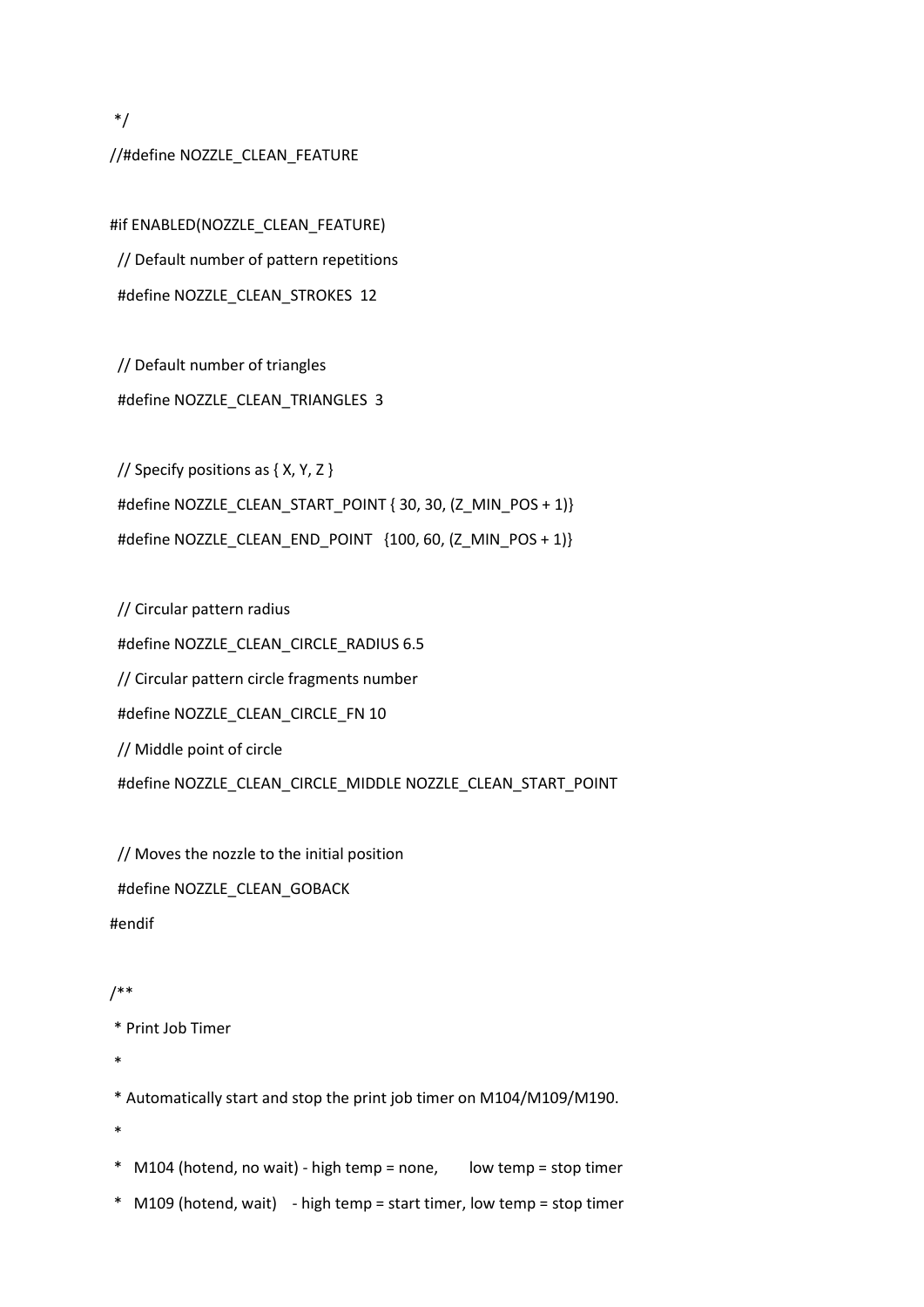- \* M190 (bed, wait) high temp = start timer, low temp = none
- \*
- \* The timer can also be controlled with the following commands:
- \*
- \* M75 Start the print job timer
- \* M76 Pause the print job timer
- \* M77 Stop the print job timer

\*/

#define PRINTJOB\_TIMER\_AUTOSTART

### /\*\*

\* Print Counter

\*

\* Track statistical data such as:

- \*
- \* Total print jobs
- \* Total successful print jobs
- \* Total failed print jobs
- \* Total time printing
- \*

\* View the current statistics with M78.

\*/

//#define PRINTCOUNTER

//============================================================================= //============================= LCD and SD support ============================ //=============================================================================

// @section lcd

#### /\*\*

\* LCD LANGUAGE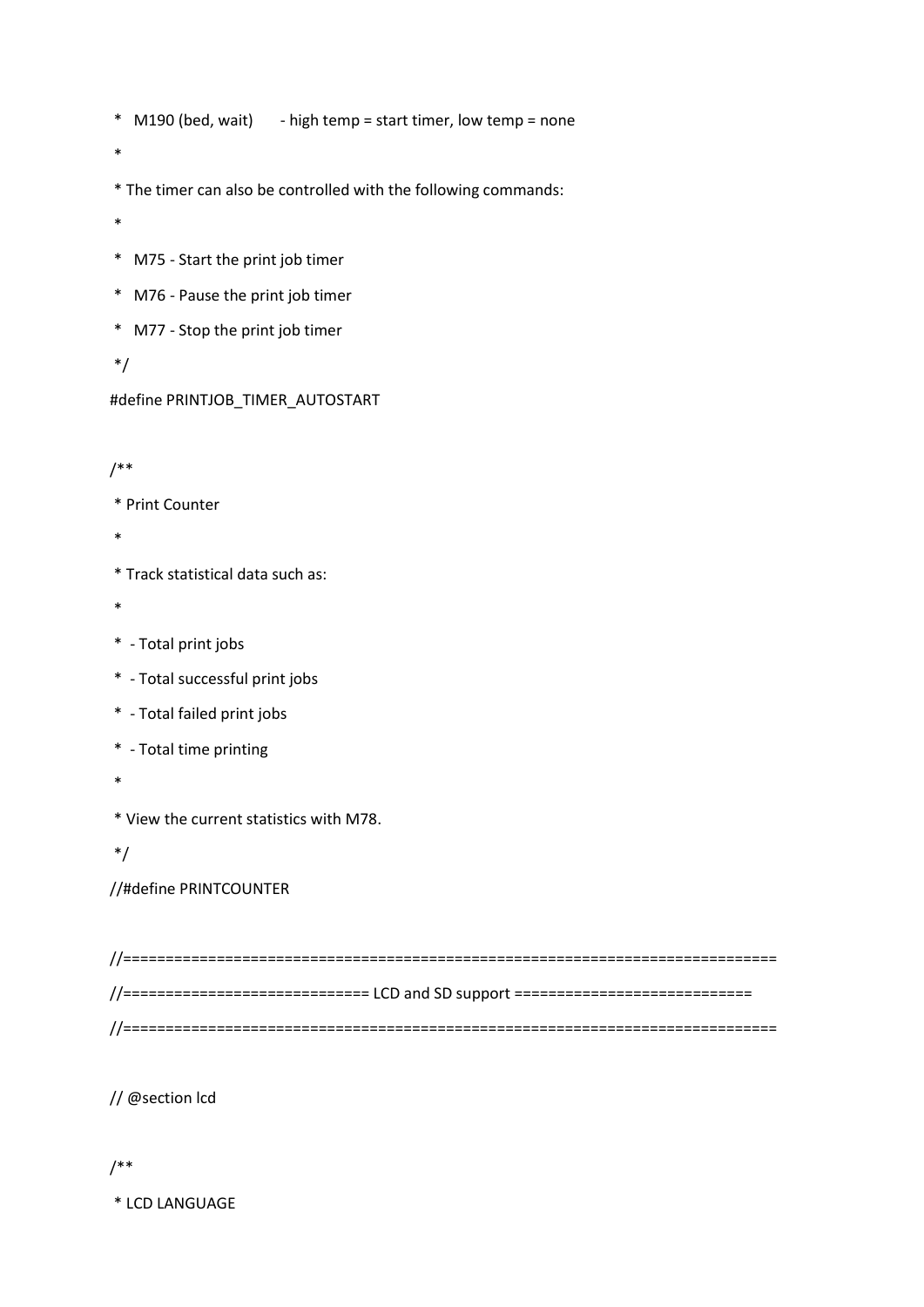\*

\* Select the language to display on the LCD. These languages are available:

\*

\* en, an, bg, ca, cn, cz, cz\_utf8, de, el, el-gr, es, es\_utf8,

\* eu, fi, fr, fr\_utf8, gl, hr, it, kana, kana\_utf8, nl, pl, pt,

\* pt\_utf8, pt-br, pt-br\_utf8, ru, sk\_utf8, tr, uk, zh\_CN, zh\_TW, test

\*

\* :{ 'en':'English', 'an':'Aragonese', 'bg':'Bulgarian', 'ca':'Catalan', 'cn':'Chinese', 'cz':'Czech', 'cz\_utf8':'Czech (UTF8)', 'de':'German', 'el':'Greek', 'el-gr':'Greek (Greece)', 'es':'Spanish', 'es\_utf8':'Spanish (UTF8)', 'eu':'Basque-Euskera', 'fi':'Finnish', 'fr':'French', 'fr\_utf8':'French (UTF8)', 'gl':'Galician', 'hr':'Croatian', 'it':'Italian', 'kana':'Japanese', 'kana\_utf8':'Japanese (UTF8)', 'nl':'Dutch', 'pl':'Polish', 'pt':'Portuguese', 'pt-br':'Portuguese (Brazilian)', 'pt-br\_utf8':'Portuguese (Brazilian UTF8)', 'pt\_utf8':'Portuguese (UTF8)', 'ru':'Russian', 'sk\_utf8':'Slovak (UTF8)', 'tr':'Turkish', 'uk':'Ukrainian', 'zh\_CN':'Chinese (Simplified)', 'zh\_TW':'Chinese (Taiwan)', 'test':'TEST' }

\*/

#### #define LCD\_LANGUAGE en

/\*\*

```
* LCD Character Set
```
\*

\* Note: This option is NOT applicable to Graphical Displays.

\*

\* All character-based LCDs provide ASCII plus one of these

\* language extensions:

\*

\* - JAPANESE ... the most common

- \* WESTERN ... with more accented characters
- \* CYRILLIC ... for the Russian language

\*

\* To determine the language extension installed on your controller:

\*

- \* Compile and upload with LCD\_LANGUAGE set to 'test'
- \* Click the controller to view the LCD menu
- \* The LCD will display Japanese, Western, or Cyrillic text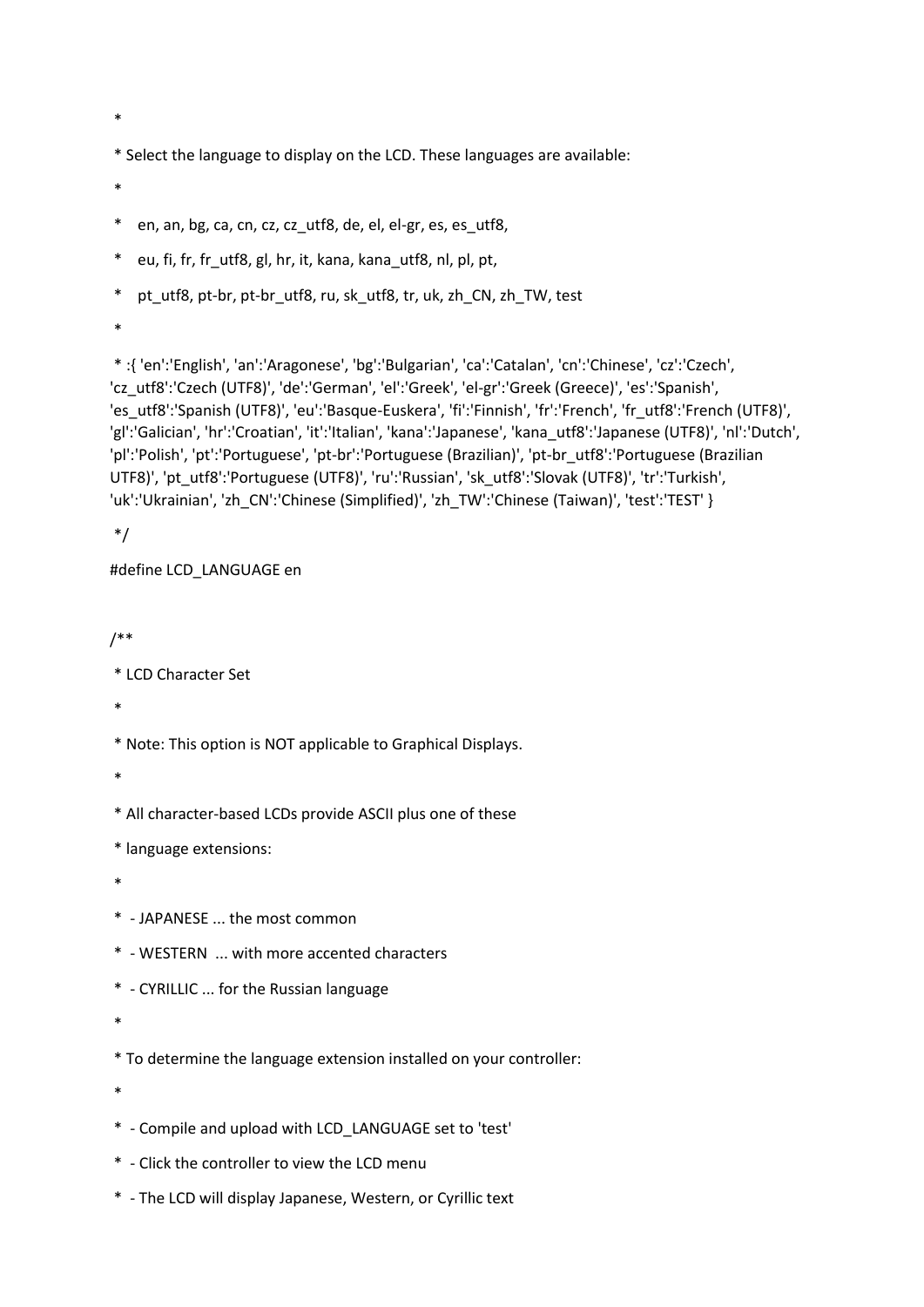\*

- \* See http://marlinfw.org/docs/development/lcd\_language.html
- \*

```
* :['JAPANESE', 'WESTERN', 'CYRILLIC']
```
#### \*/

```
#define DISPLAY_CHARSET_HD44780 JAPANESE
```
## /\*\*

\* SD CARD

\*

\* SD Card support is disabled by default. If your controller has an SD slot,

\* you must uncomment the following option or it won't work.

\*

\*/

//#define SDSUPPORT

## /\*\*

```
* SD CARD: SPI SPEED
```
\*

\* Enable one of the following items for a slower SPI transfer speed.

\* This may be required to resolve "volume init" errors.

\*/

//#define SPI\_SPEED SPI\_HALF\_SPEED

//#define SPI\_SPEED SPI\_QUARTER\_SPEED

//#define SPI\_SPEED SPI\_EIGHTH\_SPEED

## /\*\*

\* SD CARD: ENABLE CRC

\*

\* Use CRC checks and retries on the SD communication.

\*/

//#define SD\_CHECK\_AND\_RETRY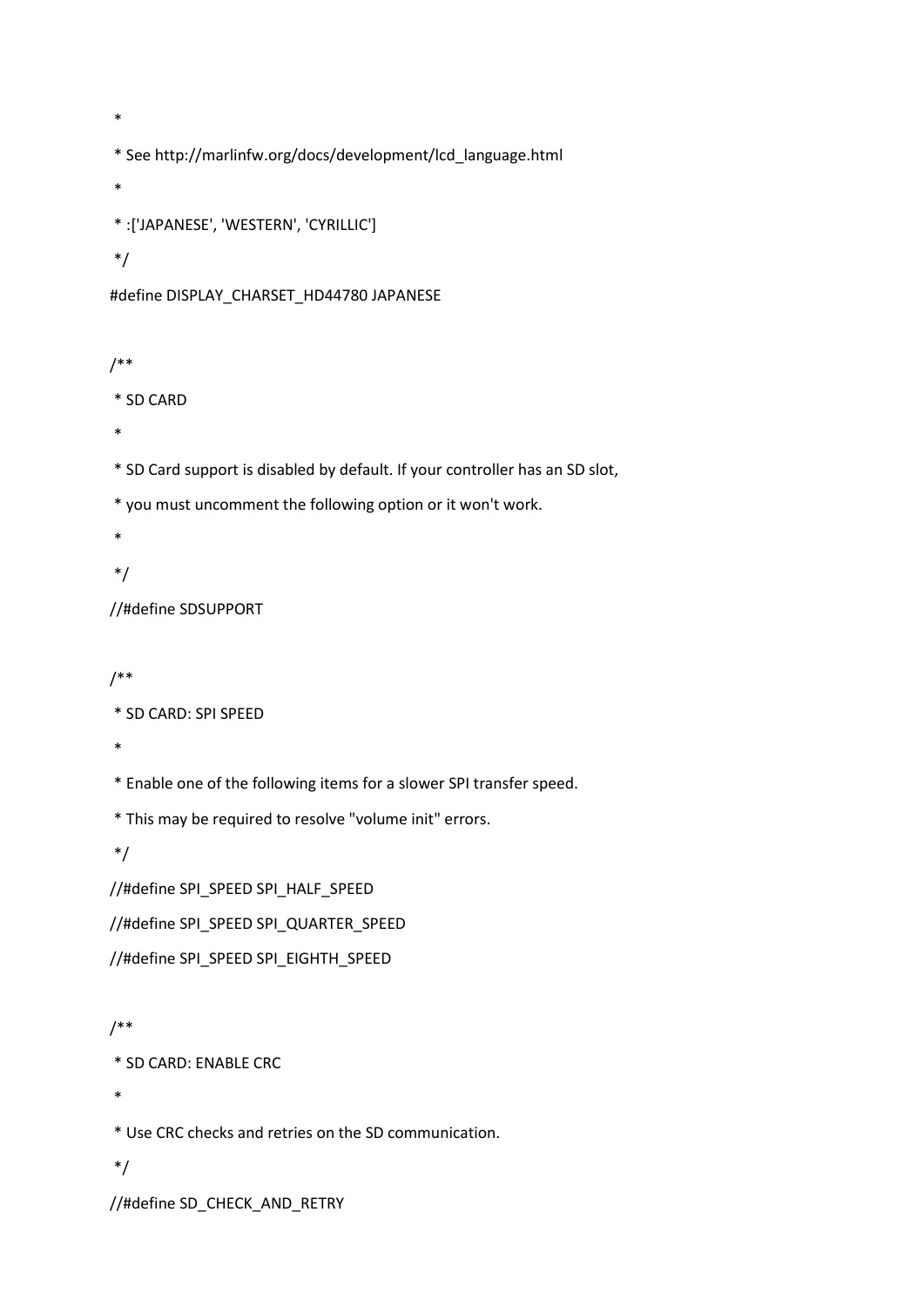/\*\*

\* LCD Menu Items

\*

\* Disable all menus and only display the Status Screen, or

\* just remove some extraneous menu items to recover space.

\*/

//#define NO\_LCD\_MENUS

//#define SLIM\_LCD\_MENUS

//

// ENCODER SETTINGS

//

// This option overrides the default number of encoder pulses needed to

// produce one step. Should be increased for high-resolution encoders.

//

//#define ENCODER\_PULSES\_PER\_STEP 4

//

// Use this option to override the number of step signals required to

// move between next/prev menu items.

//

//#define ENCODER\_STEPS\_PER\_MENU\_ITEM 1

/\*\*

\* Encoder Direction Options

\*

\* Test your encoder's behavior first with both options disabled.

\*

\* Reversed Value Edit and Menu Nav? Enable REVERSE\_ENCODER\_DIRECTION.

\* Reversed Menu Navigation only? Enable REVERSE\_MENU\_DIRECTION.

\* Reversed Value Editing only? Enable BOTH options.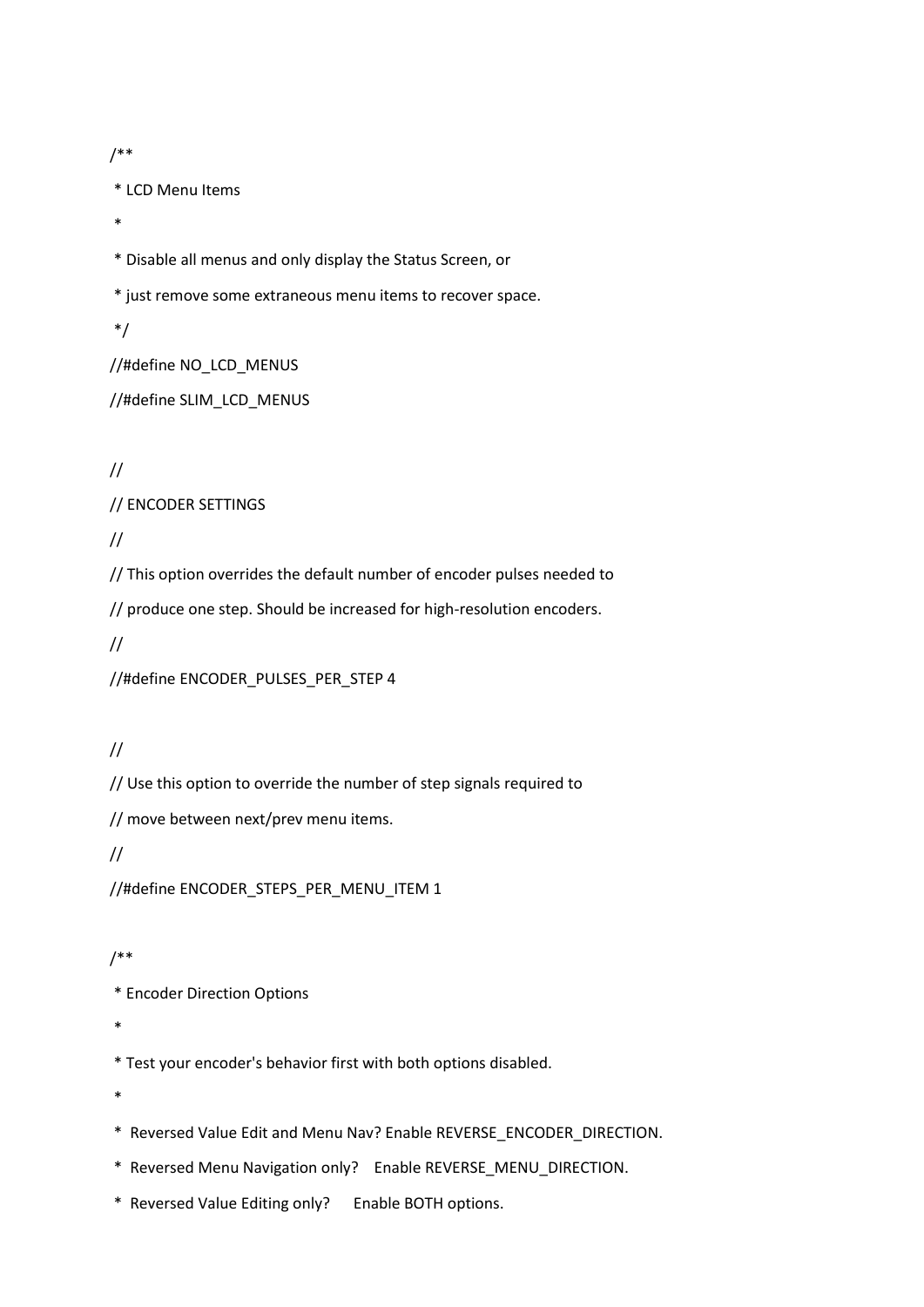\*/

# //

// This option reverses the encoder direction everywhere.

//

// Set this option if CLOCKWISE causes values to DECREASE

//

//#define REVERSE\_ENCODER\_DIRECTION

//

// This option reverses the encoder direction for navigating LCD menus.

//

// If CLOCKWISE normally moves DOWN this makes it go UP.

// If CLOCKWISE normally moves UP this makes it go DOWN.

//

//#define REVERSE\_MENU\_DIRECTION

# //

// Individual Axis Homing

//

// Add individual axis homing items (Home X, Home Y, and Home Z) to the LCD menu.

//

//#define INDIVIDUAL\_AXIS\_HOMING\_MENU

# //

// SPEAKER/BUZZER

# //

// If you have a speaker that can produce tones, enable it here.

// By default Marlin assumes you have a buzzer with a fixed frequency.

//

//#define SPEAKER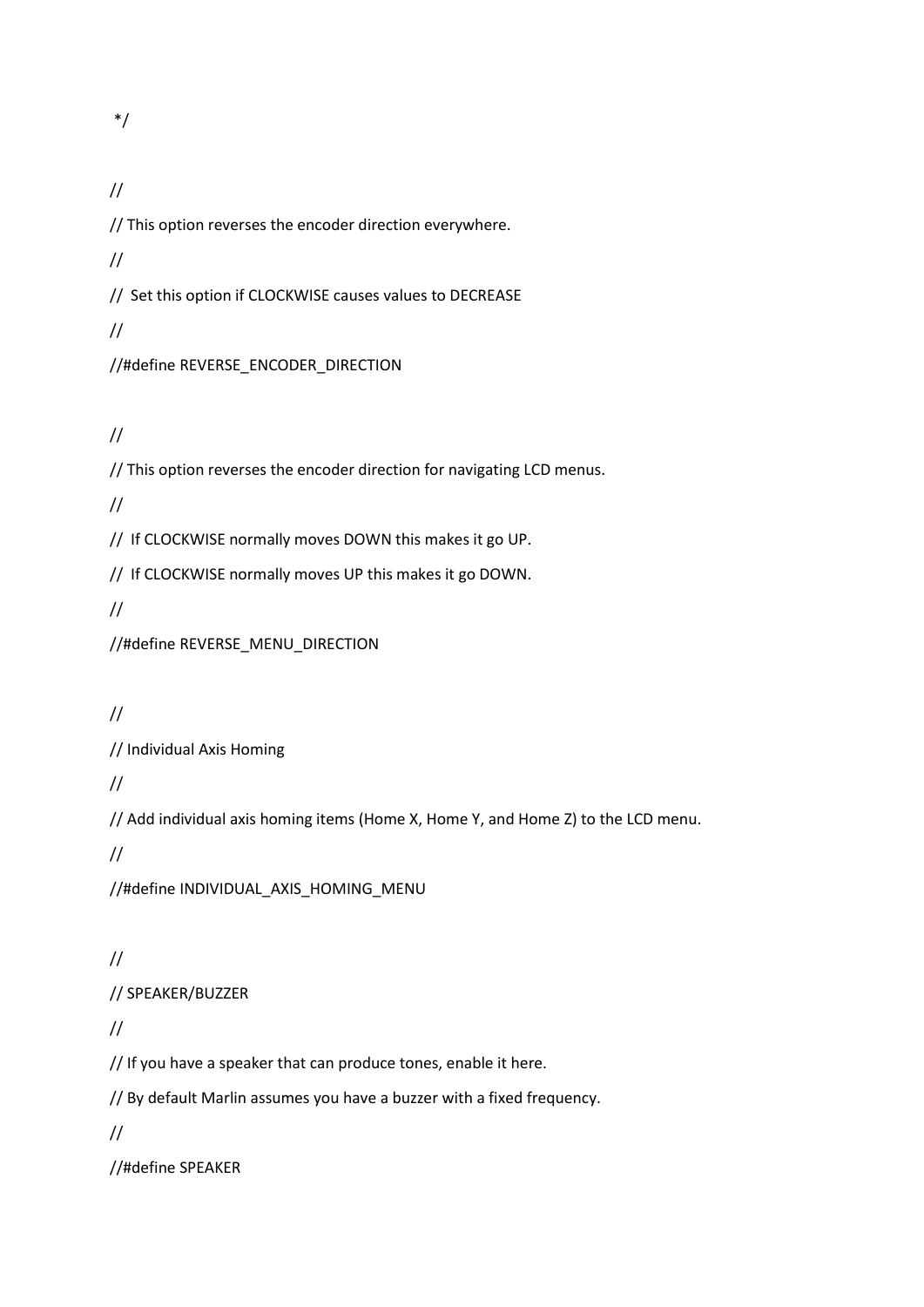//

// The duration and frequency for the UI feedback sound.

// Set these to 0 to disable audio feedback in the LCD menus.

//

// Note: Test audio output with the G-Code:

// M300 S<frequency Hz> P<duration ms>

//

//#define LCD\_FEEDBACK\_FREQUENCY\_DURATION\_MS 2

//#define LCD\_FEEDBACK\_FREQUENCY\_HZ 5000

//============================================================================= //======================== LCD / Controller Selection ========================= //======================== (Character-based LCDs) ========================= //=============================================================================

//

// RepRapDiscount Smart Controller.

// http://reprap.org/wiki/RepRapDiscount\_Smart\_Controller

//

// Note: Usually sold with a white PCB.

//

//#define REPRAP\_DISCOUNT\_SMART\_CONTROLLER

//

// ULTIMAKER Controller.

//

//#define ULTIMAKERCONTROLLER

// // ULTIPANEL as seen on Thingiverse. //

//#define ULTIPANEL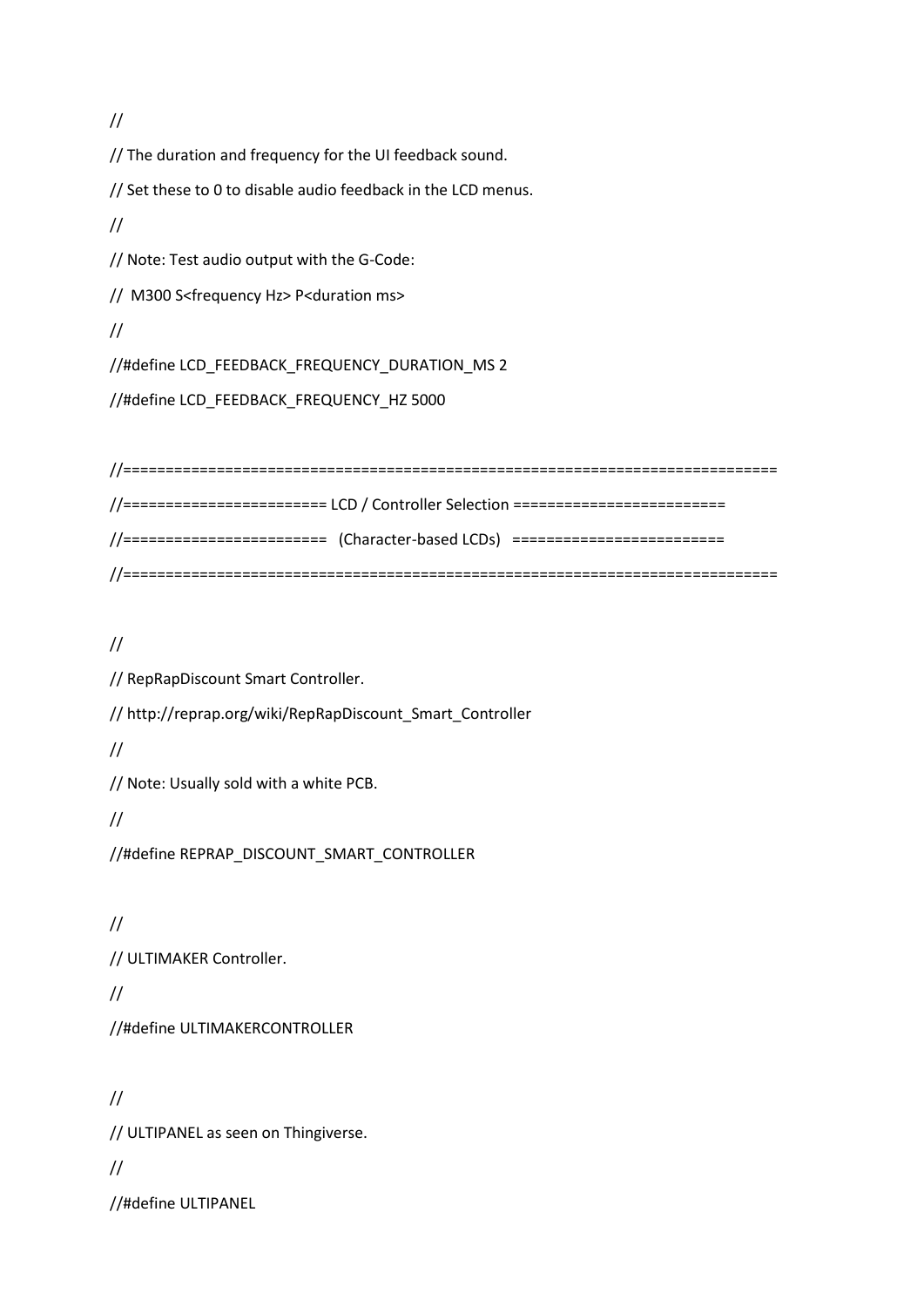// // PanelOne from T3P3 (via RAMPS 1.4 AUX2/AUX3) // http://reprap.org/wiki/PanelOne // //#define PANEL\_ONE

# //

// GADGETS3D G3D LCD/SD Controller // http://reprap.org/wiki/RAMPS\_1.3/1.4\_GADGETS3D\_Shield\_with\_Panel // // Note: Usually sold with a blue PCB. // //#define G3D\_PANEL

# //

// RigidBot Panel V1.0 // http://www.inventapart.com/ // //#define RIGIDBOT\_PANEL

# //

// Makeboard 3D Printer Parts 3D Printer Mini Display 1602 Mini Controller

// https://www.aliexpress.com/item/Micromake-Makeboard-3D-Printer-Parts-3D-Printer-Mini-Display-1602-Mini-Controller-Compatible-with-Ramps-1/32765887917.html

//

//#define MAKEBOARD\_MINI\_2\_LINE\_DISPLAY\_1602

//

// ANET and Tronxy 20x4 Controller

//

//#define ZONESTAR\_LCD // Requires ADC\_KEYPAD\_PIN to be assigned to an analog pin.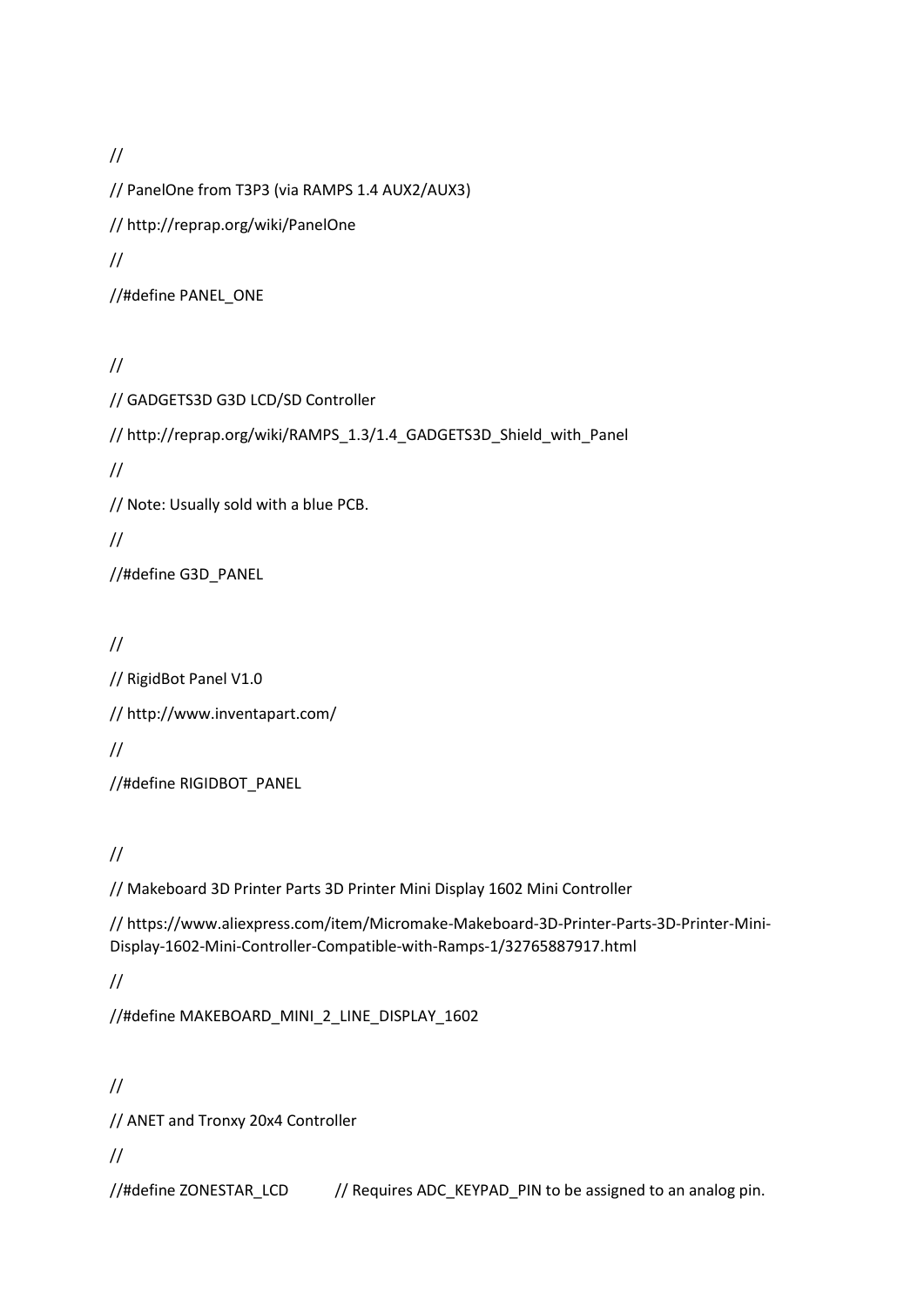// This LCD is known to be susceptible to electrical interference // which scrambles the display. Pressing any button clears it up. // This is a LCD2004 display with 5 analog buttons.

//

// Generic 16x2, 16x4, 20x2, or 20x4 character-based LCD.

//

//#define ULTRA\_LCD

//============================================================================= //======================== LCD / Controller Selection ========================= //===================== (I2C and Shift-Register LCDs) ===================== //=============================================================================

## //

## // CONTROLLER TYPE: I2C

//

// Note: These controllers require the installation of Arduino's LiquidCrystal\_I2C // library. For more info: https://github.com/kiyoshigawa/LiquidCrystal\_I2C //

## //

// Elefu RA Board Control Panel

// http://www.elefu.com/index.php?route=product/product&product\_id=53

//

//#define RA\_CONTROL\_PANEL

## //

// Sainsmart (YwRobot) LCD Displays

//

// These require F.Malpartida's LiquidCrystal\_I2C library

// https://bitbucket.org/fmalpartida/new-liquidcrystal/wiki/Home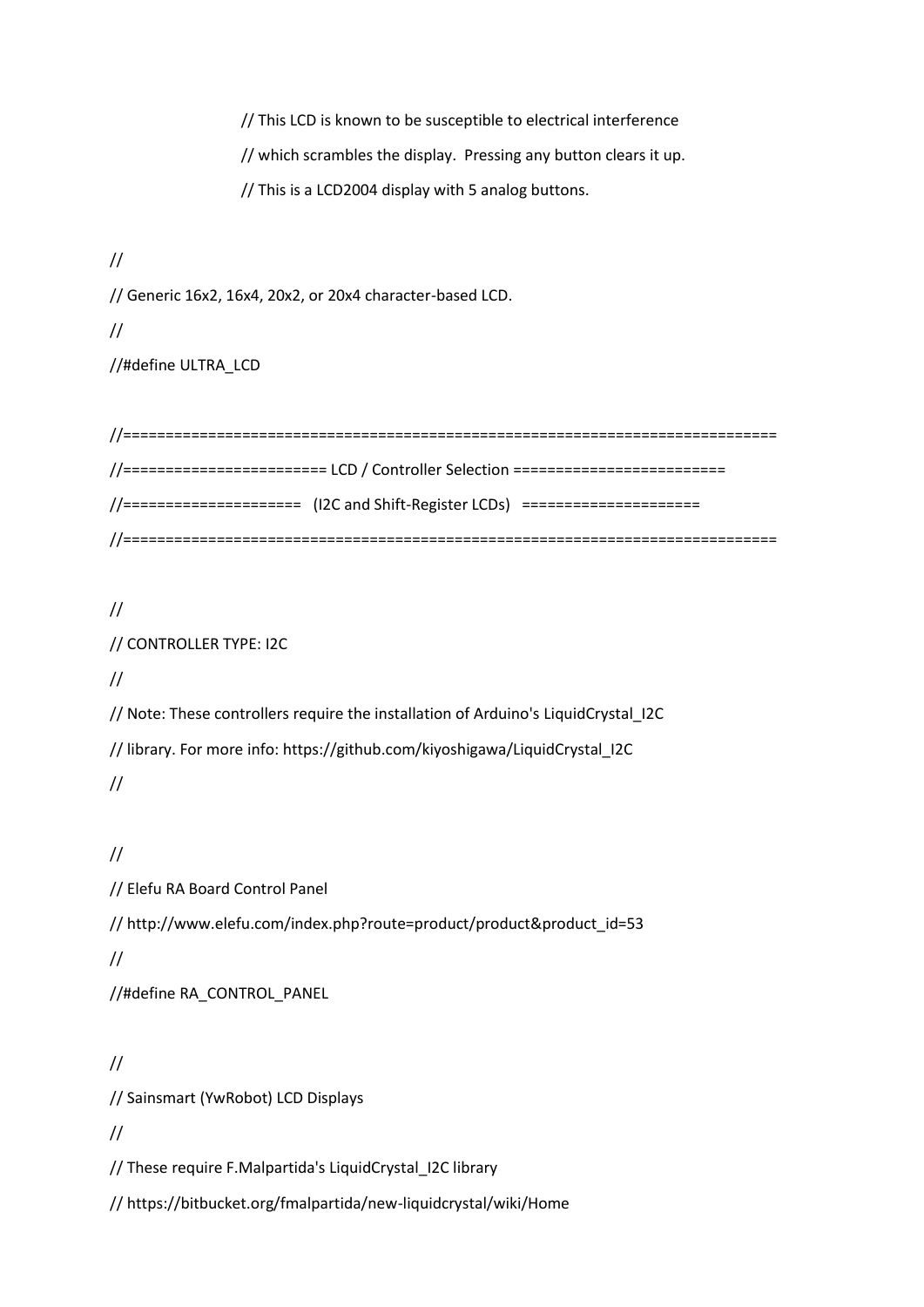// //#define LCD\_SAINSMART\_I2C\_1602 //#define LCD\_SAINSMART\_I2C\_2004

// // Generic LCM1602 LCD adapter // //#define LCM1602

//

// PANELOLU2 LCD with status LEDs,

// separate encoder and click inputs.

//

// Note: This controller requires Arduino's LiquidTWI2 library v1.2.3 or later.

// For more info: https://github.com/lincomatic/LiquidTWI2

//

// Note: The PANELOLU2 encoder click input can either be directly connected to

```
// a pin (if BTN_ENC defined to != -1) or read through I2C (when BTN_ENC == -1).
```
//

//#define LCD\_I2C\_PANELOLU2

//

// Panucatt VIKI LCD with status LEDs,

// integrated click & L/R/U/D buttons, separate encoder inputs.

//

//#define LCD\_I2C\_VIKI

// // CONTROLLER TYPE: Shift register panels //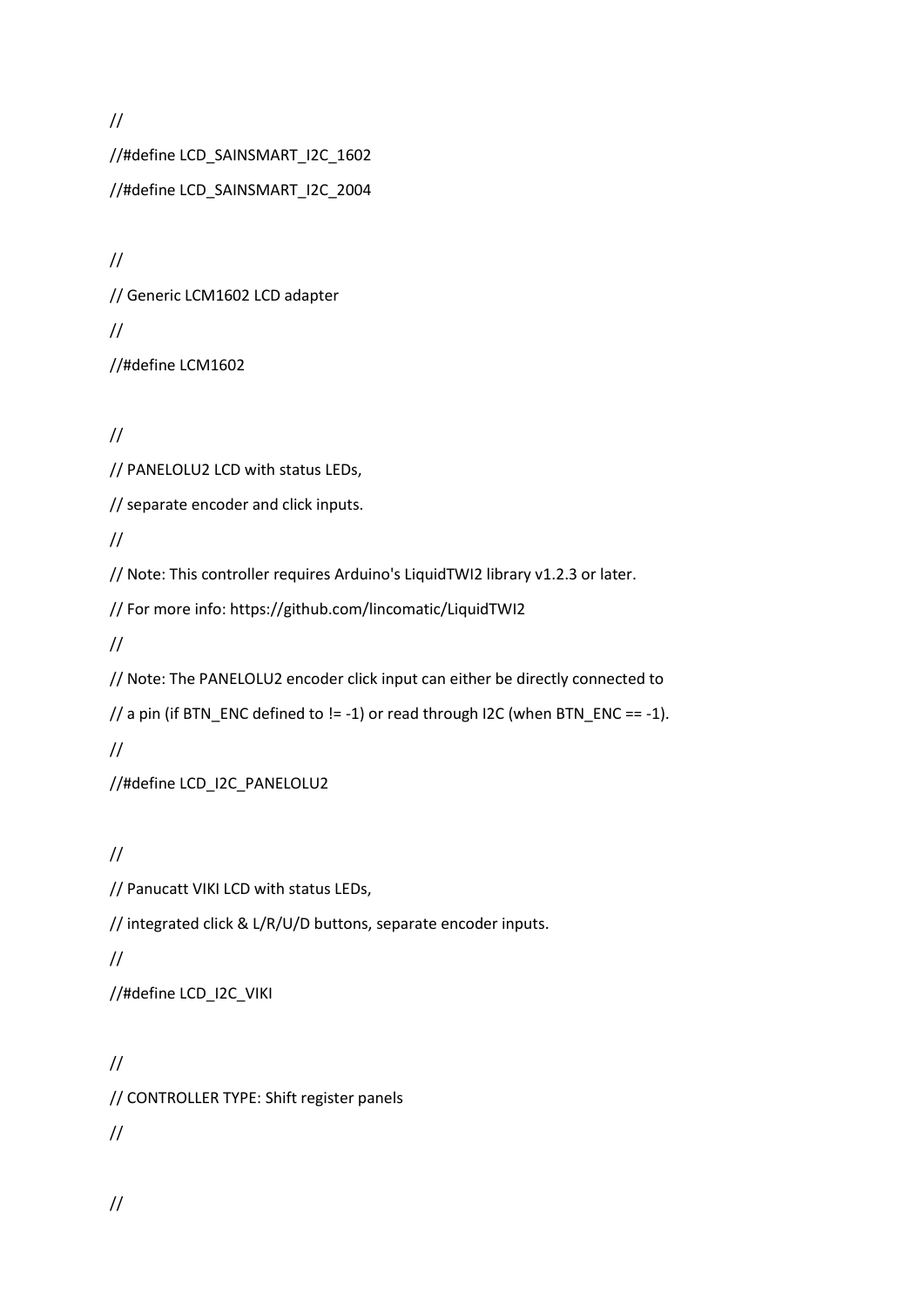// 2 wire Non-latching LCD SR from https://goo.gl/aJJ4sH

// LCD configuration: http://reprap.org/wiki/SAV\_3D\_LCD

//

//#define SAV\_3DLCD

//============================================================================= //======================= LCD / Controller Selection =======================  $// \n= 1 |$ //=============================================================================

//

// CONTROLLER TYPE: Graphical 128x64 (DOGM)

//

// IMPORTANT: The U8glib library is required for Graphical Display!

// https://github.com/olikraus/U8glib\_Arduino

//

//

// RepRapDiscount FULL GRAPHIC Smart Controller

// http://reprap.org/wiki/RepRapDiscount\_Full\_Graphic\_Smart\_Controller

//

//#define REPRAP\_DISCOUNT\_FULL\_GRAPHIC\_SMART\_CONTROLLER

//

// ReprapWorld Graphical LCD

// https://reprapworld.com/?products\_details&products\_id/1218

//

//#define REPRAPWORLD\_GRAPHICAL\_LCD

# //

// Activate one of these if you have a Panucatt Devices

// Viki 2.0 or mini Viki with Graphic LCD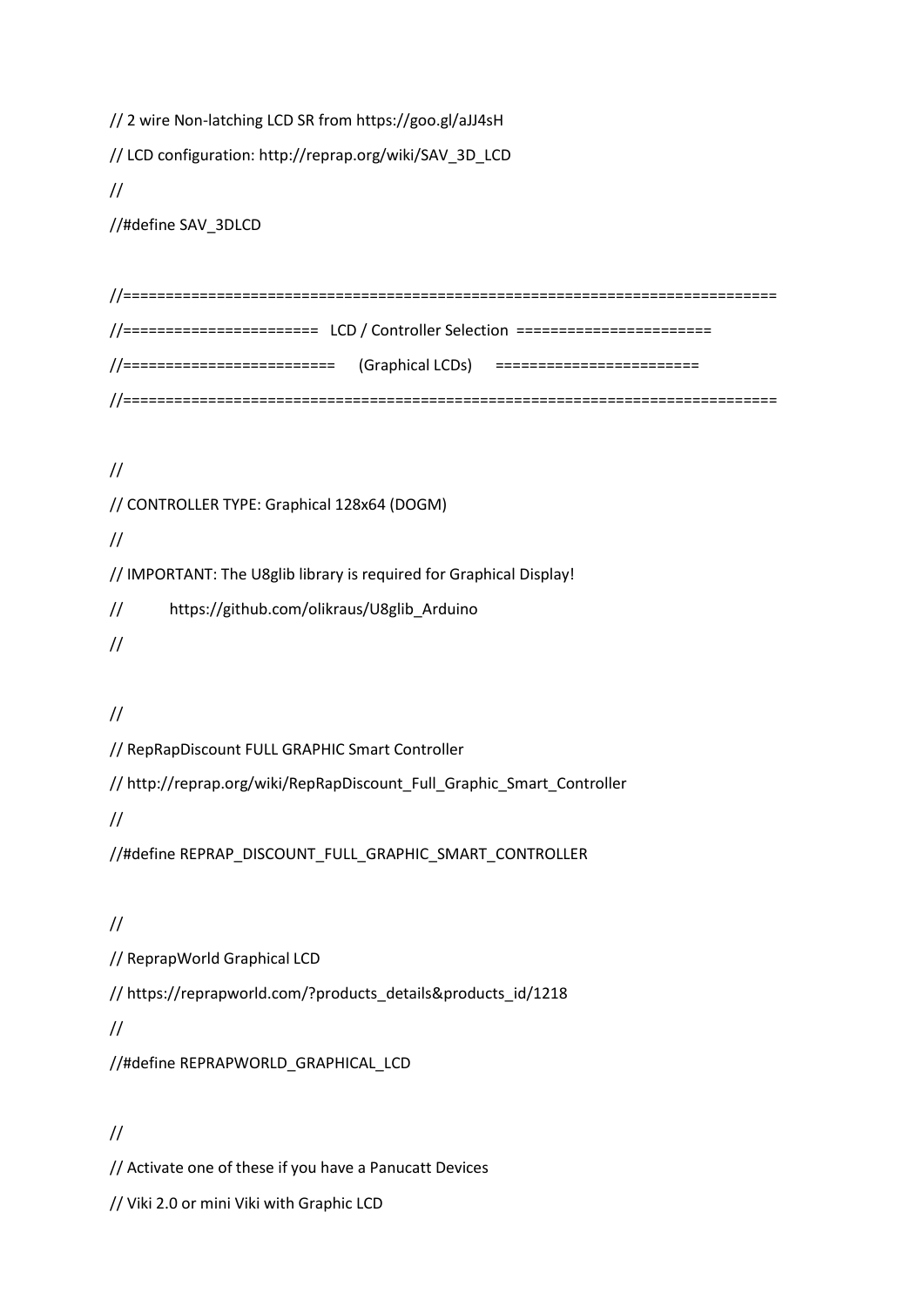// http://panucatt.com // //#define VIKI2 //#define miniVIKI

//

// MakerLab Mini Panel with graphic

// controller and SD support - http://reprap.org/wiki/Mini\_panel

//

//#define MINIPANEL

//

// MaKr3d Makr-Panel with graphic controller and SD support.

// http://reprap.org/wiki/MaKr3d\_MaKrPanel

//

//#define MAKRPANEL

//

// Adafruit ST7565 Full Graphic Controller.

// https://github.com/eboston/Adafruit-ST7565-Full-Graphic-Controller/

//

//#define ELB\_FULL\_GRAPHIC\_CONTROLLER

//

// BQ LCD Smart Controller shipped by

// default with the BQ Hephestos 2 and Witbox 2.

//

//#define BQ\_LCD\_SMART\_CONTROLLER

# //

// Cartesio UI

// http://mauk.cc/webshop/cartesio-shop/electronics/user-interface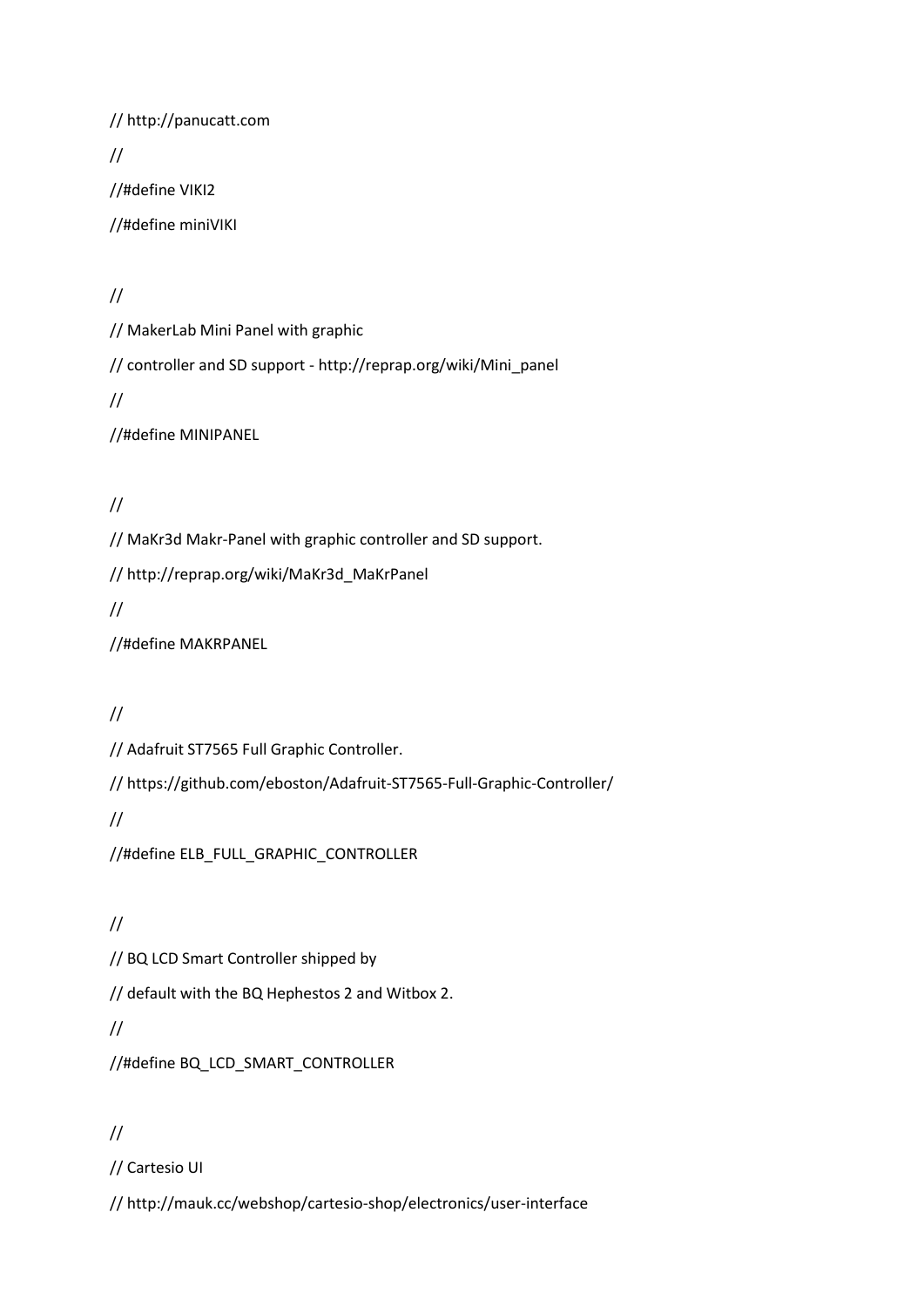//

//#define CARTESIO\_UI

// // LCD for Melzi Card with Graphical LCD // //#define LCD\_FOR\_MELZI

// // SSD1306 OLED full graphics generic display // //#define U8GLIB\_SSD1306

# //

// SAV OLEd LCD module support using either SSD1306 or SH1106 based LCD modules // //#define SAV\_3DGLCD #if ENABLED(SAV\_3DGLCD) //#define U8GLIB\_SSD1306

#define U8GLIB\_SH1106

#endif

//

// Original Ulticontroller from Ultimaker 2 printer with SSD1309 I2C display and encoder // https://github.com/Ultimaker/Ultimaker2/tree/master/1249\_Ulticontroller\_Board\_(x1) // //#define ULTI\_CONTROLLER

// // TinyBoy2 128x64 OLED / Encoder Panel // //#define OLED\_PANEL\_TINYBOY2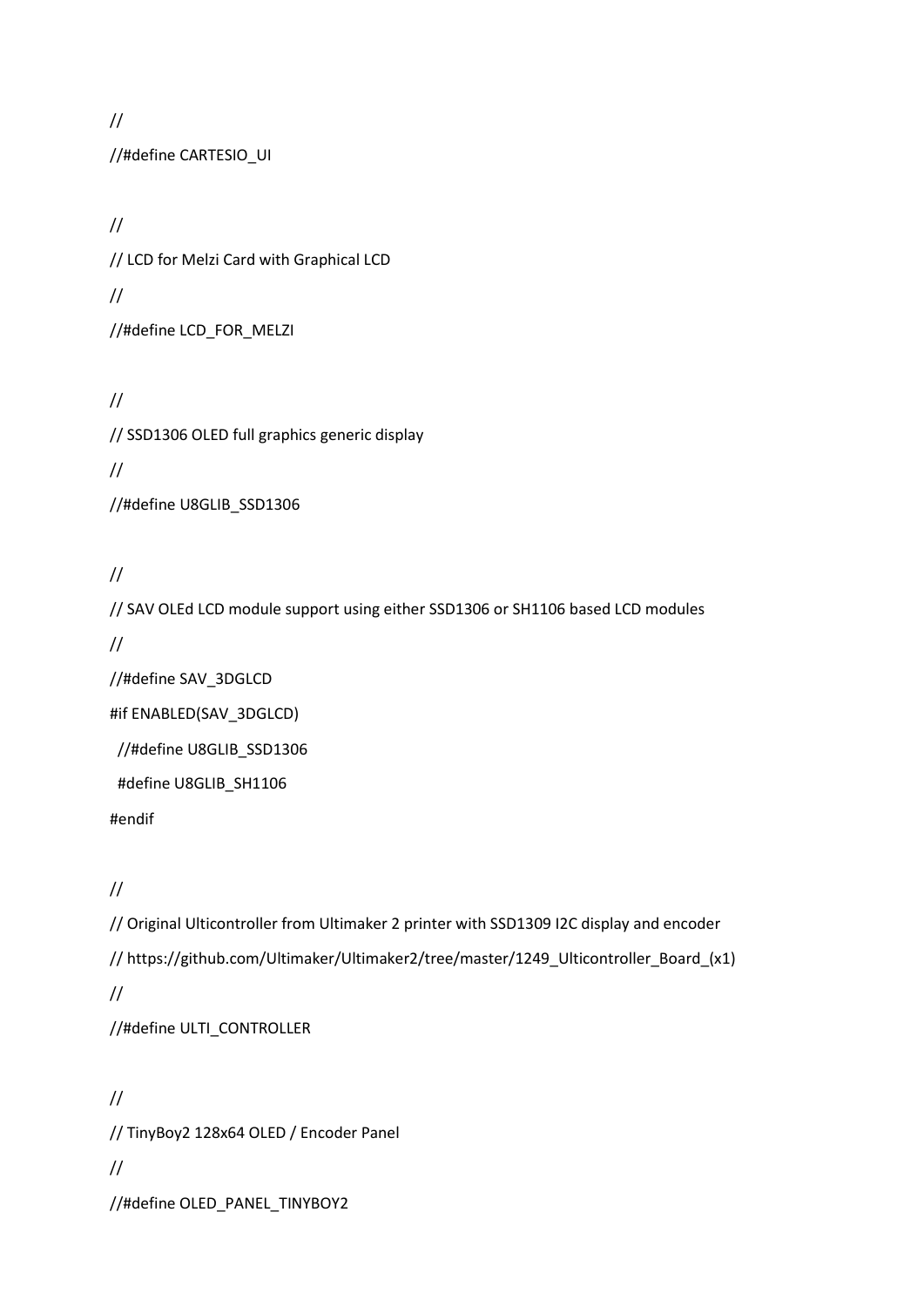//

// MKS MINI12864 with graphic controller and SD support

// http://reprap.org/wiki/MKS\_MINI\_12864

//

//#define MKS\_MINI\_12864

//

// Factory display for Creality CR-10

// https://www.aliexpress.com/item/Universal-LCD-12864-3D-Printer-Display-Screen-With-Encoder-For-CR-10-CR-7-Model/32833148327.html

//

// This is RAMPS-compatible using a single 10-pin connector.

// (For CR-10 owners who want to replace the Melzi Creality board but retain the display)

//

//#define CR10\_STOCKDISPLAY

//

// ANET and Tronxy Graphical Controller

//

//#define ANET\_FULL\_GRAPHICS\_LCD // Anet 128x64 full graphics lcd with rotary encoder as used on Anet A6

// A clone of the RepRapDiscount full graphics display but with

// different pins/wiring (see pins ANET 10.h).

# //

// MKS OLED 1.3" 128 × 64 FULL GRAPHICS CONTROLLER

// http://reprap.org/wiki/MKS\_12864OLED

//

// Tiny, but very sharp OLED display

//

//#define MKS\_12864OLED // Uses the SH1106 controller (default)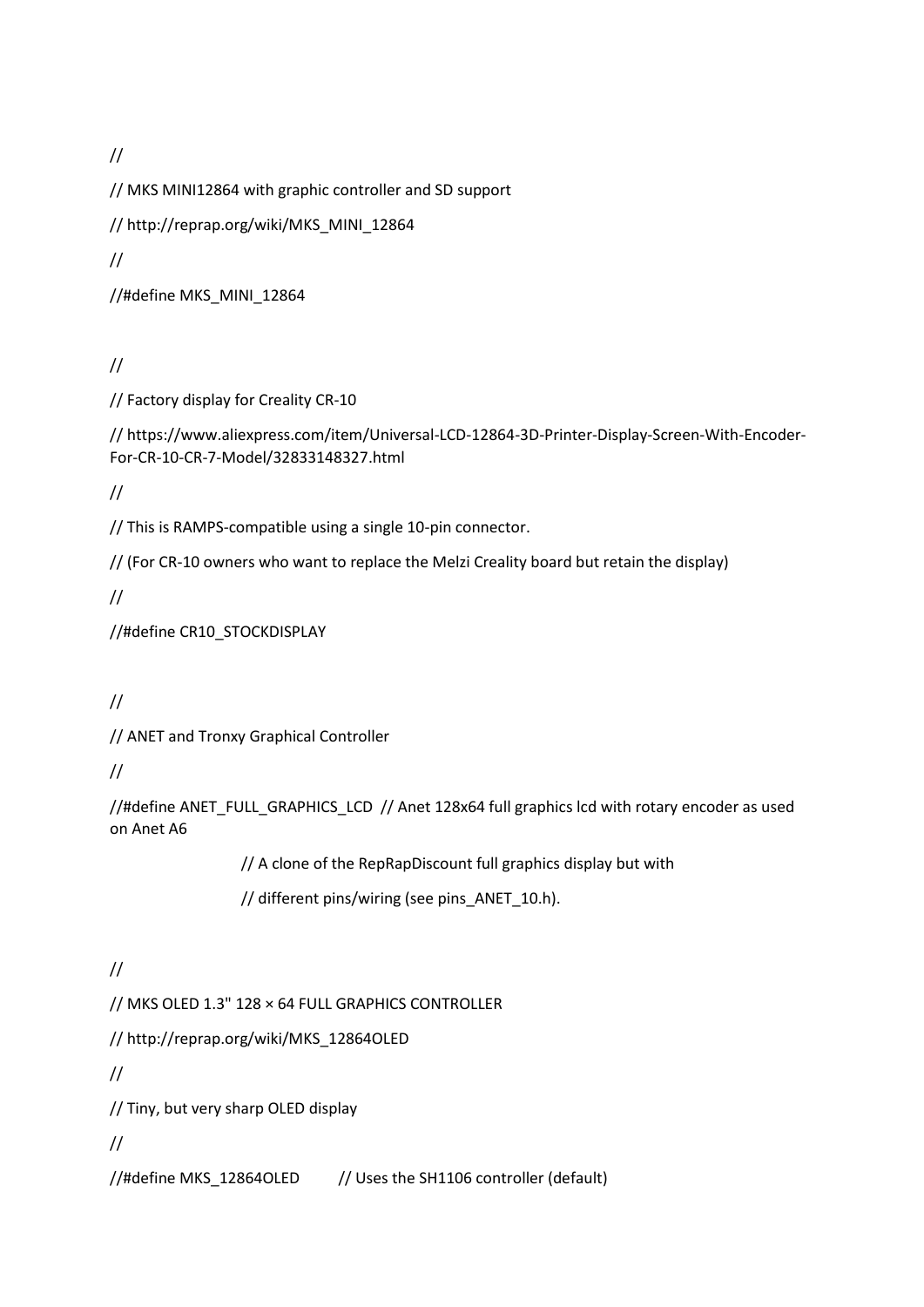//#define MKS\_12864OLED\_SSD1306 // Uses the SSD1306 controller

// // Silvergate GLCD controller // http://github.com/android444/Silvergate // //#define SILVER\_GATE\_GLCD\_CONTROLLER

//============================================================================= //============================ Other Controllers ============================ //=============================================================================

// // CONTROLLER TYPE: Standalone / Serial //

//

// LCD for Malyan M200 printers.

// This requires SDSUPPORT to be enabled

//

//#define MALYAN\_LCD

// // CONTROLLER TYPE: Keypad / Add-on //

```
//
```
// RepRapWorld REPRAPWORLD\_KEYPAD v1.1

// http://reprapworld.com/?products\_details&products\_id=202&cPath=1591\_1626

//

// REPRAPWORLD\_KEYPAD\_MOVE\_STEP sets how much should the robot move when a key

// is pressed, a value of 10.0 means 10mm per click.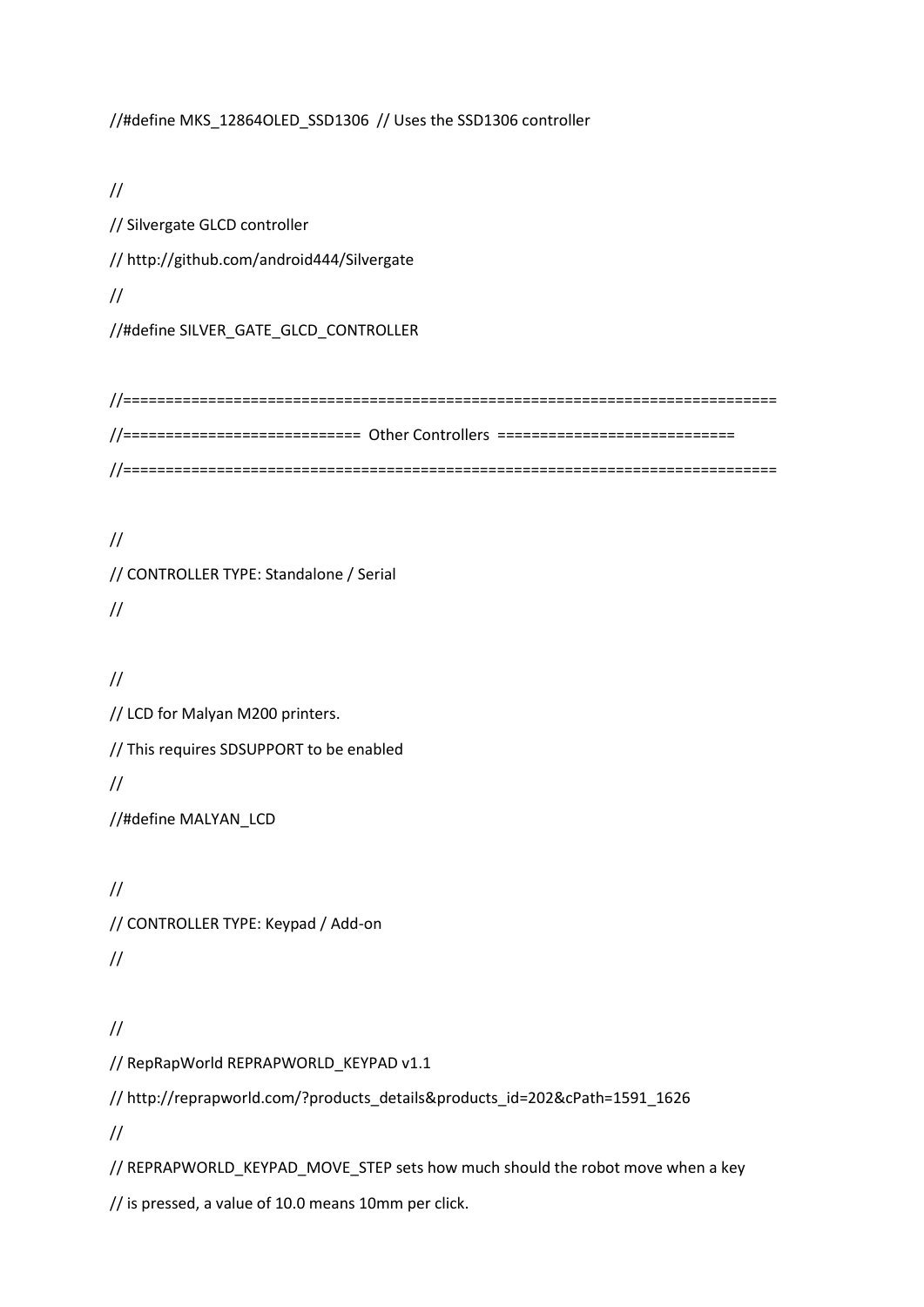## //

//#define REPRAPWORLD\_KEYPAD

//#define REPRAPWORLD\_KEYPAD\_MOVE\_STEP 10.0

| //============================== Extra Features ================================ |
|----------------------------------------------------------------------------------|
|                                                                                  |

// @section extras

// Increase the FAN PWM frequency. Removes the PWM noise but increases heating in the FET/Arduino

//#define FAST\_PWM\_FAN

// Use software PWM to drive the fan, as for the heaters. This uses a very low frequency

// which is not as annoying as with the hardware PWM. On the other hand, if this frequency

// is too low, you should also increment SOFT\_PWM\_SCALE.

//#define FAN\_SOFT\_PWM

// Incrementing this by 1 will double the software PWM frequency,

// affecting heaters, and the fan if FAN\_SOFT\_PWM is enabled.

// However, control resolution will be halved for each increment;

// at zero value, there are 128 effective control positions.

#define SOFT\_PWM\_SCALE 0

// If SOFT\_PWM\_SCALE is set to a value higher than 0, dithering can // be used to mitigate the associated resolution loss. If enabled, // some of the PWM cycles are stretched so on average the desired // duty cycle is attained. //#define SOFT\_PWM\_DITHER

// Temperature status LEDs that display the hotend and bed temperature.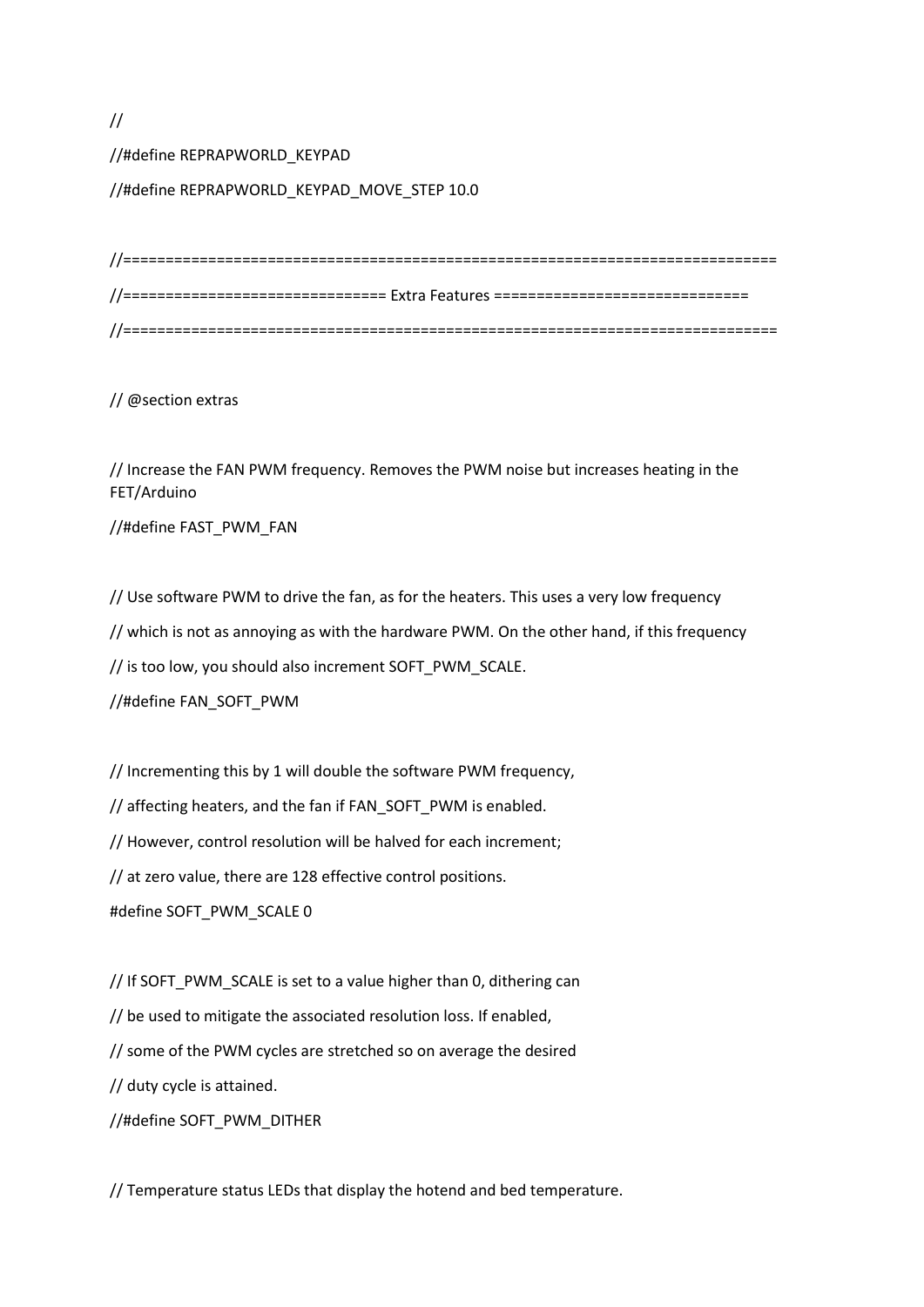// If all hotends, bed temperature, and target temperature are under 54C // then the BLUE led is on. Otherwise the RED led is on. (1C hysteresis) //#define TEMP\_STAT\_LEDS

// M240 Triggers a camera by emulating a Canon RC-1 Remote // Data from: http://www.doc-diy.net/photo/rc-1\_hacked/ //#define PHOTOGRAPH\_PIN 23

// SkeinForge sends the wrong arc g-codes when using Arc Point as fillet procedure //#define SF\_ARC\_FIX

// Support for the BariCUDA Paste Extruder //#define BARICUDA

// Support for BlinkM/CyzRgb //#define BLINKM

// Support for PCA9632 PWM LED driver //#define PCA9632

```
/**
```
\* RGB LED / LED Strip Control

\*

\* Enable support for an RGB LED connected to 5V digital pins, or

\* an RGB Strip connected to MOSFETs controlled by digital pins.

\*

- \* Adds the M150 command to set the LED (or LED strip) color.
- \* If pins are PWM capable (e.g., 4, 5, 6, 11) then a range of
- \* luminance values can be set from 0 to 255.
- \* For Neopixel LED an overall brightness parameter is also available.
- \*

```
* *** CAUTION ***
```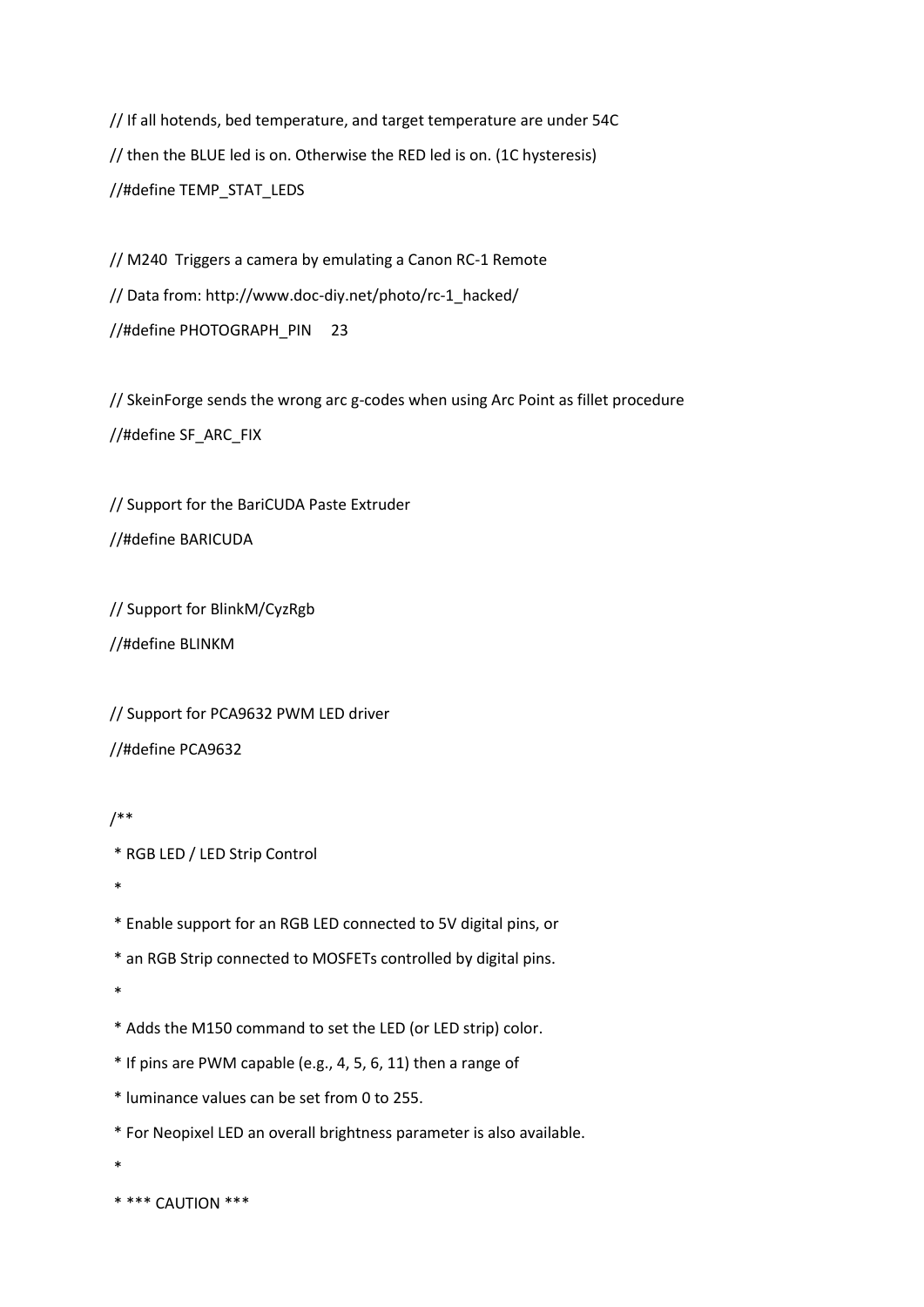\* LED Strips require a MOSFET Chip between PWM lines and LEDs,

\* as the Arduino cannot handle the current the LEDs will require.

\* Failure to follow this precaution can destroy your Arduino!

\* NOTE: A separate 5V power supply is required! The Neopixel LED needs

\* more current than the Arduino 5V linear regulator can produce.

\* \*\*\* CAUTION \*\*\*

\*

\* LED Type. Enable only one of the following two options.

\*

\*/

//#define RGB\_LED

//#define RGBW\_LED

#if ENABLED(RGB\_LED) || ENABLED(RGBW\_LED)

#define RGB\_LED\_R\_PIN 34

#define RGB\_LED\_G\_PIN 43

#define RGB\_LED\_B\_PIN 35

#define RGB\_LED\_W\_PIN -1

#endif

// Support for Adafruit Neopixel LED driver

//#define NEOPIXEL\_LED

#if ENABLED(NEOPIXEL\_LED)

#define NEOPIXEL\_TYPE NEO\_GRBW // NEO\_GRBW / NEO\_GRB - four/three channel driver type (defined in Adafruit\_NeoPixel.h)

#define NEOPIXEL PIN 4 // LED driving pin on motherboard 4 => D4 (EXP2-5 on Printrboard) / 30 => PC7 (EXP3-13 on Rumba)

#define NEOPIXEL\_PIXELS 30 // Number of LEDs in the strip

#define NEOPIXEL\_IS\_SEQUENTIAL // Sequential display for temperature change - LED by LED. Disable to change all LEDs at once.

#define NEOPIXEL\_BRIGHTNESS 127 // Initial brightness (0-255)

//#define NEOPIXEL\_STARTUP\_TEST // Cycle through colors at startup

#endif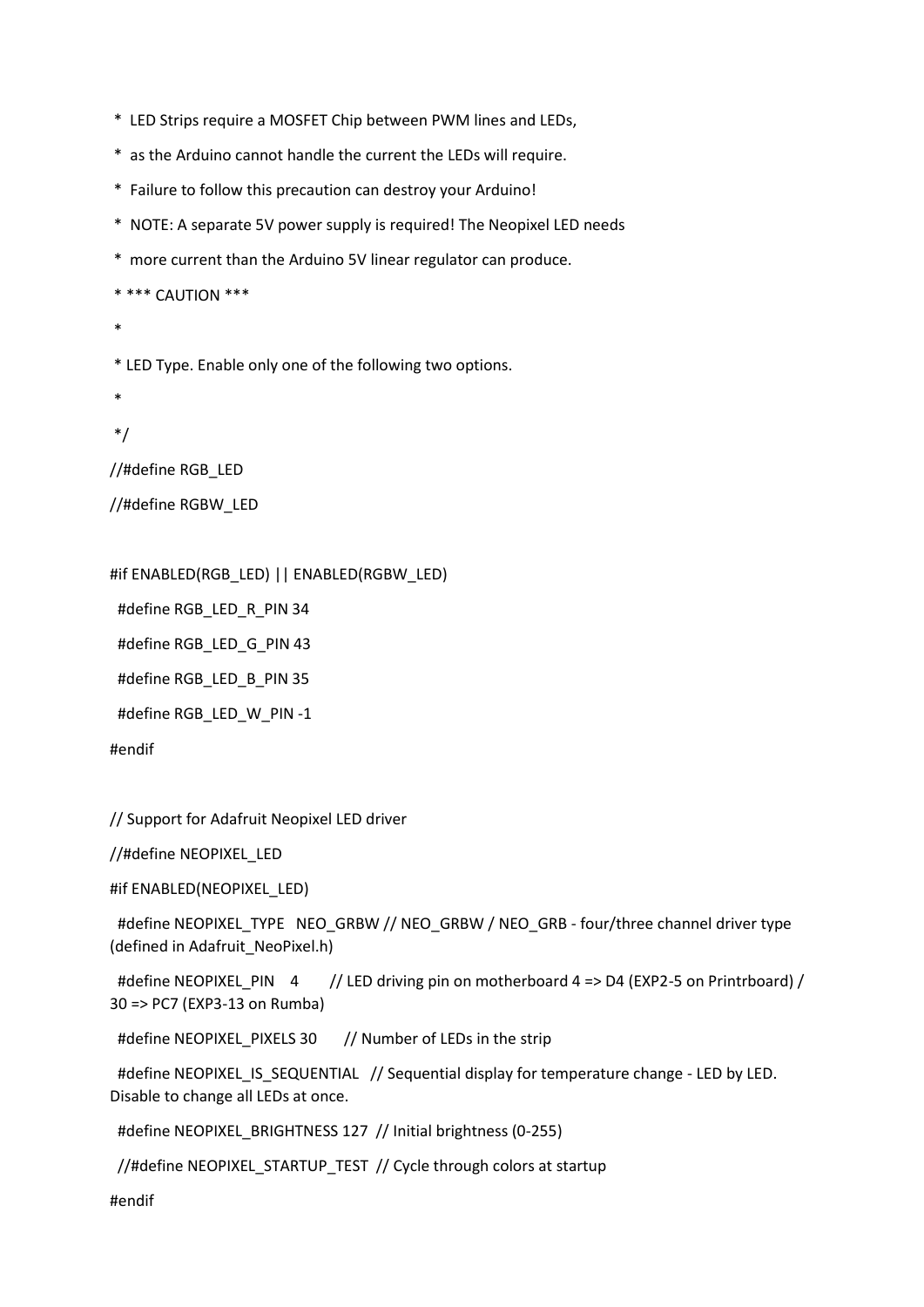```
/**
```
\* Printer Event LEDs

\*

\* During printing, the LEDs will reflect the printer status:

\*

- \* Gradually change from blue to violet as the heated bed gets to target temp
- \* Gradually change from violet to red as the hotend gets to temperature
- \* Change to white to illuminate work surface
- \* Change to green once print has finished
- \* Turn off after the print has finished and the user has pushed a button

\*/

#if ENABLED(BLINKM) || ENABLED(RGB\_LED) || ENABLED(RGBW\_LED) || ENABLED(PCA9632) || ENABLED(NEOPIXEL\_LED)

#define PRINTER\_EVENT\_LEDS

#endif

## /\*\*

```
* R/C SERVO support
```
\* Sponsored by TrinityLabs, Reworked by codexmas

\*/

## /\*\*

\* Number of servos

\*

\* For some servo-related options NUM\_SERVOS will be set automatically.

- \* Set this manually if there are extra servos needing manual control.
- \* Leave undefined or set to 0 to entirely disable the servo subsystem.

\*/

//#define NUM\_SERVOS 3 // Servo index starts with 0 for M280 command